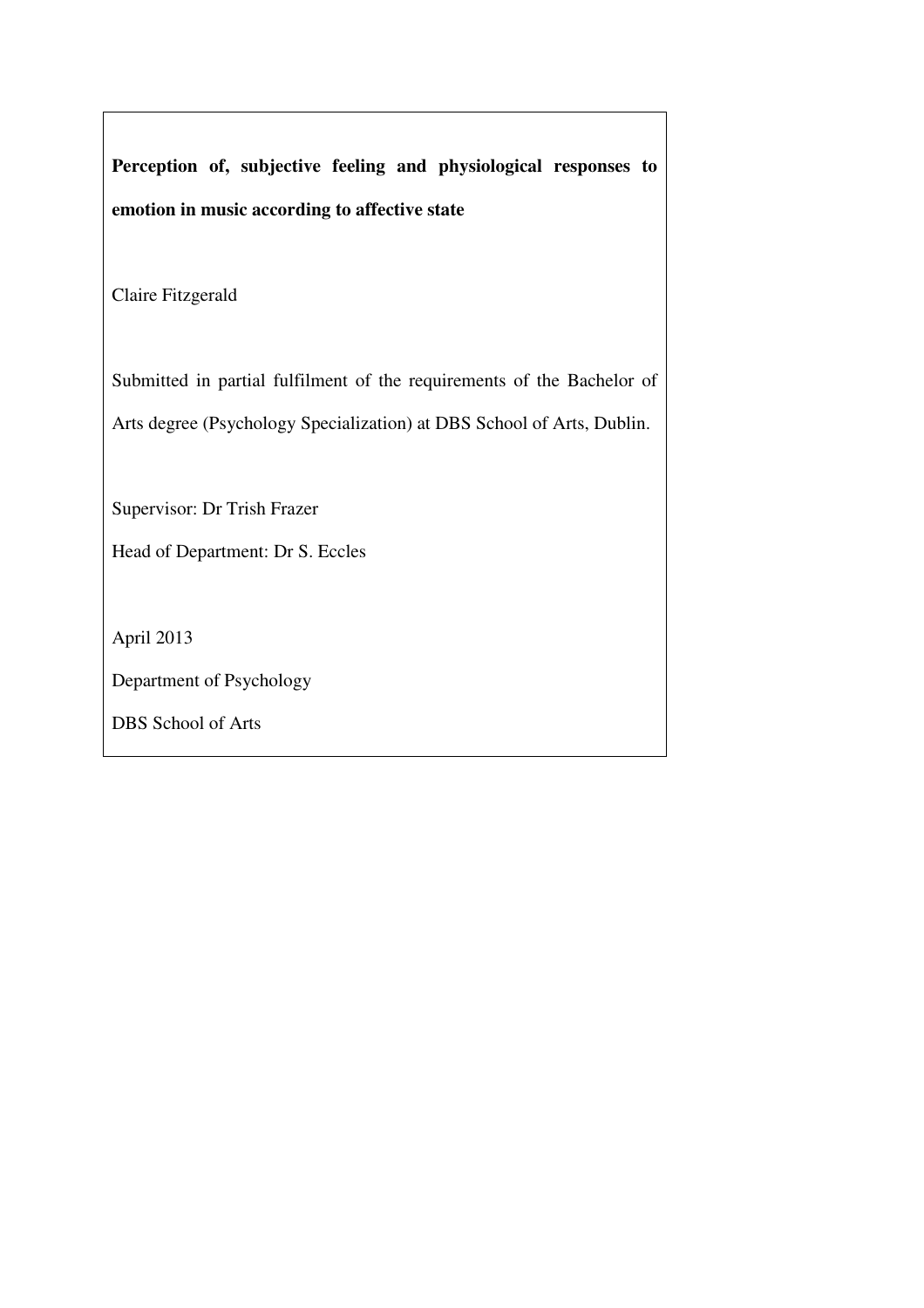# **Table of Contents**

|                         | Page no:                |
|-------------------------|-------------------------|
| <b>TITLE</b>            |                         |
| <b>ACKNOWLEDGEMENTS</b> | $\overline{2}$          |
|                         |                         |
| <b>ABSTRACT</b>         | $\mathbf{3}$            |
| <b>INTRODUCTION</b>     | $\overline{\mathbf{4}}$ |
| <b>METHOD:</b>          | 17                      |
| Participants            | 17                      |
| <b>Design</b>           | 17                      |
| <b>Materials</b>        | 18                      |
| <b>Apparatus</b>        | 22                      |
| Procedure               | 23                      |
| <b>RESULTS</b>          | 25                      |
| <b>DISCUSSION</b>       | 34                      |
| <b>REFERENCES</b>       | 42                      |
| <b>APPENDIX</b>         | 48                      |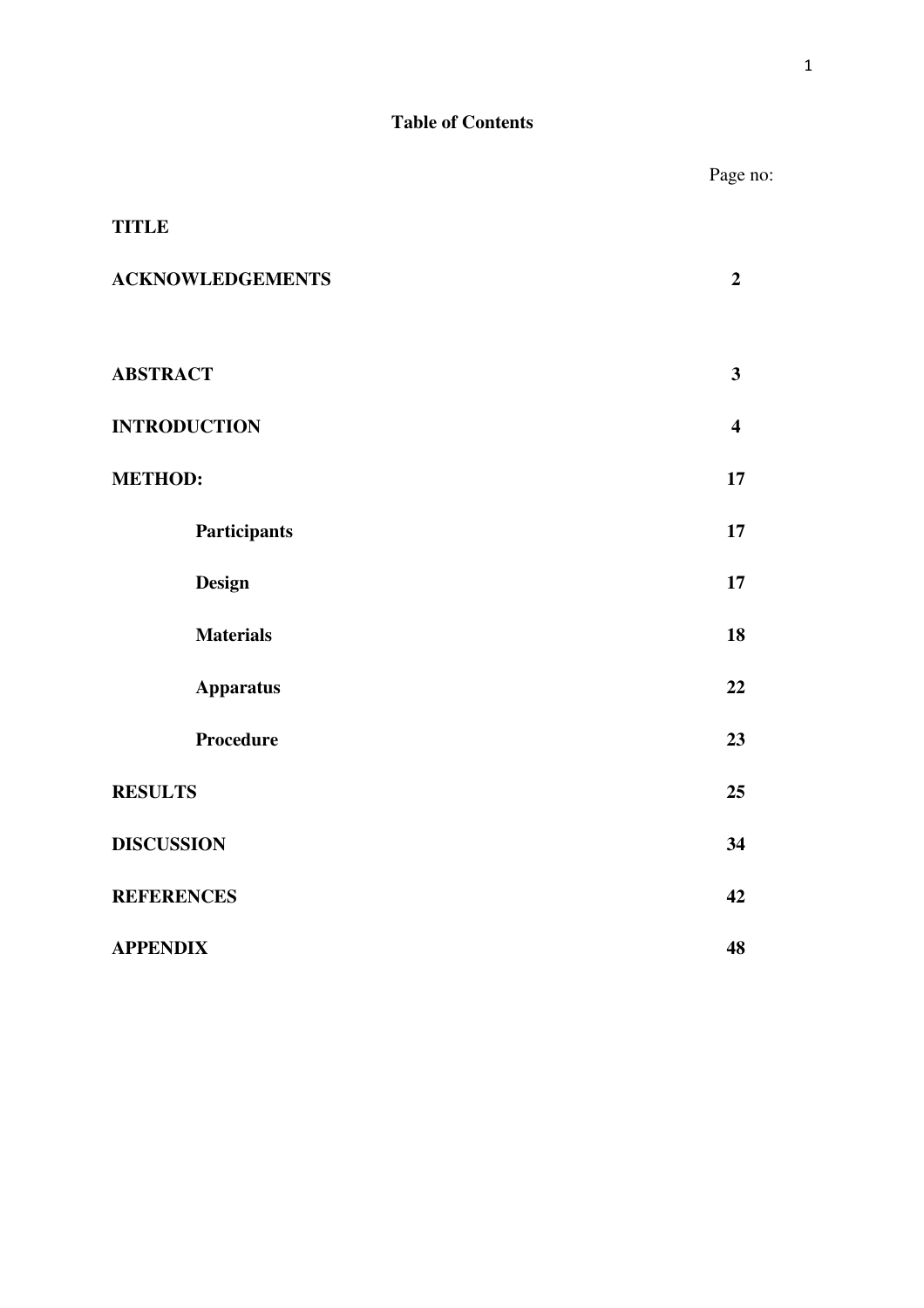## Acknowledgements

I would like to thank Dr Trish Frazer for her assistance and guidance throughout the experimental process. I would like to thank all of the individuals who kindly volunteered to participate in my study as without their good nature the experiment would not have been possible. I wish to thank Michael Nolan for the assistance with access to and use of the equipment in the biometrics lab. I would also like to extend my gratitude to my family for their continued support during this process.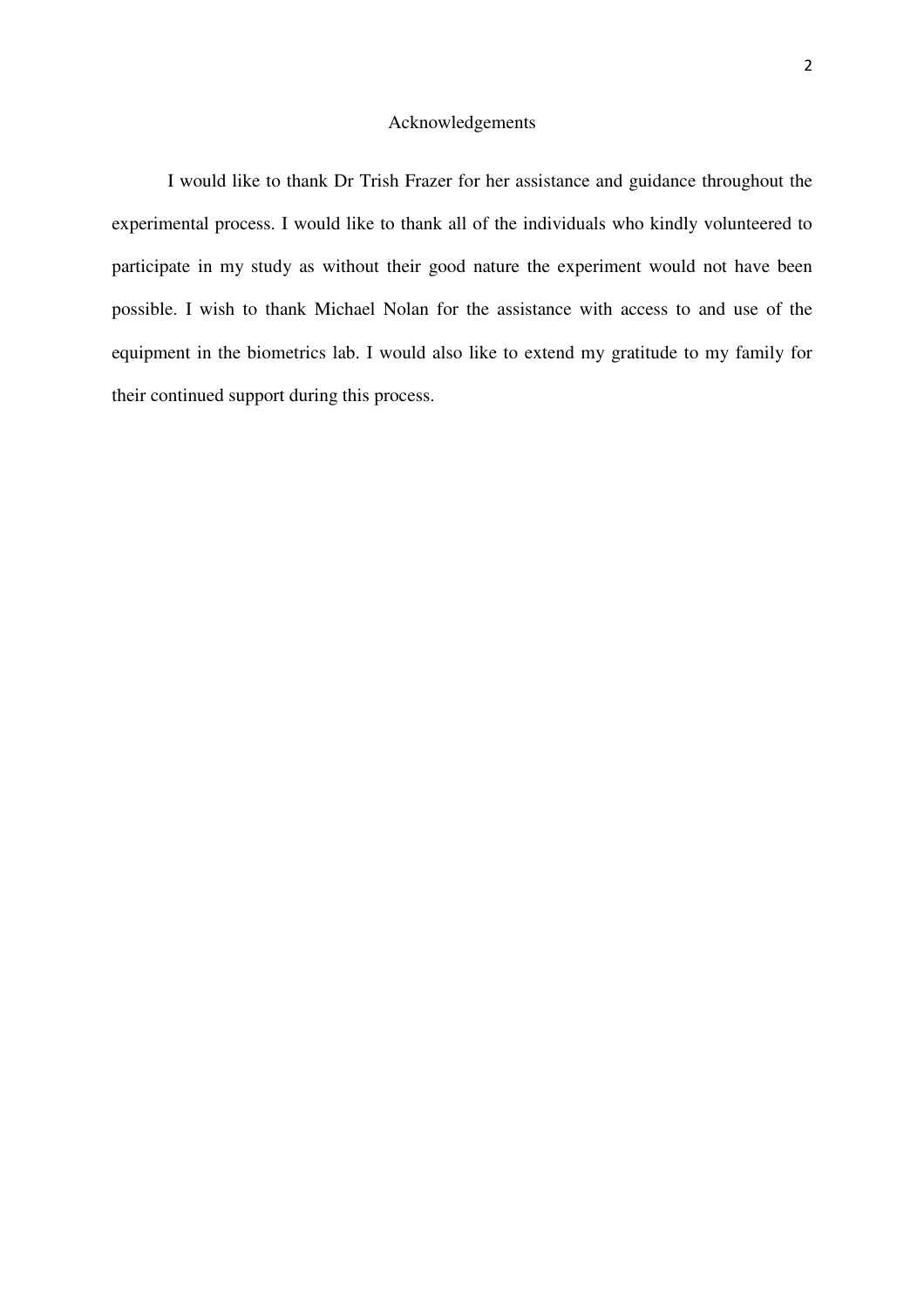#### Abstract

The ability of music to induce emotion is a disputed phenomenon. The aim of this study is to examine the perception of, subjective feeling, and physiological arousal to the emotion expressed in music. Ninety participants listened to an audio clip of unfamiliar instrumental music while heart rate and skin conductance were recorded. Participants were randomly assigned to three music conditions: happy, sad and neutral. The PANAS questionnaire was completed prior to exposure to the music stimulus to establish general affective state. Following the excerpt, participants completed the Geneva Emotional Music Scale, a selfreport measure of the subjective feeling of musically induced emotions. A report of the perception of the emotionality of the music was included in the demographic questionnaire. A significant difference was indicated between the perception of the emotion expressed in the music, the subjective feeling and physiological responses; demonstrating recognition of emotion is greater than is musically induced.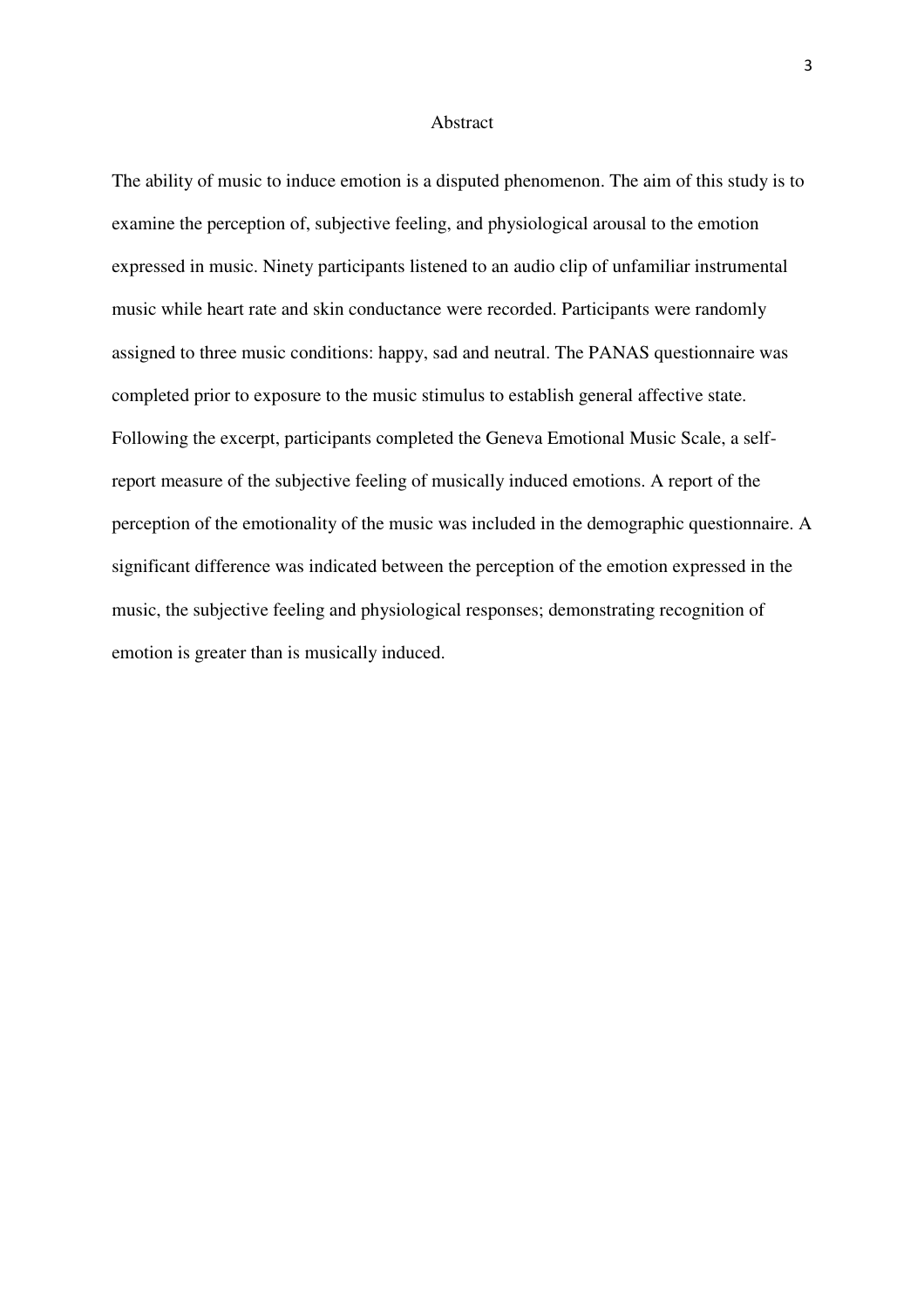#### Introduction

## *Music and Emotion:*

The ability of music to express emotion is a phenomenon that has interested psychologists and philosophers dating back to Plato's "The Republic" and Homer's Odyssey (Zentner, 2010). Music is at its essence, sounds, yet it is capable of evoking reactions in the listener (Juslin & Västfjäll, 2008). The extent and nature of these reactions remains of much debate across the many disciplines researching these two constructs. The controversy lies in how and in what way music can evoke an emotional reaction in the listener? This raises the question of whether music can induce a subjectively felt emotion or it is the perception of the emotion in the music that is responsible for the reaction (Konečni, 2003)? What is the nature of this reaction? Does physiological arousal to the structure or tempo of the music instigate the potential emotional response (Gomez and Danuser, 2007); or is there a connection between the perception of the emotion and the felt emotion (Zentner, 2010)? Similarly, are we consciously aware of how our body reacts to the emotionality of music and does it correspond with our subjectively felt response (Krumhansl, 1997; Bartlett, 1996)?

## *Theories of Emotion and Music:*

Emotion is defined in the Oxford Handbook of Music and Emotion as "relatively intense affective responses that usually involve a number of sub-components including subjective feeling, physiological arousal, expression, action tendency and regulation; which are more or less synchronised; emotions focus on specific objects and last minutes to a few hours", (Juslin & Sloboda, 2010, p. 10). This definition alone introduces difficulties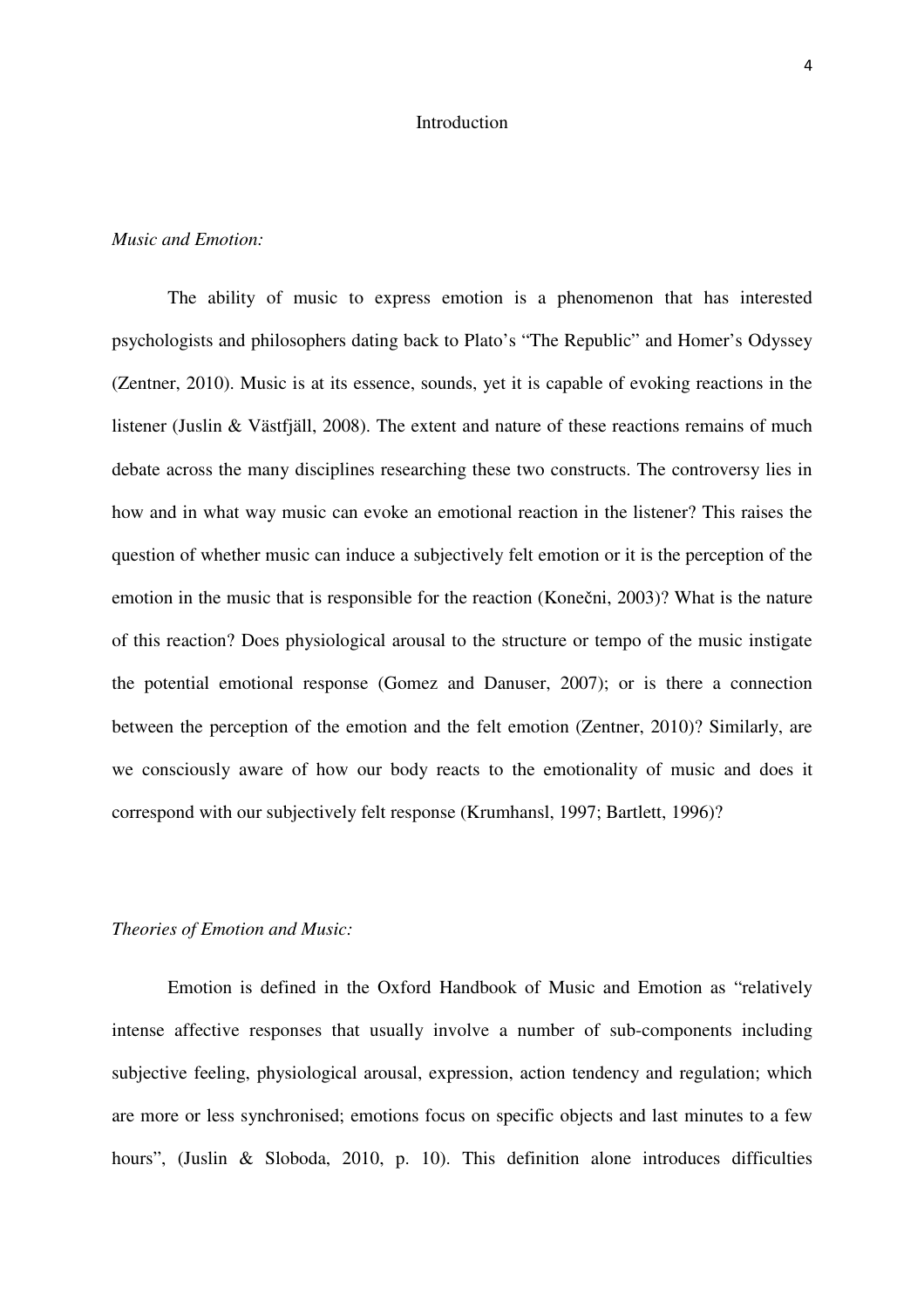regarding the use of the word emotion to describe the sentiment expressed by music. As music is merely varying combinations of sounds, theorists argue regarding the nature of the ability of "music" to express emotion. Further, there is debate as to whether there is a qualitative difference between musically expressed emotions and other emotions (Hunter, Schellenberg and Schimmack, 2010). Zentner, Grandjean and Scherer (2008) highlighted that research investigating music and emotion have employed emotion theories such as basic emotion theory (Darwin, 1998; Eckman,1971) and Russell's (1980) circumplex model of affect to explain musically expressed emotion. Basic emotion theory is a categorical approach postulating that emotion is limited to basic innate universal emotions such as fear or anger, which are not necessarily expressed or induced through music. Evolutionary requirements may have resulted in the basic emotion categories relating to goal orientated events (Juslin and Västfjäll, 2008).

Russell's (1980) circumplex model is a two-dimensional model of affect, mapping arousal levels onto one dimension and valence onto the other. Therefore, an individual could report high arousal levels with negative valence or vice versa. Many researchers investigating music and emotion have employed this model to record the participants' responses (e.g. Vieillard et al., 2008; Khalfa, Roy, Rainville, Dalla Bella, & Peretz, 2008; Schellenberg, Nakata, Hunter & Tamoto, 2007). However, due to the bipolarity of the valence dimension, there is no allowance for mixed emotional responses i.e. both positive and negative affective responses. Zentner (2010) and Juslin and Västfjäll (2008) argue that the majority of empirical research studies examining the effect of music on emotion have been restricted by utilising affect terms devised from Russell's circumplex model. Hunter, Schellenberg and Schimmack (2010) reported that excerpts that contained mixed happy and sad cues, in fact received simultaneous happy and sad responses, which is not accounted for in the circumplex model.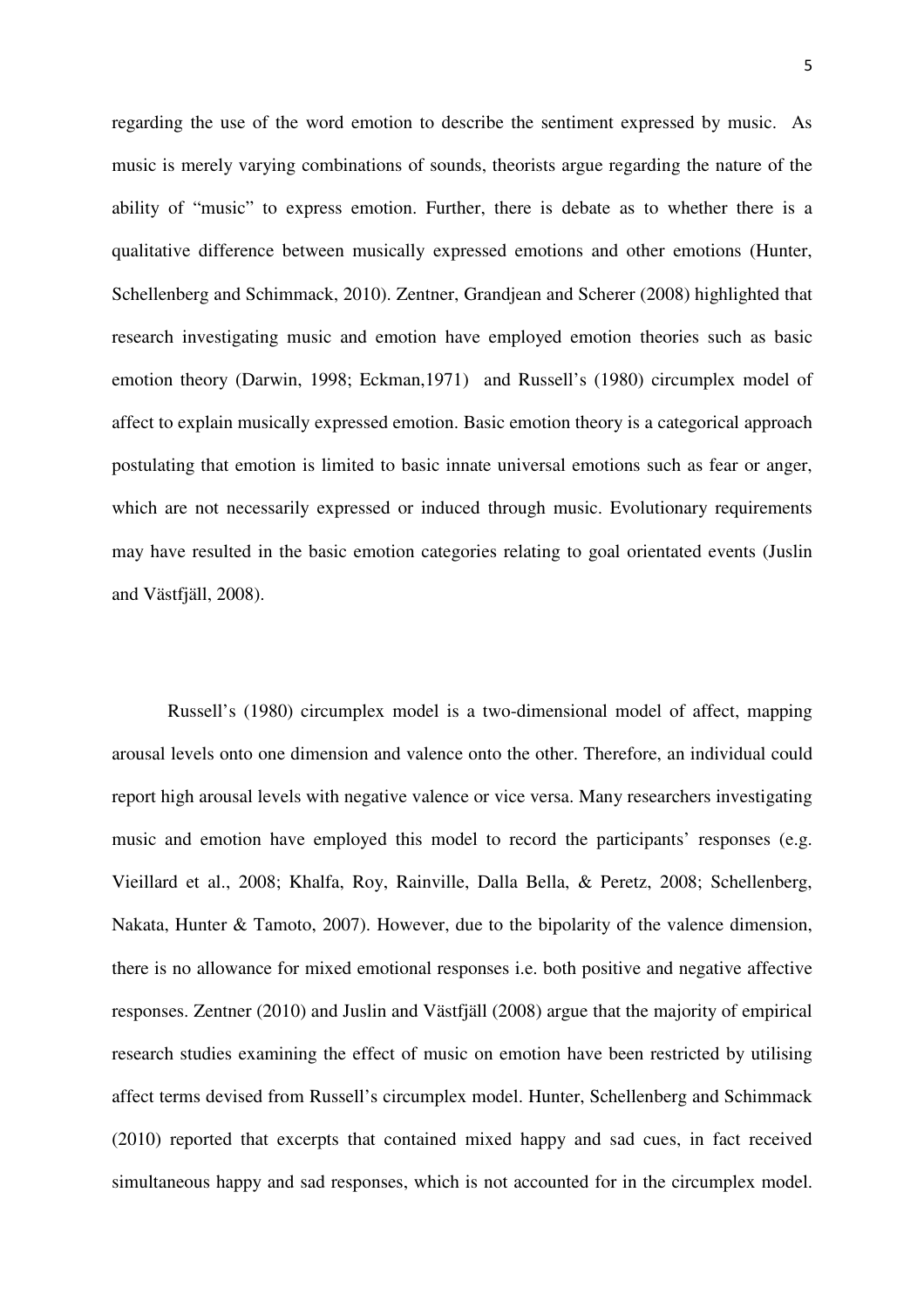Scherer, Zentner and Schacht's (2001) findings suggested that emotions outside of the standard basic emotions may be evoked through music. A meta-analysis by Zentner and Eerola (2010) found that the basic emotion theory and circumplex models accounted for 80% of studies conducted into musically evoked emotions, demonstrating the need to examine the results of a multidimensional domain-specific approach.

Zentner, Grandjean and Scherer (2008) have highlighted the importance of distinguishing between utilitarian (basic) emotions and aesthetic emotions in the examination of musically induced emotions. They argue that reactive necessity is the basis for utilitarian emotions whereas aesthetic emotions lack a trigger that is absolutely defined; as such they can be experienced purely to savour their qualities, which they proffer is the basis of the emotional experience of music. They devised the Geneva Emotion Music Scale (GEMS), a self-report questionnaire that examines what the participant subjectively felt elicited by the music in terms of these blended emotions. Due to the domain-specific nature of this measurement of subjective responses to music, and the focus on the aesthetic or blended nature of emotions it is argued that it is more sensitive to the emotions in music that are felt as opposed to borrowing terminology that are reflective of cognitive or propositional states (Zentner, 2010). For example, transcendence, used in the GEMS is not a lexicon typically associated with emotions; however, their research suggests that it is strongly correlated with characteristic physiological responses to musical emotions such as chills (Zentner, Grandjean & Scherer, 2008).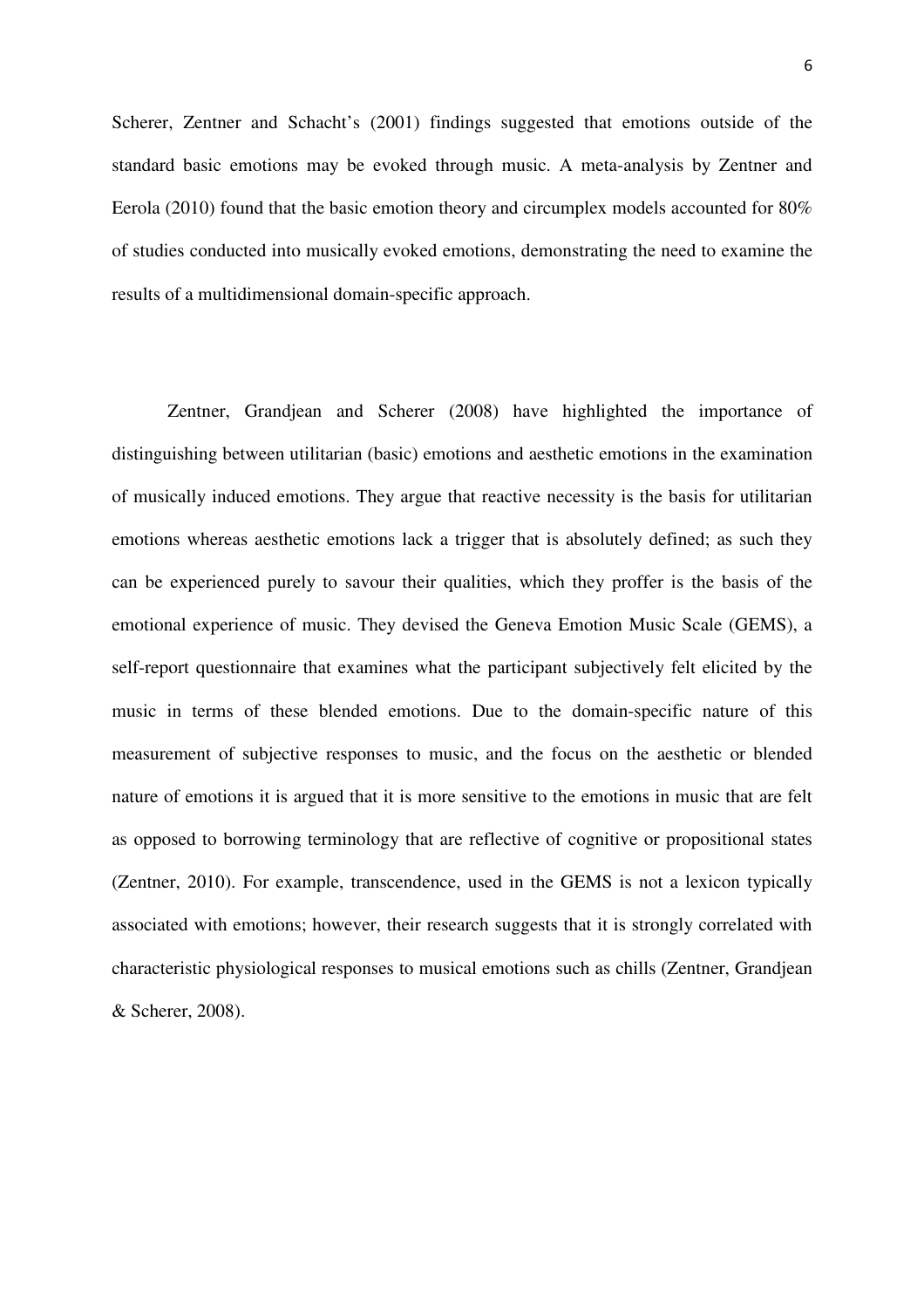Schubert (2010) building on Gabrielsson's (2001) findings highlighted the need to determine the locus of the emotion in music listening. He postulated that aesthetic judgement on the part of the listener indicates an internal emotional locus, i.e. subjective feeling of emotion in response to music. Similarly, the perception of the emotion being expressed in the music is considered an external emotional locus, as Konečni (2008) maintained that music cannot induce emotions; rather, listeners purely recognise the emotion that is musically expressed. Gabrielsson (2001) remonstrated that not stating which locus is under investigation or failure to examine both loci to be a limitation of most research in this field. This has served as a rationale for this present study, to clearly demarcate the distinction between the perceived and felt emotion through the use of separate questionnaires to identify the locus involved.

#### *Music expression and music induction:*

## *Cognitivist approach:*

Cognitivist theory highlights the significant role played by cognitive appraisal in emotional responses to music. According to this view, emotion is therefore perceived but not experienced by the listener in the music's structure, which may be due to the non-sentient nature of music (Konečni, 2003). Konečni's (2003) Prototypical Emotion-Episode Model (PEEM) postulates that an event is initiated by sensory stimuli which once perceived and attended to are brought into conscious awareness through attributional processes. Cognitive attribution alters arousal levels leading to emotional labelling resulting in behavioural changes. His principal criticism of music being classified as an event in the PEEM model is the uncertainty of the emotion-labelling stage occurring. As such, emotional perception may take place without emotional involvement from the listener as it is principally a cognitive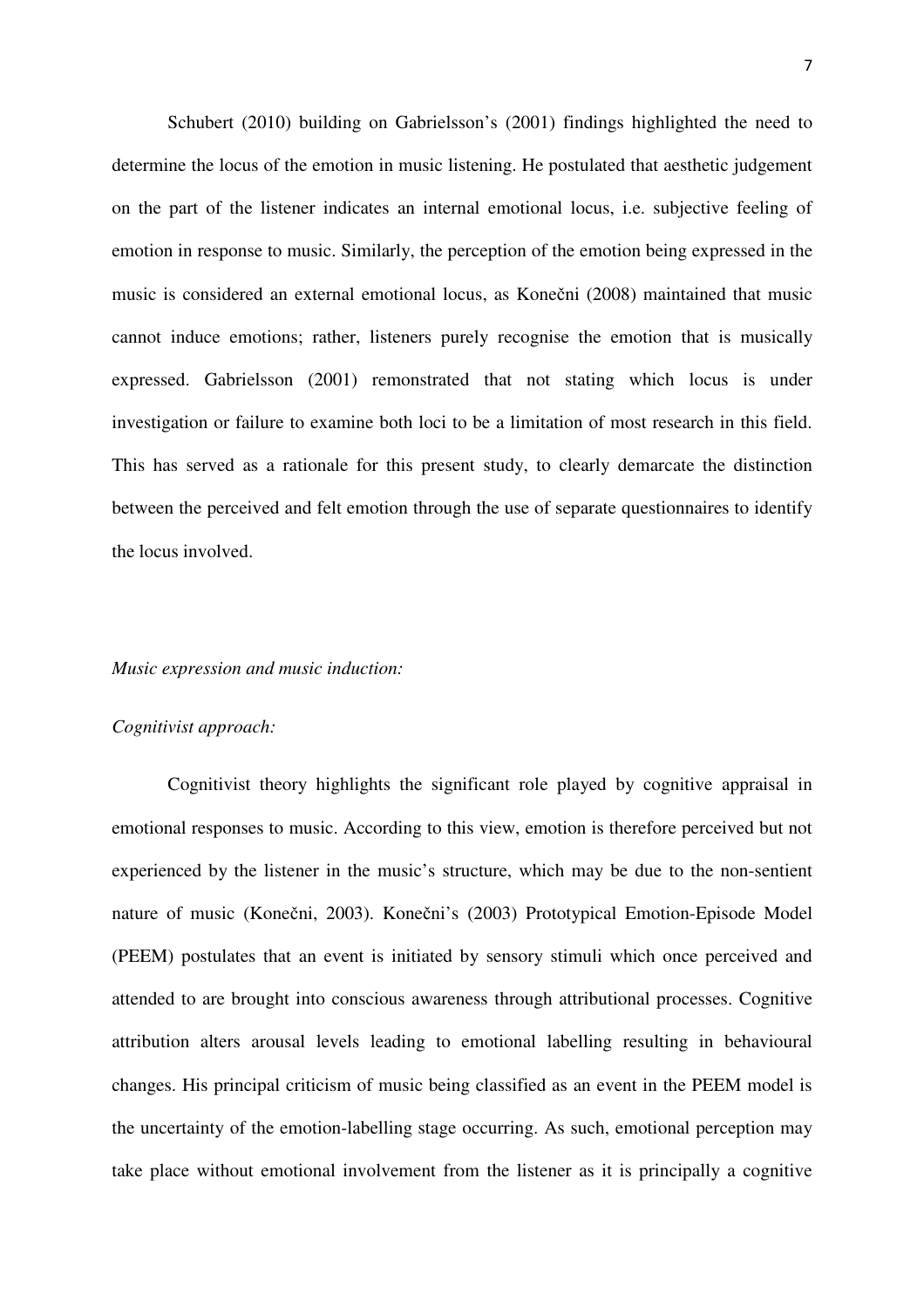sensory process. Cognitivist theorists maintain that the appraisal of an event is capable of influencing the perceiver's goals. Therefore, they argue that music lacks this goal-affecting ability and is thus unable to induce emotion (Kivy, 1990, Konečni, 2008). Konečni (2008) and Juslin and Sloboda (2010) suggested that it is the cognitive associations and memories of events that mediate the induction of emotions by music but that they are of low-intensity. Schubert (2007) found that expressed emotions were more frequently reported by listeners than were subjectively felt emotions; and that they were reported as stronger than these internal locus emotions. A focus of this current investigation is to remove the cognitive involvement by examining the arousal levels through physiological markers of skin conductance and heart rate to instrumental unfamiliar music devoid of mental associations. However, participant selected music pieces have been reported as more successfully inducing the intended emotion than experimenter selected familiar and unfamiliar passages of both lyrical and instrumental nature. This suggests the influence of episodic memories and subjective associations in the induction of emotion through music (Juslin & Laukka, 2008).

## *Emotivist approach:*

In contrast, the emotivist school proffer a certain level of connection between musically expressed emotions and those subjectively felt by the listener (Levinson, 1996; Robinson, 1994). Zentner's (2010) Induction Rule Model is a multiplicative model of four primary categories classifying the factors that induce emotion in the listener from music. They are classified as structural features, listener features, performance features and contextual features. These features are facilitated by emotion inducing mechanisms such as memory, entrainment, empathy and conditioning (Juslin & Sloboda, 2010). It is not anticipated that any one factor would evoke emotional effects in the listener independent of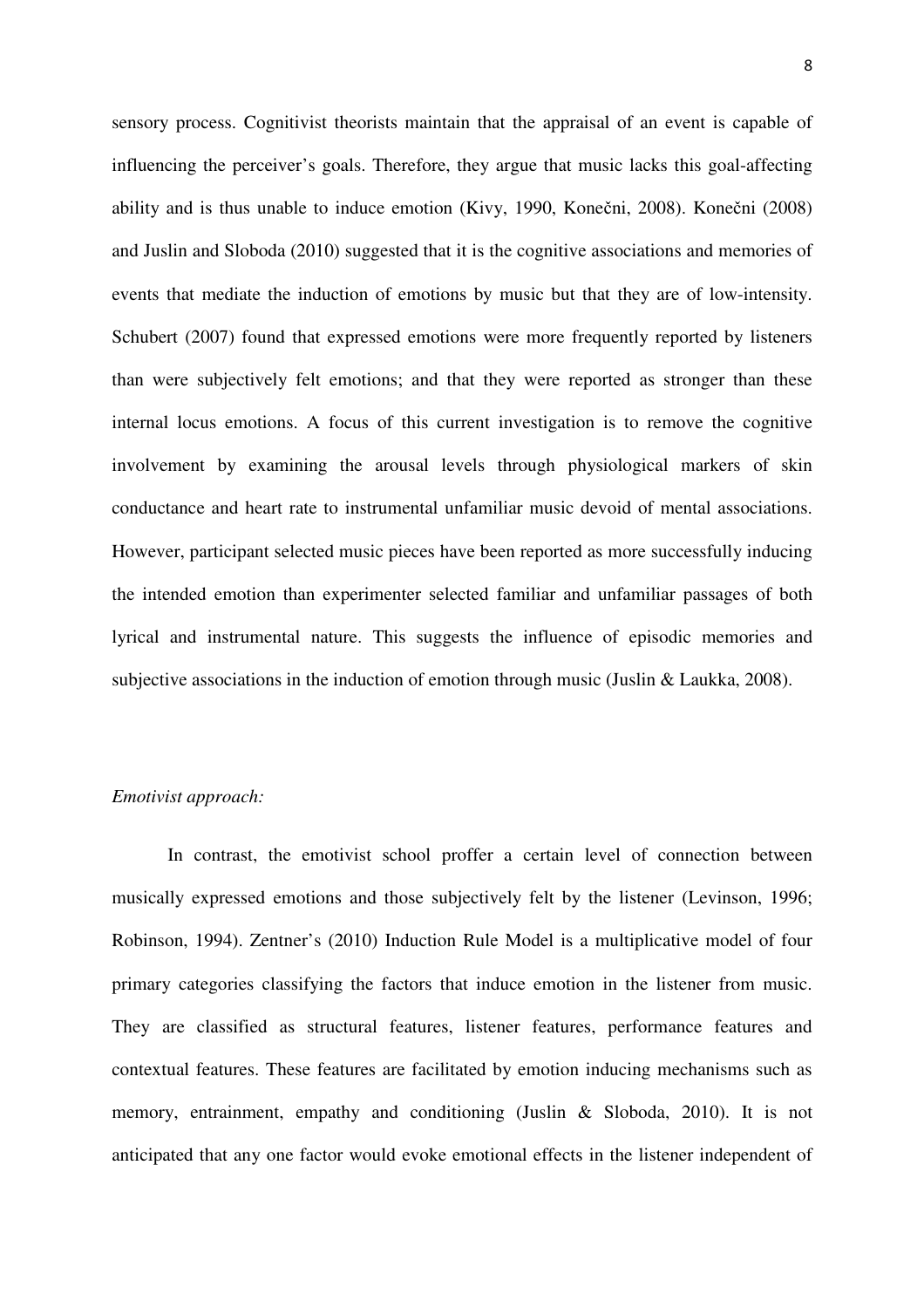the other factors; rather it is a multiplicative functional effect (Zentner, 2010). An aim of this study is to investigate this hypothesis by attempting to control for performance and contextual features, placing the focus on structural features of the music to evoke a response in the listener.

In line with emotivist theory, Zentner, Grandjean and Scherer (2008) identified 9 emotional dimensions through a process of confirmatory factor analysis of musical affect ratings. They found consistency in the emotional terms employed between their findings and those of Juslin and Laukka (2004) and Laukka (2007) both cross-sectionally, cross culturally as well as in different contexts and genres of music. Musically induced sadness may differ from the basic emotion sadness as descriptions such as unhappy, depressed or gloomy were rarely reported in conjunction with sadness in response to music (Zentner, Granjean & Scherer, 2008; Laukka, 2007). Interestingly, nostalgia is widely reported response to the emotionality of music which may be indicative of the functionality of music. However, it may be more supportive of the influence of memories and imagery in music's ability to induce emotion (Konečni, 2008; Juslin & Västfjäll, 2008).

Based on the Oxford Handbook's definition of emotion, supporting evidence is required demonstrating that each of the sub-components of emotion (subjective feeling, physiological arousal, expression, action tendency and regulation) are affected by music to induce emotions. Misattribution of the perception of the emotion expressed in the music may lead to an inflated response for the listener's own emotional feeling towards the passage. Konečni (2008) and Zentner (2010) in particular, have highlighted the importance of clarity of the instructions and the experimental design. For example, studies by Juslin (2000),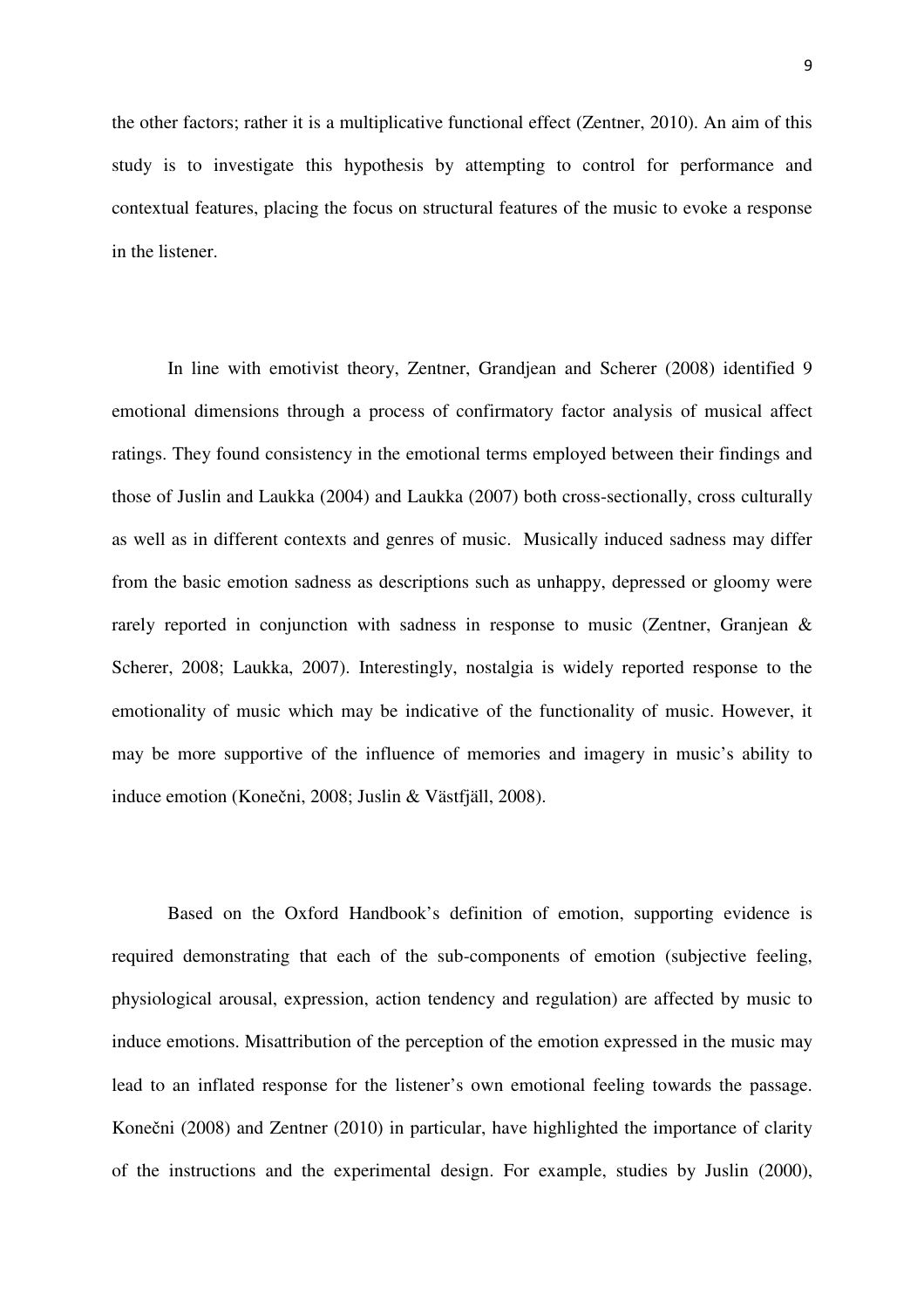Sloboda and Lehmann (2001) and Krumhansl (1997) were designed to examine the expression of emotion by music, however ambiguity in directions lead to many participants interpreting the task incorrectly and responding to the questions as if the music induced subjective emotions or both perception and induction of emotions were to be rated. In Krumhansl' s (1997) experiment participants were instructed with the following statement, " Music is thought to have many effects on people, including influencing their emotions [...] the slider should be at the far right if you feel that emotion as strongly as you have in response to music in the past" (Konečni, 2008, p. 121). It is noted by Konečni (2008) that the inclusion of the opening statement may have primed participants to respond in a more inflated manner than they actually felt. Interestingly, when the experiment was retested with the opening phrase replaced by "Researchers disagree on whether or not music has an effect on emotion", there was a significant reduction in the ratings Konečni, 2008, p.121). He similarly reported that the substitution of "the music" for "you felt" also indicated huge implications for the results. It was also suggested that participants may experience evaluation apprehension and refrain from choosing zero on the Likert scale when rating their subjective feeling to the music. It may also be the case that the response given by the listener is inflated due to misattribution of the perceived emotion of the music as their subjective response as outlined above. The use of separate questionnaires in this study will attempt to control for the limitations of previous research in this respect.

Prior to Zentner, Grandjean and Scherer's (2008) investigations regarding the character and classification of the emotionality of music, there were a number of conceptual issues affecting the research in this area. Many studies failed to differentiate between perceived and felt emotions in their design and methodology, thus findings were unclear as to which was being referred to. Similarly, the affect terms used were borrowed from other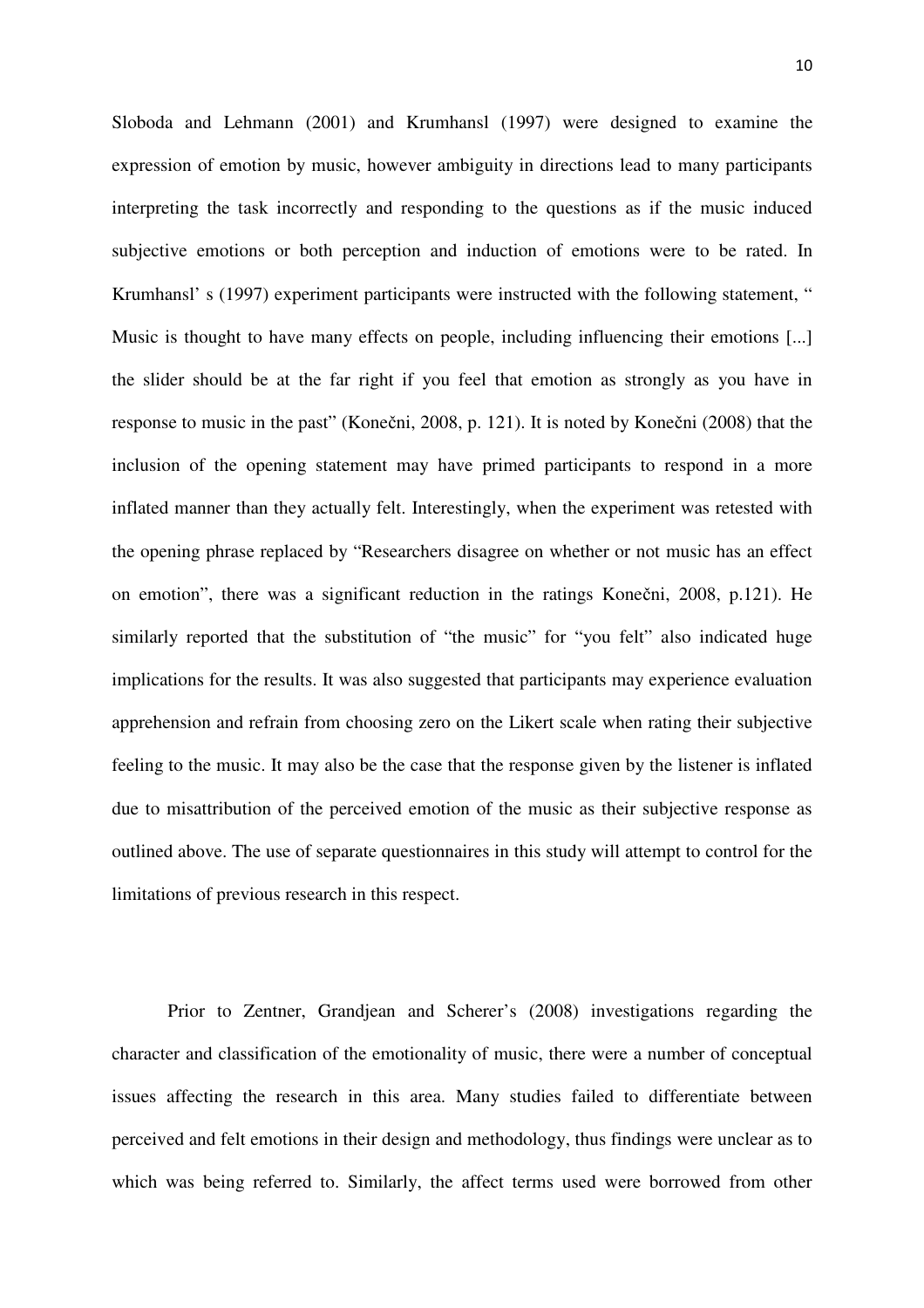emotional studies and were not specific to the music genre. Methodological rigour was not upheld in many papers deemed seminal such as Krumhansl (1997). This study will attempt to address these shortcomings through the separation between the focus of perceived and felt emotion in separate questionnaires and the clear instruction of this distinction. A focus of the current study is to control for performance features, to focus on listener features and determine the subjective experiential nature of music perception and response.

## *Physiological responses to Music:*

The identification of physiological differentiation of emotional responses to musical stimuli may provide supporting evidence for the emotivist argument, of music's ability to induce an emotional response in the listener. Physiological arousal is classified as one of the sub-categories of emotion; and is defined in the Oxford Handbook of Music and Emotion as "the physical activation of the autonomic nervous system" (Juslin & Sloboda, 2010, p. 10). Juslin and Västfjäll's (2008) meta-analysis of the literature supporting the physiological arousal effect of music found that the physiological arousal levels reported by for example, Krumhansl (1997), Bartlett (1996), and Nyklíček, Thayer, & Van Doornen, (1997) included changes in heart rate, respiration, electrodermal skin conductivity and hormonal secretion similar to the physiological responses reported for other emotional stimuli. Music is composed of sounds which are ordered by the structural features; therefore, sounds that are comprised of fast, noisy, loud, very low or very high frequency for example, have been demonstrated to arouse an augmented activation of the central nervous system (Krumhansl, 1997; Nyklíček, Thayer, & Van Doornen, 1997). Examples of structural features include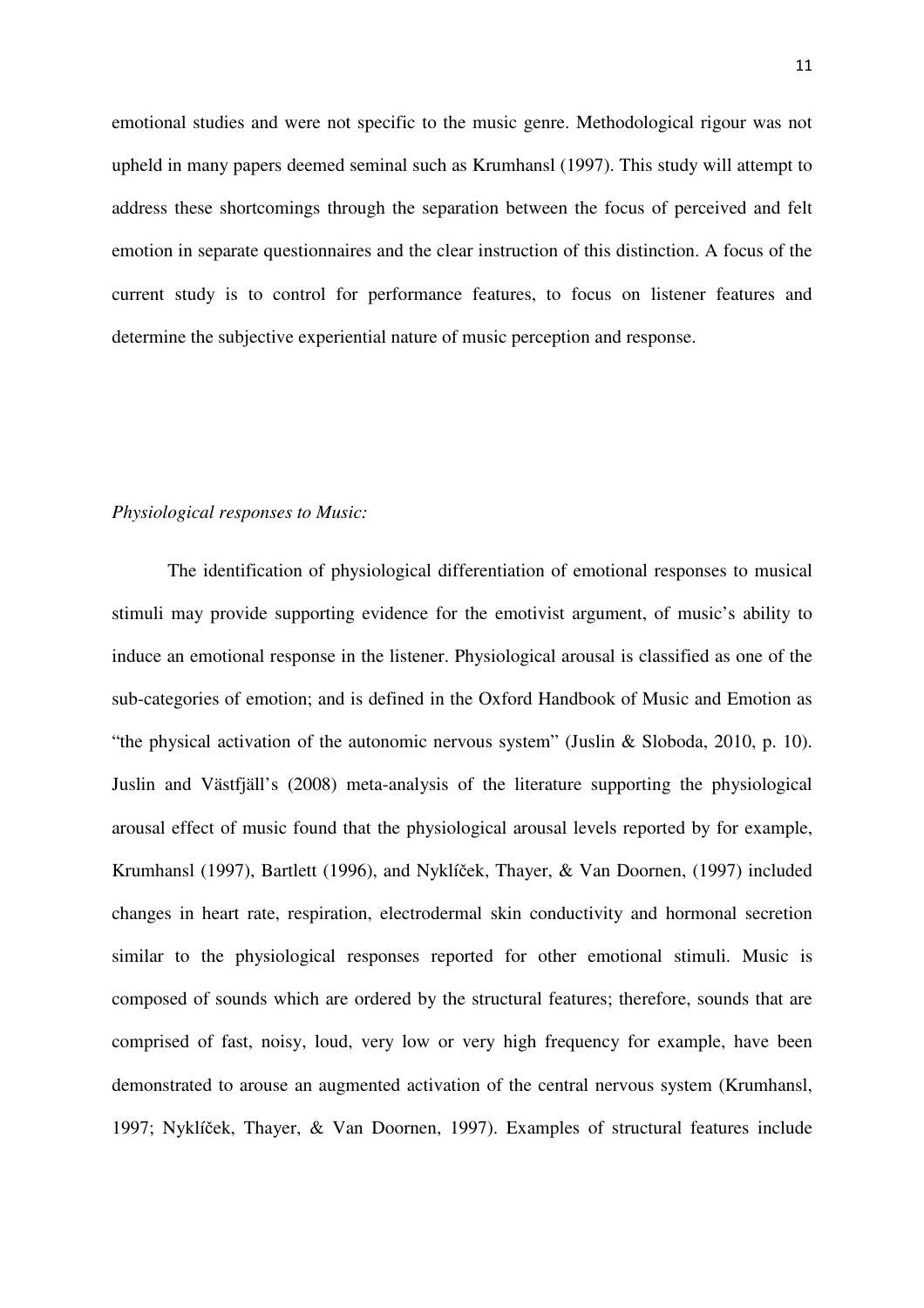musical features such as tempo, timbre; meter, harmonic progression etc. and they are considered to have universal and stable effects.

Khalfa, Peretez, Blondin and Manon (2002) found a positive correlation between cardiac interbeat intervals, systolic and diastolic blood pressure. They also reported a negative correlation between skin conductance level, finger temperature and sadness ratings. Fast tempo, loud dynamic and high rhythm characteristic of high- arousing music correlates with physiological markers of increased heart rate and reduction in skin temperature. According to Gomez and Danuser's (2007) study the structural features of music that most significantly facilitated the distinction between positive and negative music excerpts were tempo and pitch and they correlated with physiological changes in heart rate, respiration and electrodermal activity. The brain stem reflex is reported by Joseph (2000) as the underlying neural mechanism controlling emotional arousal, heart rate, breathing and movement as well as auditory perception, providing a link between music and emotion. Berlyne (1971) theorised that musical stimuli that evokes a physiological arousal of optimum level is the most preferred. He postulated that the music may be disliked if the arousal level is too high or too low. There is an association between positive valence and high arousal and fast tempo typical of happy music (Dalla, Peretz, Rousseau & Gosselin, 2001). Similarly, Miu and Baltes (2012) reported that musically induced positive emotion in their participants' was correlated with autonomic arousal demonstrated through the physiological markers of increased heart rate, decreased respiration rate and a reduction in the electrodermal activity compared to baseline measures. The aim of this investigation is to examine the arousal levels in response to unfamiliar instrumental music to determine the involvement of structural features in the induction and perception of emotion, as opposed to cognitive associations and memories with familiar extracts. The use of self-report questionnaires to describe the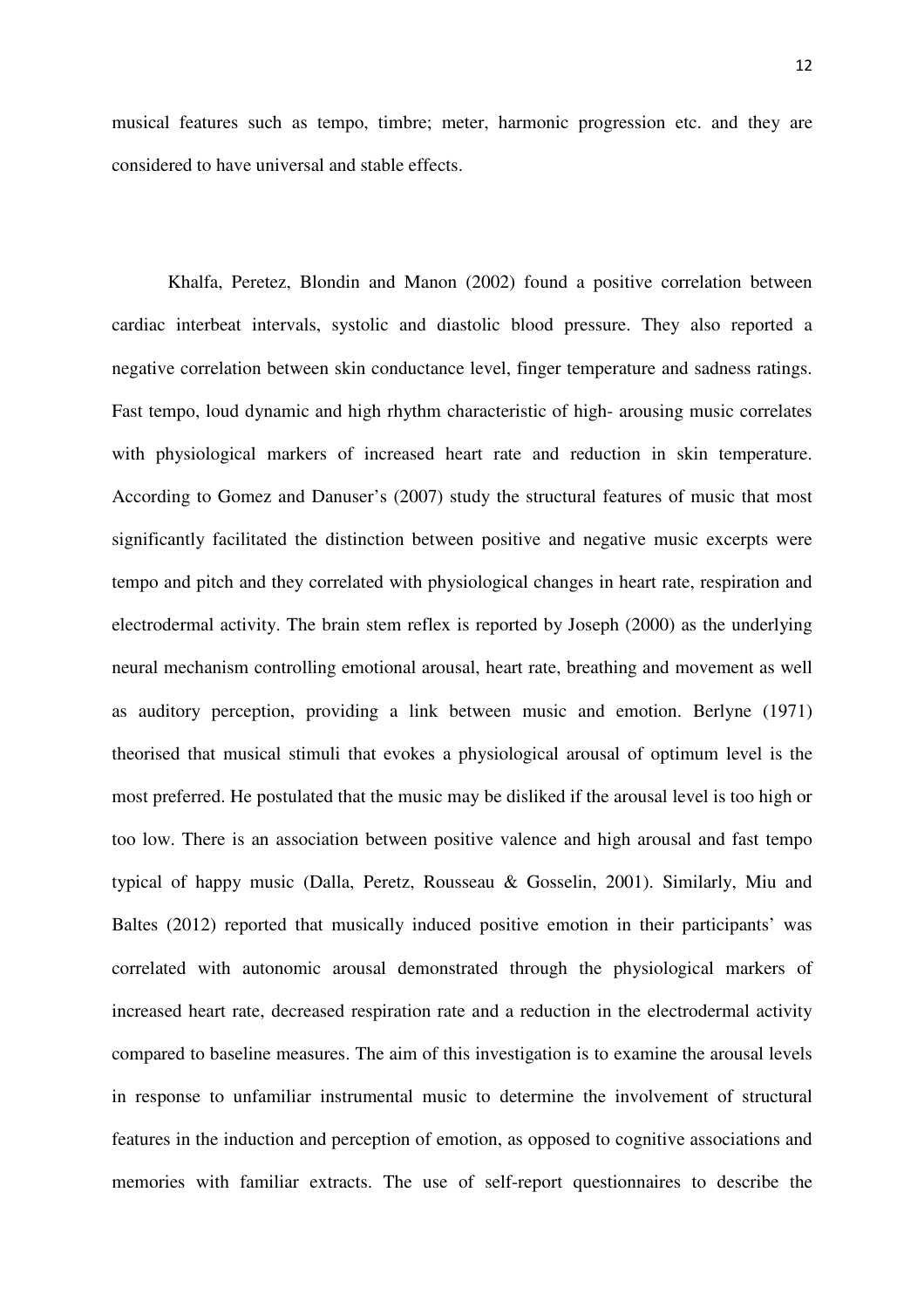listener's perceived and felt emotion in response to music may be subject to demand characteristics. Physiological responses have also been selected for inclusion as an attempt to control for this potential confounding variable. However, there are conflicting reports of the distinguishability of the physiological changes due to differing musical emotions (Nyklíček, Thayer, & Van Doornen, 1997; Krumhansl, 1997; Lundqvist, Carlsson, Hilmersson, & Juslin, 2009). Also, there are conflicting reports of the ability to attribute physiological changes to the emotionality of the music over structural features such as the tempo as occurs in entrainment (Etzel, Johnsen, Dickerson, Tranel, & Adolphs, 2006; Gomez & Danuser, 2007).

## *Mood/ Affect and music perception*

Hunter, Schellenberg and Schimmack (2010) reported that the emotions expressed in the music are frequently matched in the listener's subjective feeling self-report. They found that happy music receives higher preference ratings than sad music as well as a positive impact on mood. Vieillard et al. (2008) however did not find the same positive effect of happy music on their participants' moods. They hypothesized that listeners in a negative mood state may have a preference for sad sounding music and thus may have rated it more highly. Hunter, Schellenberg and Griffith (2011) also postulated that mood-congruent memory may augment perception of positive or negative attributes of the music. For example, a positive mood prior to listening to a happy music excerpt may cause a heightened response to the happy sounding music. Garrido and Schubert (2011) found that regardless of an individual's perception of the music as pleasurable or not there is a link with their arousal level. Another aim of this investigation is to examine the association of affect valence with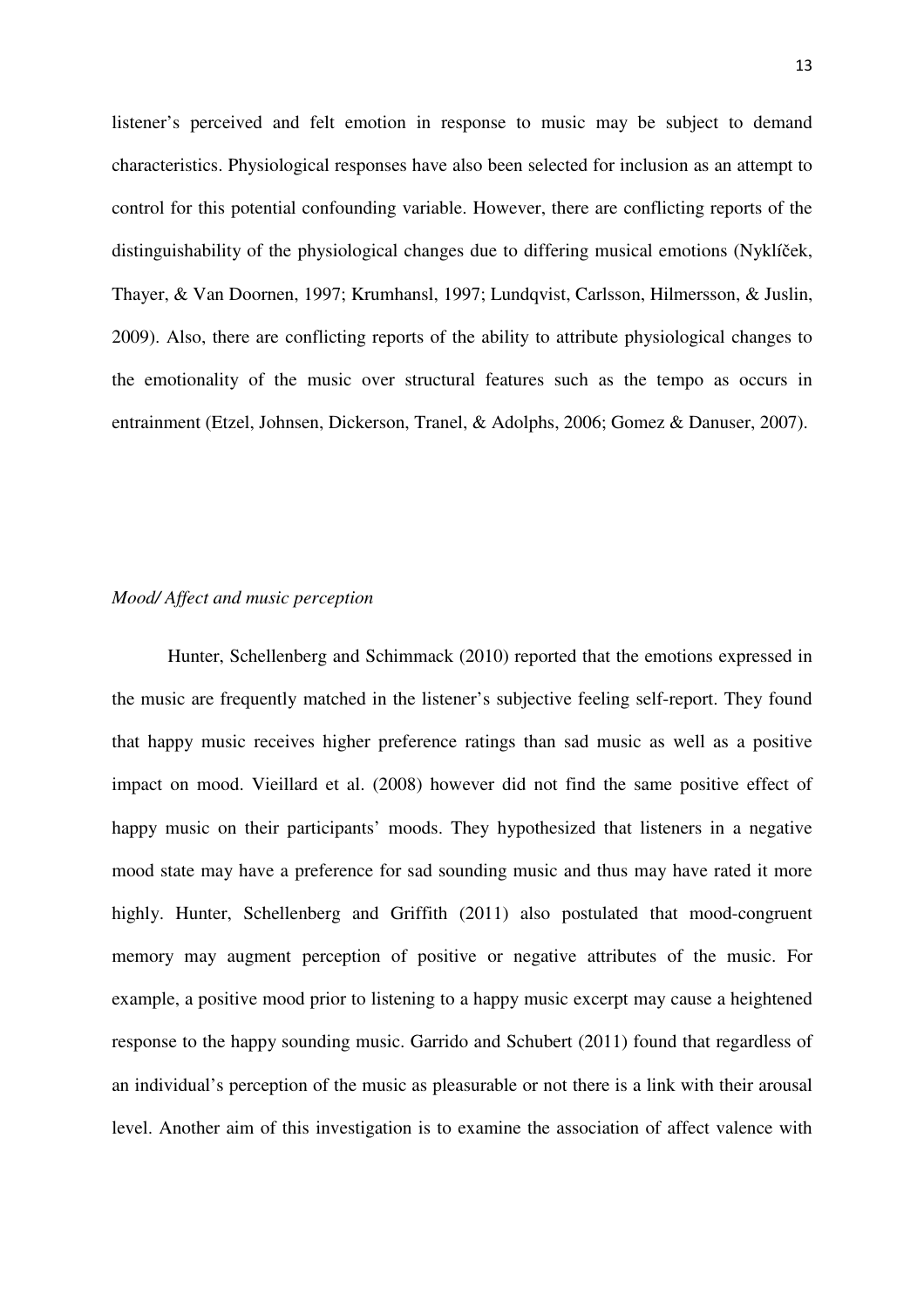subjective and perceived emotion in response to music as this is a hinging feature of the dimensional model which is lacking in the GEMS approach.

Garrido and Schubert (2011) investigated the hypothesis that negative emotions in music are enjoyable. Vuoskoski and Eerola (2012) also reported that many individuals enjoy listening to sad music, and that it does not automatically correlate with feelings of sadness. Hunter, Schellenberg and Griffith (2011) also postulated that the aesthetic nature of the medium of music does not equate to the negative affective valence that may be induced by other stimuli which evoke the basic emotion of sadness. They induced happy, sad and neutral moods on their participants and reported findings that indicate that those participants induced with a sad mood through pictures of injured animals, demonstrated a preference for the sad sounding excerpt. Manipulation of the musical stimuli to provide conflicting cues of happiness and sadness e.g. fast tempo coupled with minor mode, resulted in a significant influence of mood induction on the perception of emotionality of the music. It may imply that individuals attend to the cue that is mood-congruent; this will be investigated in relation to the association between PANAS scores and the affect valence of the assigned music condition.

Juslin and Västfjäll (2008) noted that due to the wide variety of music genres used coupled with methodological and contextual discrepancies as outlined above, a wide differentiation in the investigative process has occurred. Findings are inconclusive as to the ability of music to induce felt emotion or it is solely perceived; and the similarities and differences between these two emotional responses (Hunter, Schellenberg & Schimmack, 2010).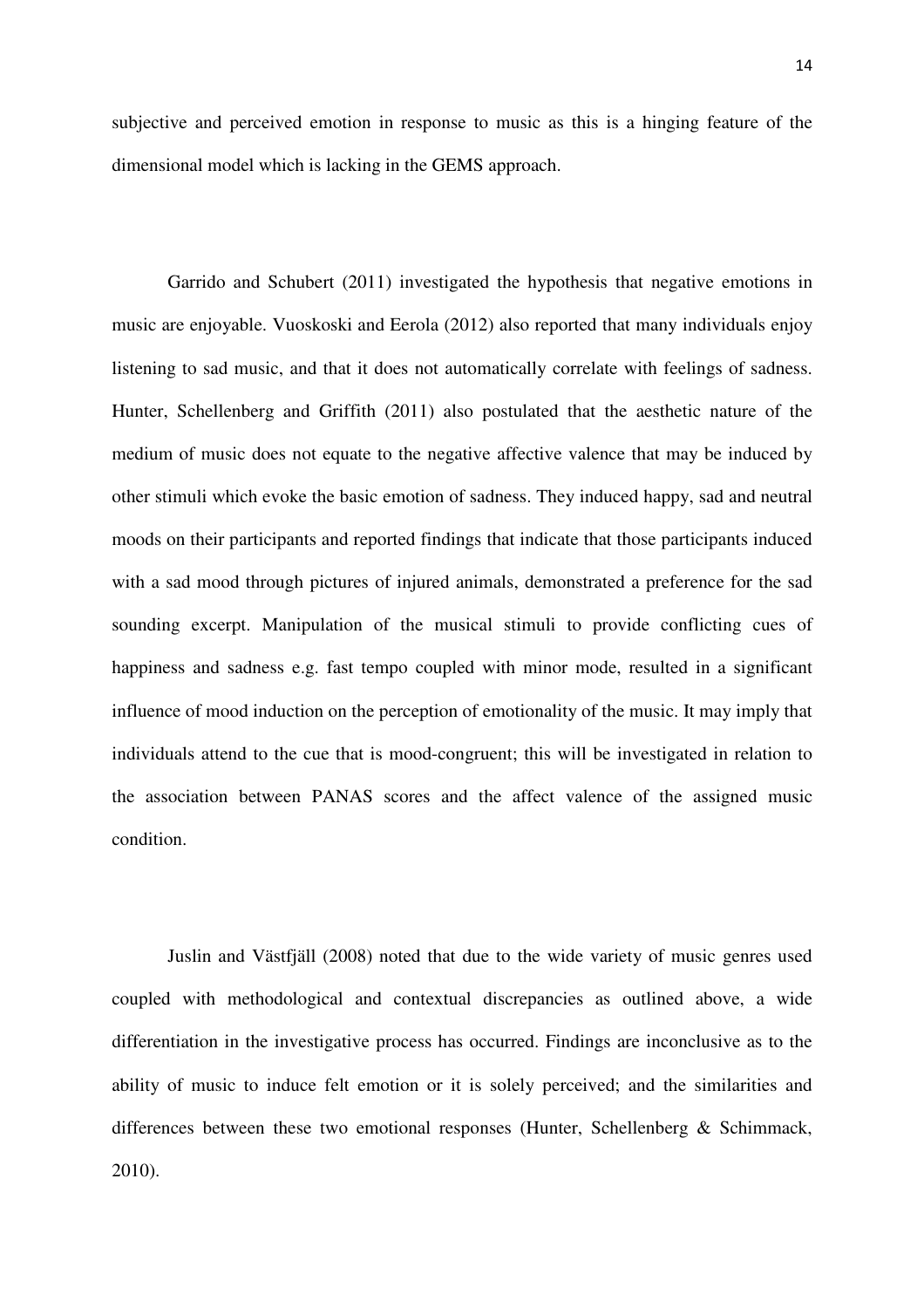*Aim:*

The objective of this experiment is to investigate the perceived emotion, subjective felt and physiological responses to music passages expressing 3 different emotions musically; (sad, happy and neutral). Instrumental unfamiliar music has been selected in order to avoid the associations that may occur from listening to familiar or music with lyrics; and thus permits the evaluation the aesthetic experience.

Furthermore, the general affect valence of participants may influence their susceptibility to experience musically induced emotions. For this reason, another aim of this experiment is to include a measure to establish the valence of the participants' affect, and to determine if there is a relationship between this valence and their physiological and subjective feeling of musically induced emotions across the sad, happy or neutral music conditions.

## *Hypotheses:*

1. a) There will be a significant difference between the music conditions (sad, happy, neutral) in the perception of emotion in the music

b) Subjective feeling responses of the listener will be significantly different between the music conditions

c) There will be a significant difference in the physiological responses (change in heart rate and skin conductance) between the music conditions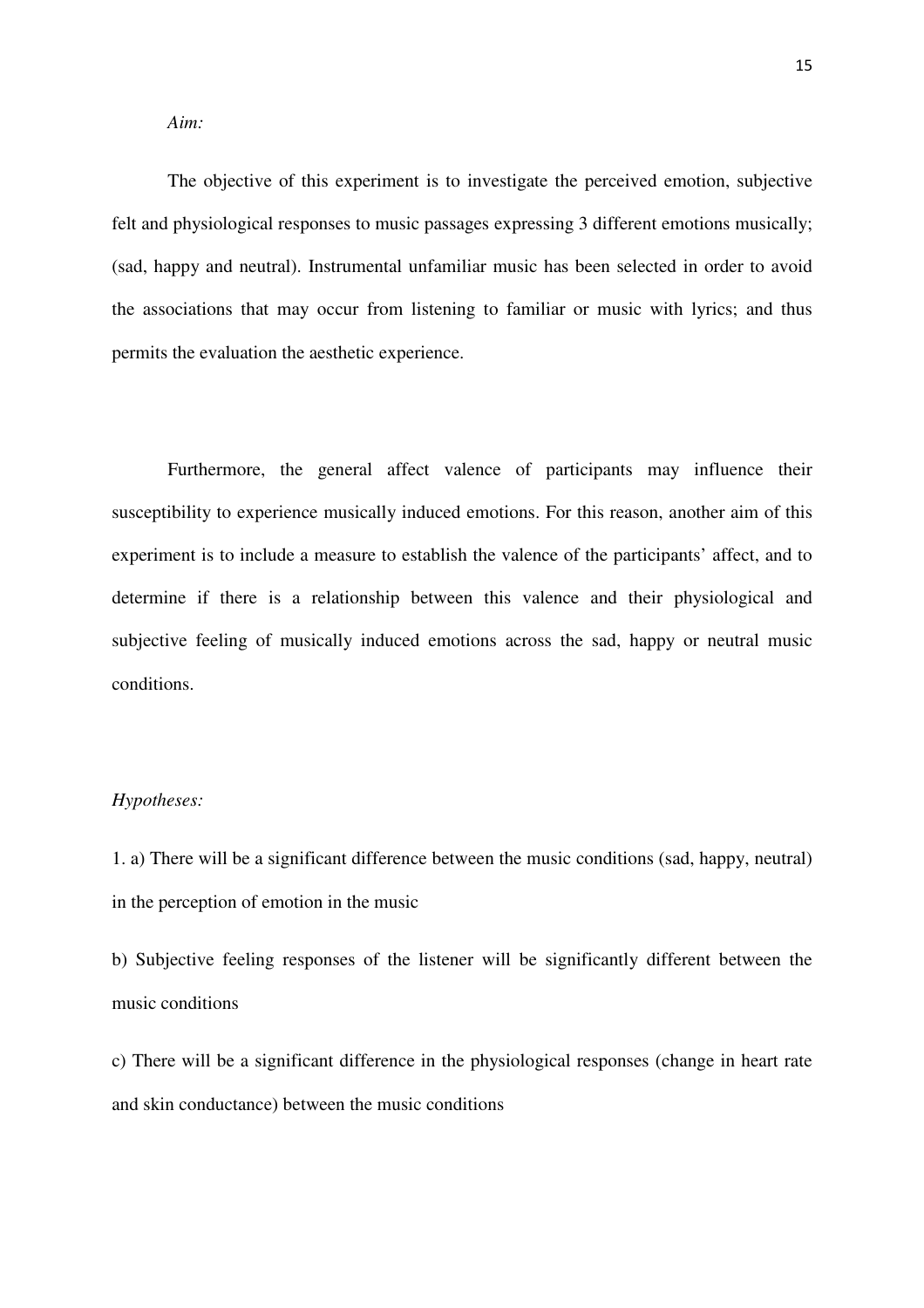2. There will be a significant correlation between the physiological responses (changes in heart rate and skin conductance) and the subjectively felt responses (as measured by Vitality, Sublimity, Unease GEMS scores)

3. a) Positive and Negative Affect valence (PANAS scores), perceived emotion, the Neutral music condition will be significantly correlated with sublimity subjective feeling

b) Negative PANAS scores, the sad music condition and perceived emotion will be significantly associated with unease scores

c) Positive PANAS scores, the happy music condition and perceived emotion scores will have a significantly relationship with vitality scores

The goal of this research is to determine the correlation between the valence of a music passage and the change in the physiological and subjective feeling responses of the listener. The benefits of this knowledge may be employed in the realm of music therapy whereby music may be utilised to modify behaviour and alleviate negative emotional states and potentially induce positive feelings in the listener (Thaut, 2010).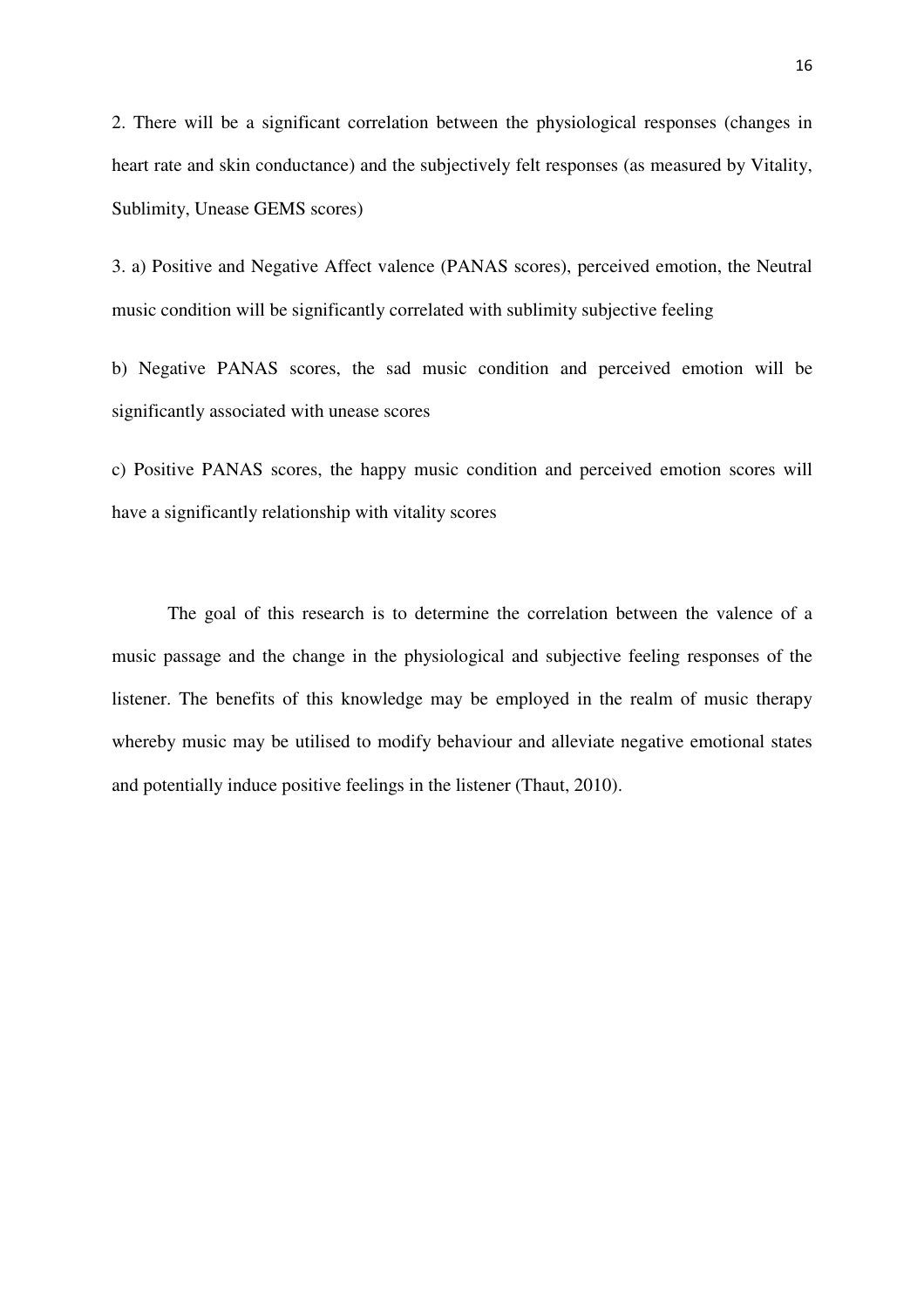#### Method

## *Participants:*

An opportunity sample of 90 adults (42 male, 48 female) was recruited for the experiment. Participants were sourced through advertisements on notice boards in the DBS buildings, social media sites such as Facebook, Linked-in, Researchgate, and; giving oral presentation of the research to part-time and higher diploma psychology classes. Recruitment was also conducted through mailshots to DBS Psychological Society members, PSI student groups and through the Dublin branch of the Association of Choirs website. Thirty participants were randomly assigned to each of the three music conditions, (sad, happy, and neutral). The sole inclusion criteria for the experiment were: participants were over 18 years of age and had a strong command of the English language. Participation in the experiment was on a voluntary basis and no reimbursement or reward was offered as per the College Guidelines. Participants ranged in age from 18-24 years to 65+ age bracket (*Mage bracket*= 2.66, *SDage bracket*= 1.90), with 41% in the 18-24 years age bracket. Eighty three per cent of the participants were of Irish nationality. There were one professional musician, and seven semiprofessionals, however the majority of participants self-reported as amateur/non-musicians  $(90\%).$ 

#### *Design*

A quantitative between-participants experimental design was implemented to examine the effect of differing emotionality of music on: the perception of the emotion expressed in the music, the subjective feeling, and physiological responses of the listener. Random allocation of 30 participants to each of the three music conditions (sad, happy, and neutral)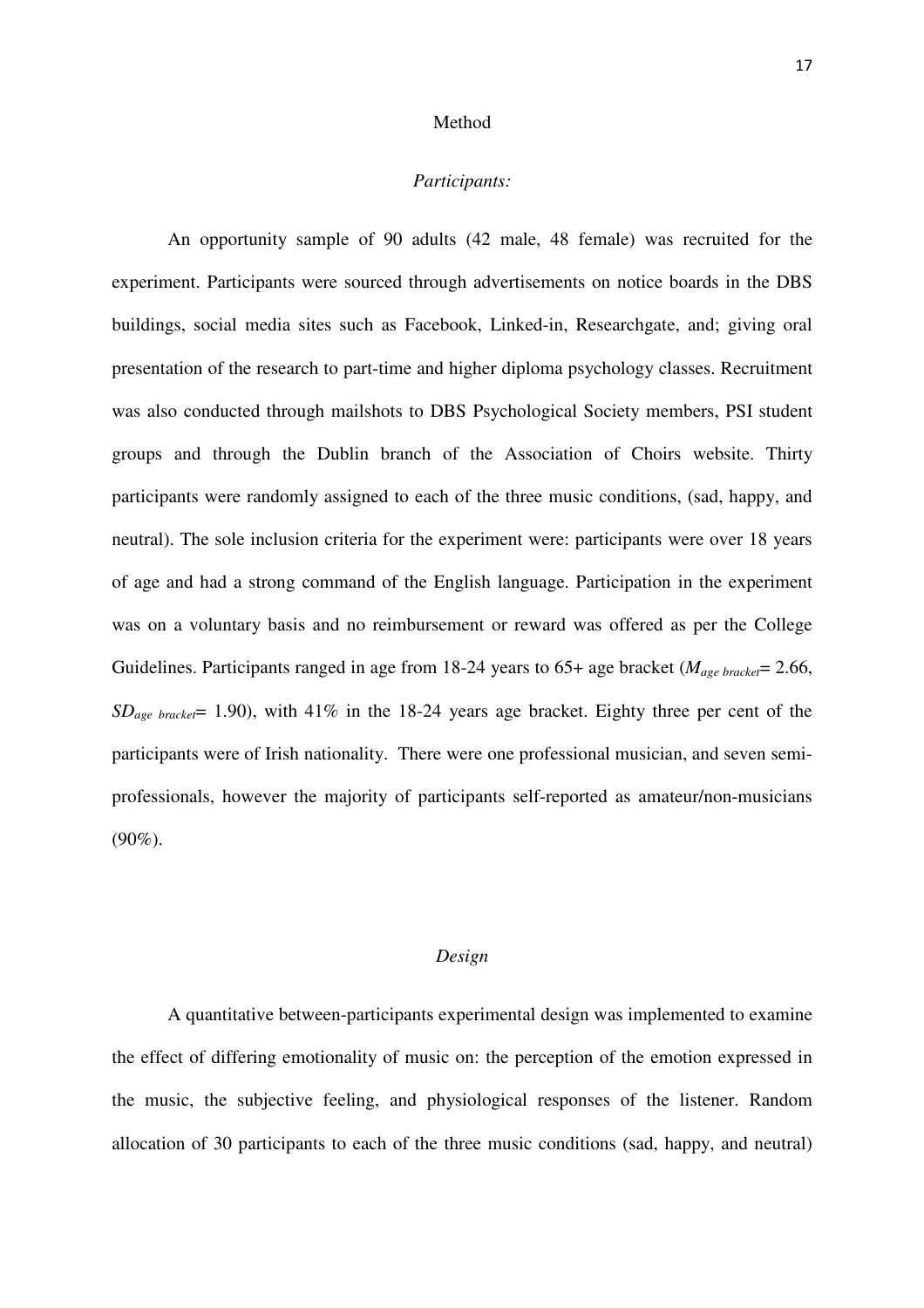was performed to reduce the effects of individual differences. The independent variables were the three levels of the emotionality of the music. The dependent variables were the recognition of the emotion in the music; the subjective feeling responses; the heart rate changes and the electrodermal changes between the baseline and music listening periods. A correlational design was also utilised to test for the association between affect valence and recognition of the emotion expressed in the music and the listener's subjective feeling response. The positive and negative affect scores, the recognition of the emotion, and physiological responses were the predictor variables and the recognition of the emotion and the criterion variables were subjective feeling responses.

### *Materials*

## *Questionnaires*

Pen and paper self-report measures were administered in this study, including the Positive and Negative Affect Schedule (PANAS; Watson, Clark & Tellegen, 1988); the Geneva Emotional Music Scale (GEMS-9; Zentner, Grandjean & Scherer, 2008); and a questionnaire devised by the experimenter consisting of demographics questions as well as a report of the perception of the emotion expressed in the music.

#### *Positive and Negative Affect Schedule (PANAS)*

The PANAS is a 20 item self-report questionnaire that assesses positive and negative affective valence (see appendix B). It consists of ten positively valenced descriptive terms such as attentive or enthusiastic interspersed with ten negatively valenced terms for example distressed or ashamed. Participants are required to provide a rating for each item to indicate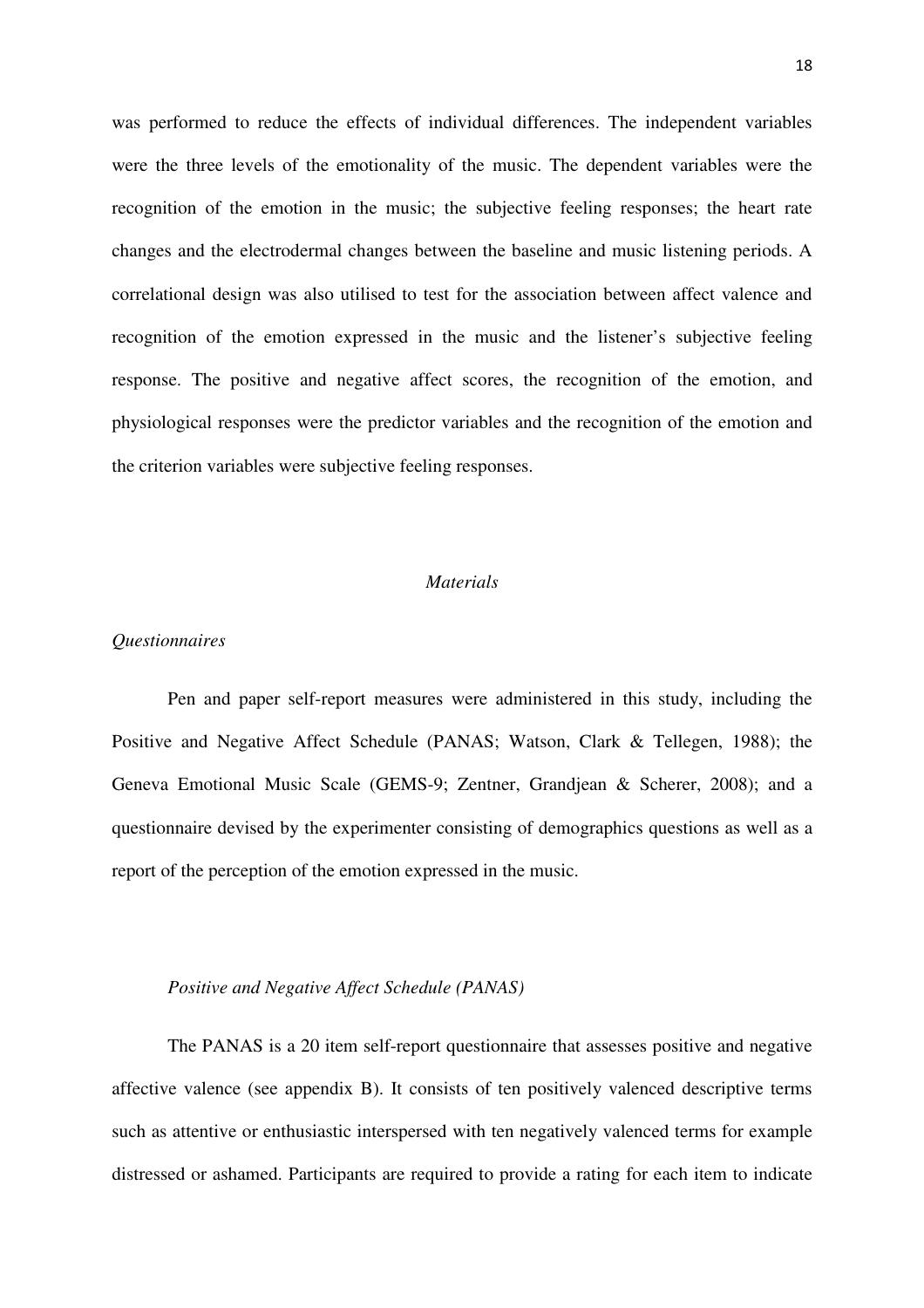to what extent they have felt in that way during the time period specified by the experimenter. Items are rated on a 5 point Likert scale (ranging from 1 = *very slightly/not at all* to 5= *extremely*). The scale is used to measure dispositional or general affective state. Participants in this experiment were instructed to consider their responses in terms of how they felt over the past week. Positive Affect (PA) scores are calculated by summing the scores for items 1, 3, 5, 9, 10, 12, 14, 16, 17 and 19. The total score therefore can range from 10-50, with higher positive affect reflecting higher scores. Weekly mean scores are reported as 33.3 (*SD*= 7.2). Negative affect scores are calculated by totalling the scores for items 2, 4, 6, 7, 8, 11, 13, 15, 18 and 20. The total Negative Affect (NA) score ranges between 10 and 50; with lower scores indicating lower negative affect. The weekly mean score is 17.4 (*SD*= 6.2). Watson, Clark and Tellegen (1988) reported Cronbach's alpha coefficients for the PA as ranging from .86 to .90, and .84 to .87 for the NA scale. Eight week Test-retest correlations were between .47 to .68 for PA, and NA ranged from .39 to .71. They also reported evidence for the validity of the PANAS, as depression, general distress and state anxiety are positively correlated with the NA scale. Crawford and Henry (2004) repeated these finding in a UK population concluding that the PANAS had high validity and reliability in measuring the constructs intended. Cronbach's alpha in this current study was .87 for PA scale and .88 for NA scale respectively.

#### *Geneva Emotional Music Scale (GEMS-9)*

The GEMS is a unipolar nine item scale that measures subjectively felt emotion when listening to music. It contains domain-specific music emotion factors such as wonder and joyful activation (see appendix D). These factors have a number of characteristic feeling terms outlined beneath them for example wonder is described as filled with wonder, amazed,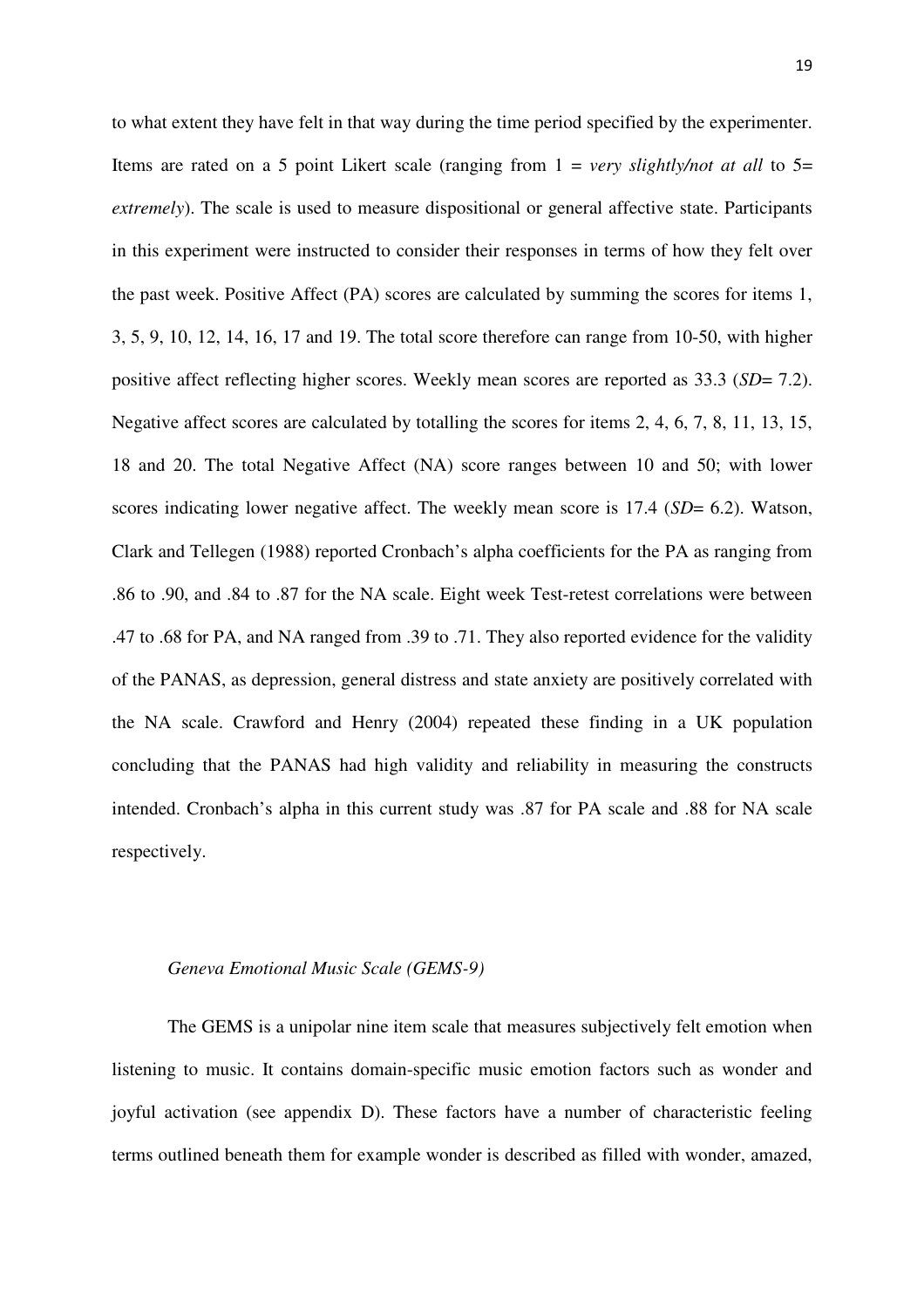dazzled, moved. Participated rated each factor on the accompanying 5 point Likert scale, selecting the value that best corresponds to how the music made them feel (ranging from  $1=$ *not at all* up to 5= *very much*). Three super factor variables (vitality, sublimity, unease) were calculated from combining the results of the factor ratings that blended together as per confirmatory factor analysis (Zentner, Grandjean & Scherer, 2008). The Vitality superfactor variable combines the joyful activation and power factor results. Sublimity was calculated by adding the results for the wonder, transcendence, nostalgia, peacefulness and tenderness factors. Sadness and tension factors were combined to create the unease superfactor variable.

The GEMS was selected for use as it is intended to investigate combinations of blended emotions, rather than the basic emotions which are the focus of most other emotion scales. Zentner (2011) argued that musical emotions are composite or blended as they lack an absolute trigger. It is more likely that an emotional reaction will occur as a result of the music's combinations and patterns of sounds. The GEMS differs from basic emotion scales in that most of the scale items are positive. It also includes central terms that are somewhat unique such as transcendence and nostalgia. Zentner, Grandjean and Scherer (2008) reported comparative validity in support of the GEMS domain-specific model over basic, and dimensional models in terms of choice of emotion terms (r= .90); higher inter-participant agreement with intra-class correlation coefficient (ICC= .89); and greater discrimination of the musical passages. Cronbach's alpha in this study was .68 for vitality, .62 for sublimity and .50 for unease. Ideally values should be greater than .70, however scales with less than 10 items often do not, therefore the scales were left unedited for use (Kline, 2005).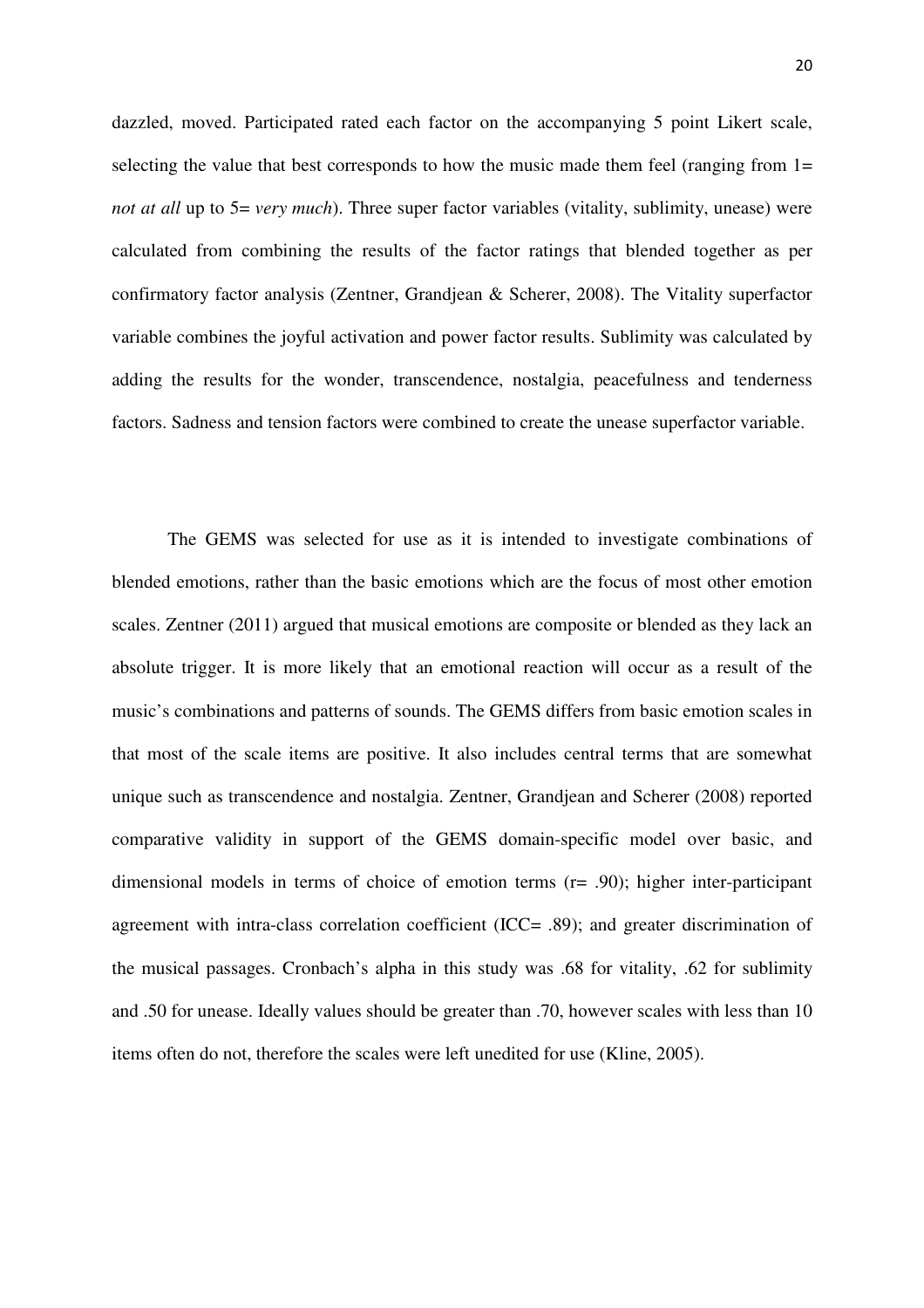#### *Experimenter devised demographics questionnaire*

The experimenter devised questionnaire (see appendix E) included demographics questions regarding the gender, age bracket (*18-24, 25-29, 30-34, 35-39, 40-49, 50-64, 65+*) and musical experience of the participant (1*= professional musician*, 2= *semi-professional*, 3= *amateur/non-musician*). Section B included a 7 point Likert scale to determine the valence of the emotion perceived as expressed by the music (ranging from  $1 = \text{very}$  *sad* to  $7 = \text{very}$ *happy*). This section was included to clearly distinguish between perceived and subjectively felt emotions from music to avoid misinterpretation of the question by the participants as occurred in other studies (e.g. Krumhansl, 1998).

#### *Stimuli*

Due to time constraints the music passages utilised in the study were selected as they had been previously used and validated by Vuoskoski & Eerola (2012). The excerpts were selected based on their ability to clearly convey the intended emotion throughout the course of the passage and their unfamiliarly to the listener. The duration of each excerpt was at least eight minutes and 30 seconds in length to facilitate the recording of accurate physiological results. The sad music passage was entitled Discovery of the Camp, track 17 from the Band of Brothers soundtrack by Kamen (2001) (see appendix C). The track was started at 2.25 minutes in and played for eight minutes and 35 seconds. The happy music chosen was track three from the Band of Brothers soundtrack (see appendix C), entitled Suite Two (Kamen, 2001). It was of 8 minutes and 30 seconds duration. The neutral music piece was the opening movement of La Mer by Claude Debussy (1905) entitled "de l'aube à midi sur la mer" lasting nine minutes (see appendix C). This passage was also used as a neutral music condition by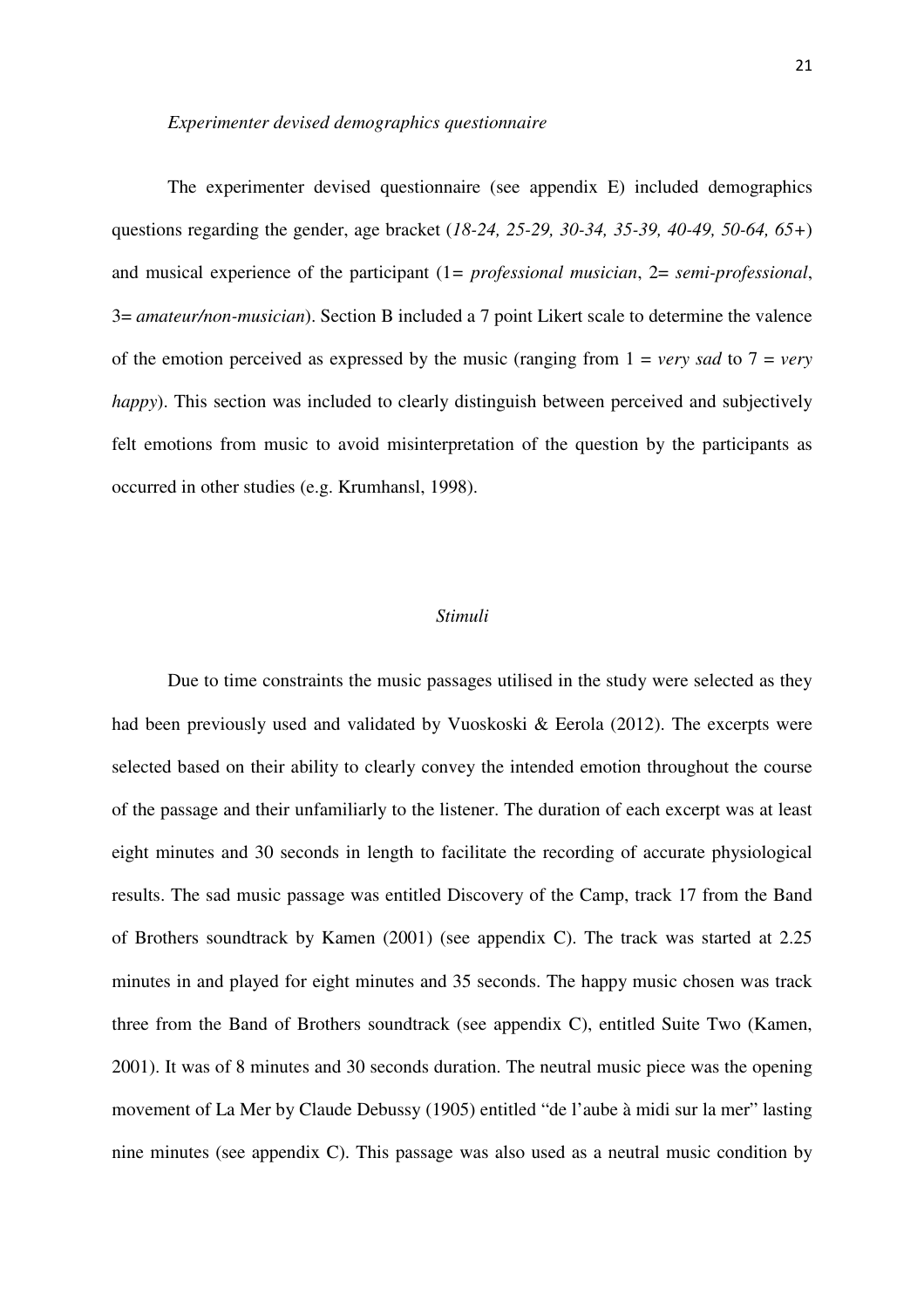Martin and Metha (1997). The music stimuli were presented via MP3 CD from desktop computer with headphones.

#### *Apparatus*

Adinstruments Powerlab 26/T biofeedback unit was utilised to record the heart rate and electrodermal skin conductivity of participants. ECG was recorded using three disposable Ag/AgCl pregelled electrodes in a modified lead configuration. A sample rate of 500 per second was recorded for the baseline and music listening stages. LabChart Reader version 7.3.4 was used to extrapolate the amplitude for both stages and calculate mean beats per minute (BPM) recordings. Electrodermal skin conductance level was also recorded using the Powerlab biofeedback unit; electrodermal electrodes attached to two fingers to record the skin conductance level. The average recordings for the baseline and music listening periods were extrapolated and the mean galvanising skin response (GSR) was calculated on LabChart Reader. The software and music were run on two HP Compaq microtower d240 desktops with 2.66 ghz processors. The music was run on a Windows XP operating system through the CD drive. The headphones used during the experiment were Radiopaq duo noise cancelling headphones.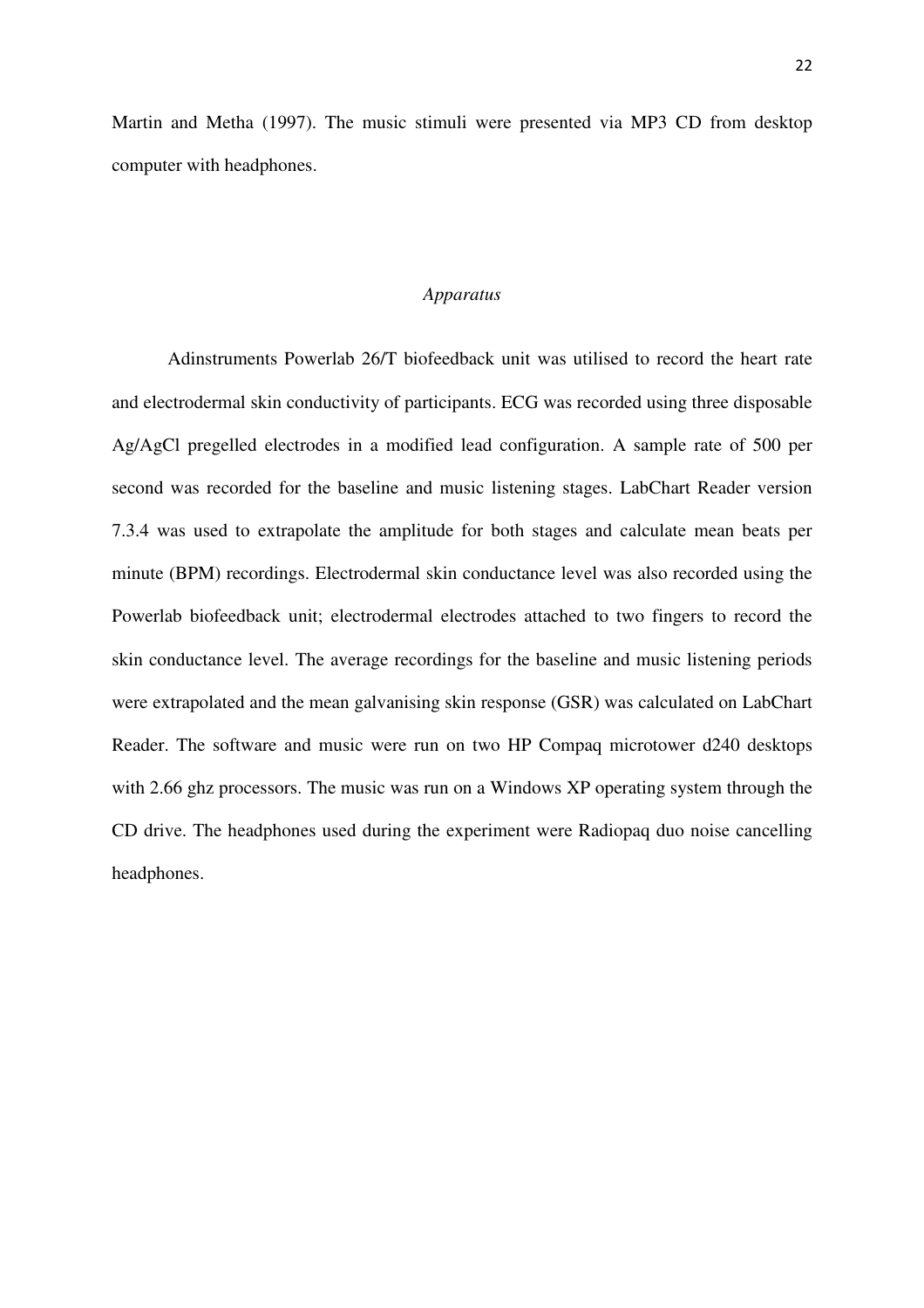#### *Procedure*

The experiment was conducted on an individual basis in the biometrics lab in DBS Balfe St. Upon entering the lab the participant was instructed to sit in front of the computer to be used for the experiment. The participant was firstly instructed to read and sign the information consent form (see appendix A). They were informed that the experiment was investigating the perception of emotion in music and the listener's subjective and physiological responses to it, but were blind of what condition they were assigned to.

After signing the consent form, participants completed the PANAS questionnaire to establish their general affect valence. The headphones were then put on to avoid obtrusion with the electrode wires following their attachment. The ECG negative electrode was attached to the inside wrist of the participant's left arm if right hand dominant and vice versa for left handed participants. The earth electrode was attached to the inside of their left elbow. The positive electrode was applied to the inside right elbow for right handed participants and the opposite for left handed individuals. The GSR electrodes were positioned on the left hand palm side up for right handed participants and on the opposite hand if left handed. One GSR electrode was applied to the middle finger above the knuckle and attached snugly. The second electrode was attached to the baby finger in the same position. Participants were instructed to relax and sit comfortably in the chair with their hands on the desk in front of them. They were requested to avoid sudden or jerky movements. Once settled a new Labchart file was opened on the experimenter's desktop setting adjusted in order for BPM and GSR recording to be initiated. The music stimulus for the relevant condition was started after 60 seconds to permit a baseline reading to be established. Participants were instructed to close their eyes and listen to the music passage and try focus on it. The monitor of the computer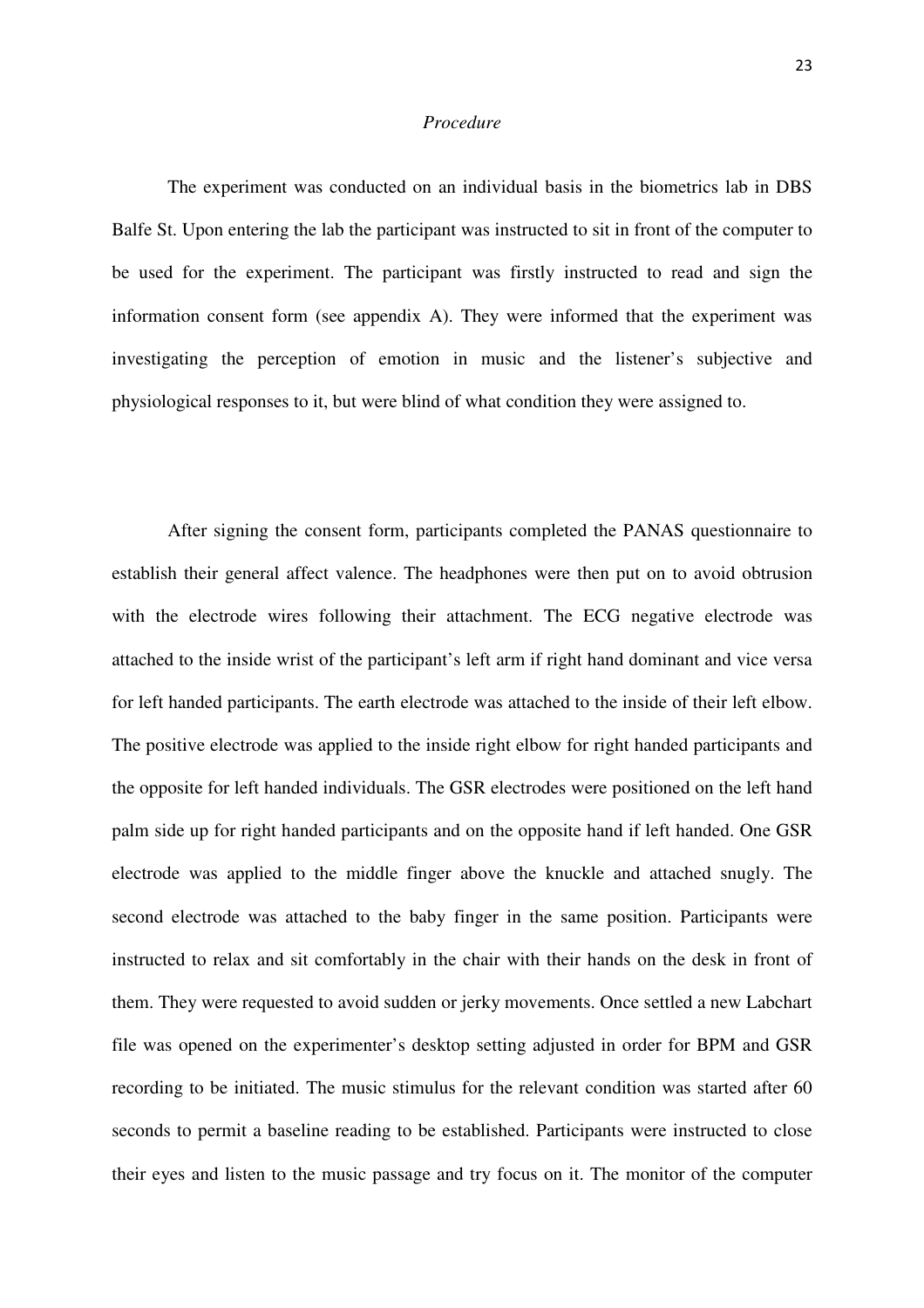playing the recording was switched off to remove the possibility of visual cues. After listening to the recording the recording was stopped and the participant file saved; all electrodes and the headphones were removed from the participant.

 The participant then completed the GEMS questionnaire followed by the demographics and emotion perception questionnaire. Participants allocated to the sad music condition were offered the opportunity to listen to the music from the happy condition as a debriefing method to ensure that they did not leave the experiment in an unpleasant emotional state. All participants were debriefed after completion of the experiment as to the nature of the experiment and the condition they were assigned to. Participants were thanked for their participation and were offered the opportunity to follow up if they had any questions or were interested in receiving the general findings of the experiment.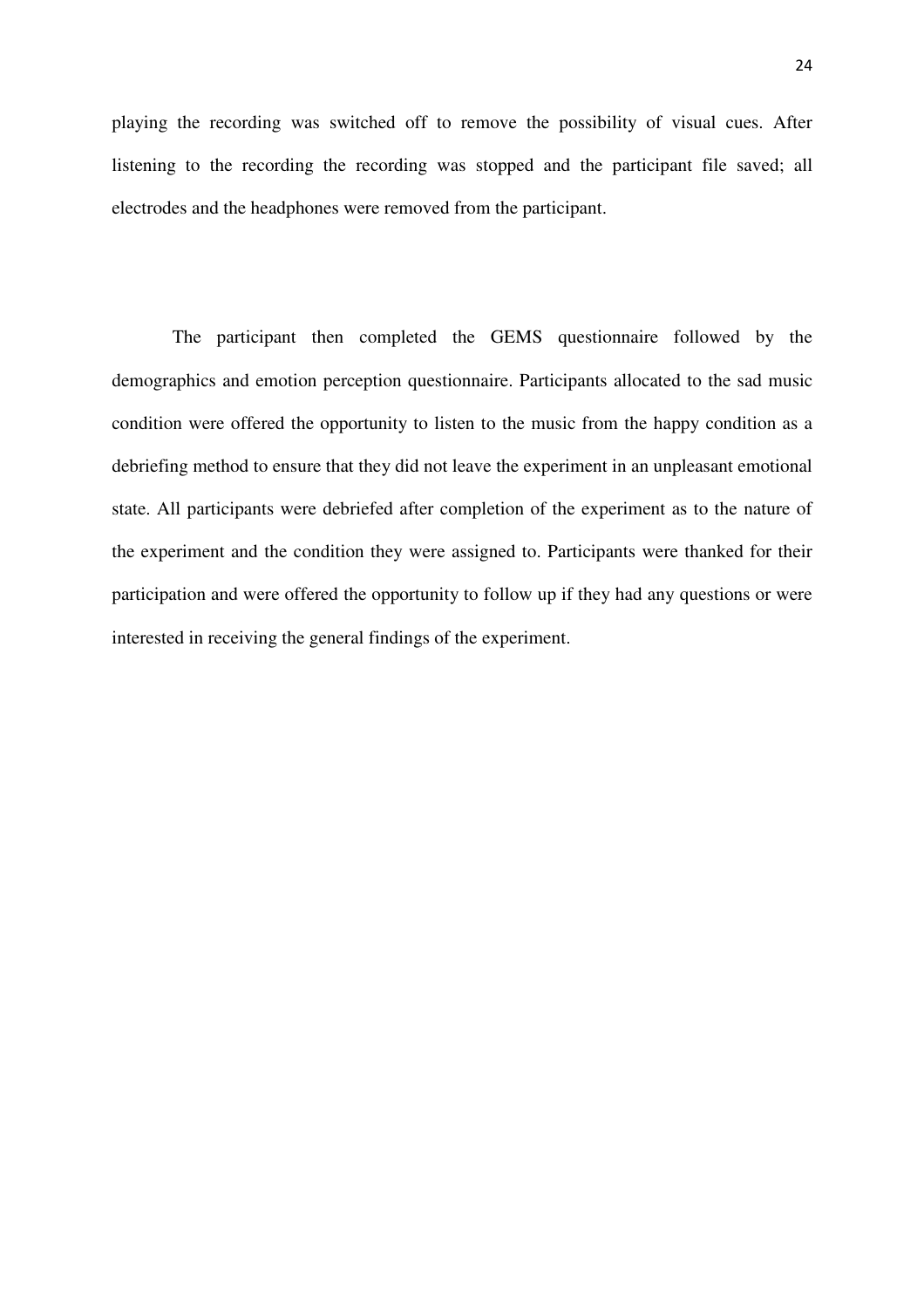### Results:

Data was analysed using SPSS (Statistical Package for Social Sciences) version 18.0 according to APA Publication Manual  $6<sup>th</sup>$  edition (American Psychological Association, 2010).

## *Existing Between-Groups differences:*

In order to confirm recorded physiological, perceived, and felt emotional responses reflected the hypothesized changes in the participants' emotional states, one-way ANOVAs were conducted to analyze the results of the PANAS administered before the experiment (see Table 1 for descriptive statistics). PANAS ratings demonstrated no main effect of condition, confirming mood differences existed between the groups prior to listening to the music. *F*(2,  $87$ ) = .23, *p* = .798 not significant for positive affect. The Negative PANAS scores were not statistically significantly different between the three music conditions  $F(2, 87) = .99$ ,  $p = .375$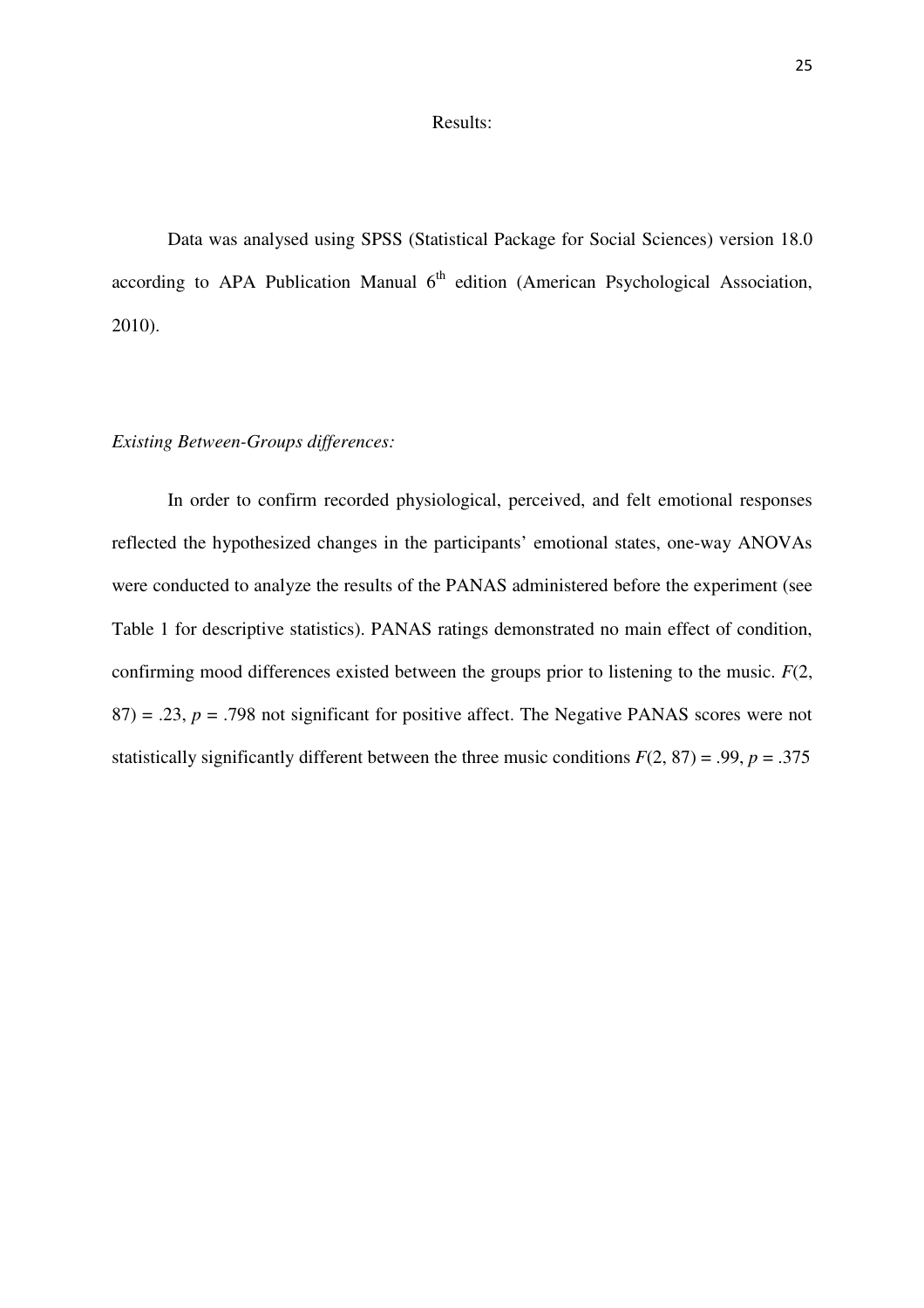| Group                        | $\boldsymbol{M}$ | SD   | $\cal N$ |
|------------------------------|------------------|------|----------|
| <b>Positive PANAS scores</b> |                  |      |          |
| Sad                          | 34.37            | 6.46 | 30       |
| Happy                        | 33.33            | 6.54 | 30       |
| Neutral                      | 33.33            | 7.58 | 30       |
| Total                        | 33.68            | 6.82 | 90       |
| <b>Negative PANAS</b> scores |                  |      |          |
| Sad                          | 18.53            | 7.31 | 30       |
| Happy                        | 20.00            | 7.91 | 30       |
| Neutral                      | 17.53            | 4.86 | 30       |
| Total                        | 18.69            | 6.82 | 90       |
|                              |                  |      |          |

Table 1: *Descriptive Statistics for Mean Positive and Negative PANAS scores by condition:*

Note: *M* = Mean; *SD* = Standard Deviation; *N* = Sample size

A one-way between groups ANOVA was conducted to investigate that there was no existing difference in BPM baseline scores between groups prior to listening to the music (see table 2 for descriptive statistics). The BPM baseline mean scores were not statistically significantly different between the three music conditions indicating no main effect of condition,  $F(2, 87) = .93$ ,  $p = .400$  Therefore the H<sub>0</sub> was accepted.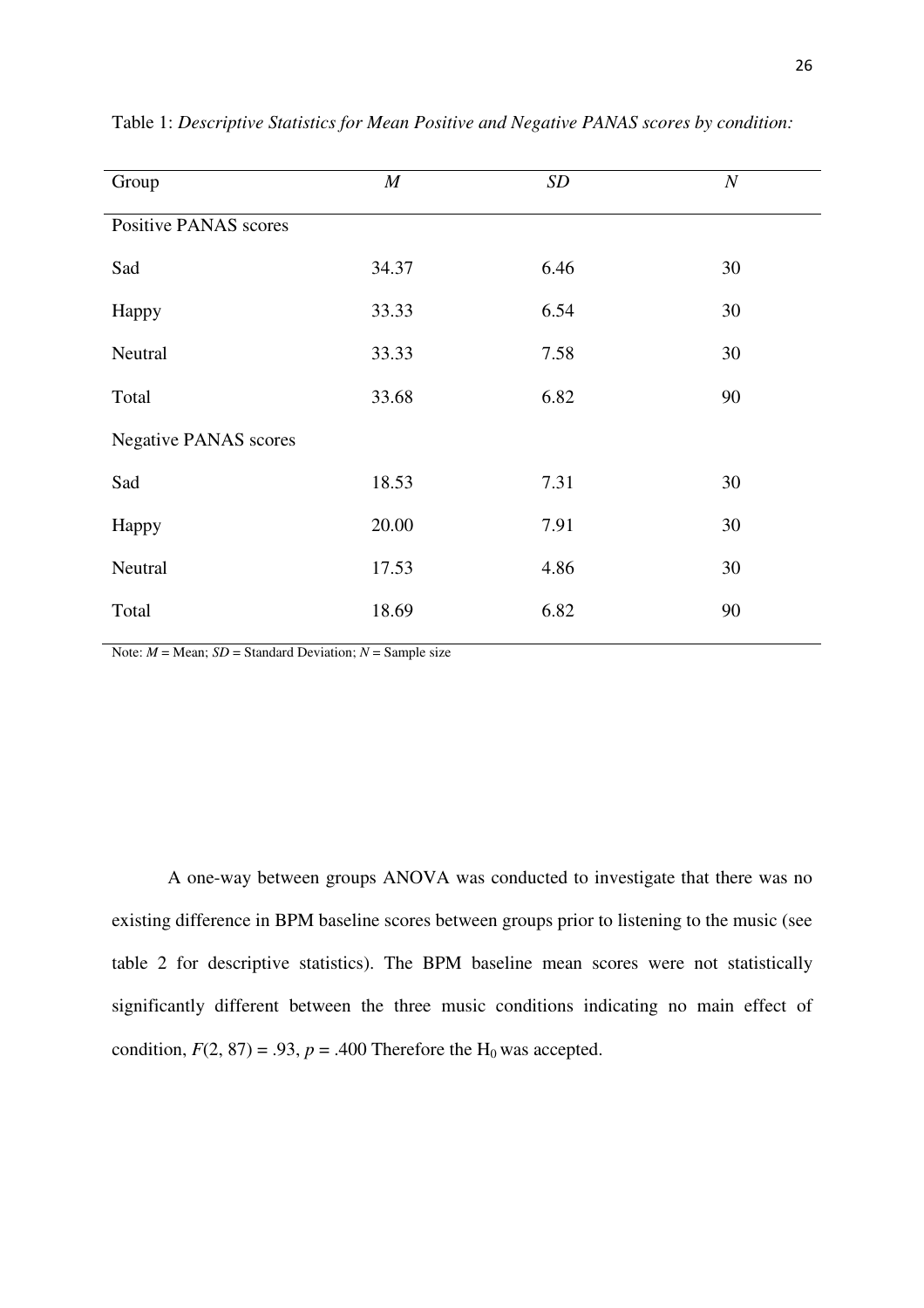| Group   | $\boldsymbol{M}$ | <b>SD</b> | $\boldsymbol{N}$ |
|---------|------------------|-----------|------------------|
| Sad     | 71.04            | 14.10     | 30               |
| Happy   | 66.75            | 12.55     | 30               |
| Neutral | 67.19            | 13.53     | 30               |
| Total   | 68.33            | 13.40     | 90               |
|         |                  |           |                  |

Table 2: *Descriptive Statistics for Mean Baseline BPM by condition:*

Note: *M* = Mean; *SD* = Standard Deviation; *N* = Sample size

A one-way between groups ANOVA was conducted to investigate that there was no existing difference in GSR baseline scores between groups prior to listening to the music (see Mean Table 3). No main effect of condition was demonstrated as GSR baseline mean scores were not statistically significantly different between the three music conditions  $F(2, 87) =$ .54,  $p = .583$ . Therefore the H<sub>0</sub> was accepted.

Table 3: *Descriptive Statistics for Mean Baseline GSR by condition:* 

| Group   | $\boldsymbol{M}$ | <b>SD</b> | $\boldsymbol{N}$ |
|---------|------------------|-----------|------------------|
| Sad     | 3.15             | 3.73      | 30               |
| Happy   | 2.32             | 2.50      | 30               |
| Neutral | 2.73             | 2.88      | 30               |
| Total   | 2.73             | 3.07      | 90               |

Note:  $M = \text{Mean}$ ;  $SD = \text{Standard Deviation}$ ;  $N = \text{Sample size}$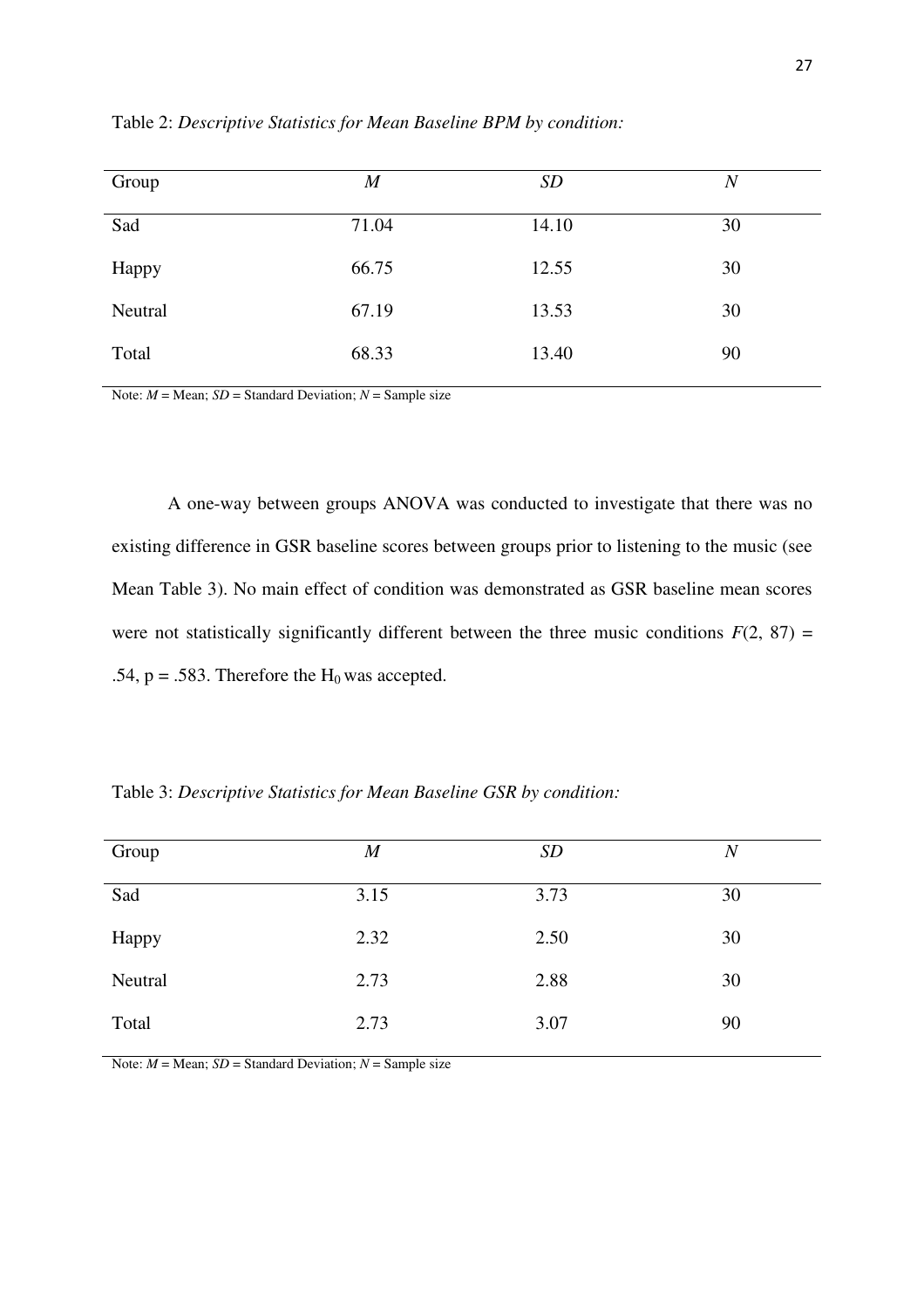## *Hypothesis One:*

One-way between-groups ANOVAs were conducted to investigate hypothesis one that there will be a significant difference between conditions in: a) physiological response (mean change in BPM and GSR between baseline and music listening); b) perceived emotion; c) felt emotion (sublimity, vitality, unease).

A one-way between-groups ANOVA was carried out to examine the effect of listening to music on heart rate, measured by the change in BPM recordings from baseline for each music condition. Tests of normality indicated no outliers and the data was normally distributed for the sad music group, as assessed by boxplot and Shapiro-Wilks test ( $p > .05$ ), respectively. The happy and neutral groups both showed extreme outliers (cases 45 and 86) and Shapiro-Wilks ( $p < .05$ ), however the skewness values were less than 2.00, as ANOVA is a robust parametric test, it was conducted (Kline, 2005). There was homogeneity of variances as assessed by Levene's Test of Homogeneity of Variance (*p* = .134) based on the mean. The BPM change mean scores increased from the sad music condition  $(M = .62, SD = 6.82)$  to the happy music condition ( $M = 4.63$ ,  $SD = 12.65$ ) and decreased to the neutral music condition  $(M = 2.25 S/D = 13.83)$ , in that order. Changes in BPM mean scores were not statistically significantly different between the three music conditions  $F(2, 87) = .92$ ,  $p = .403$  (see ANOVA Table 4). Therefore the  $H_0$  was accepted.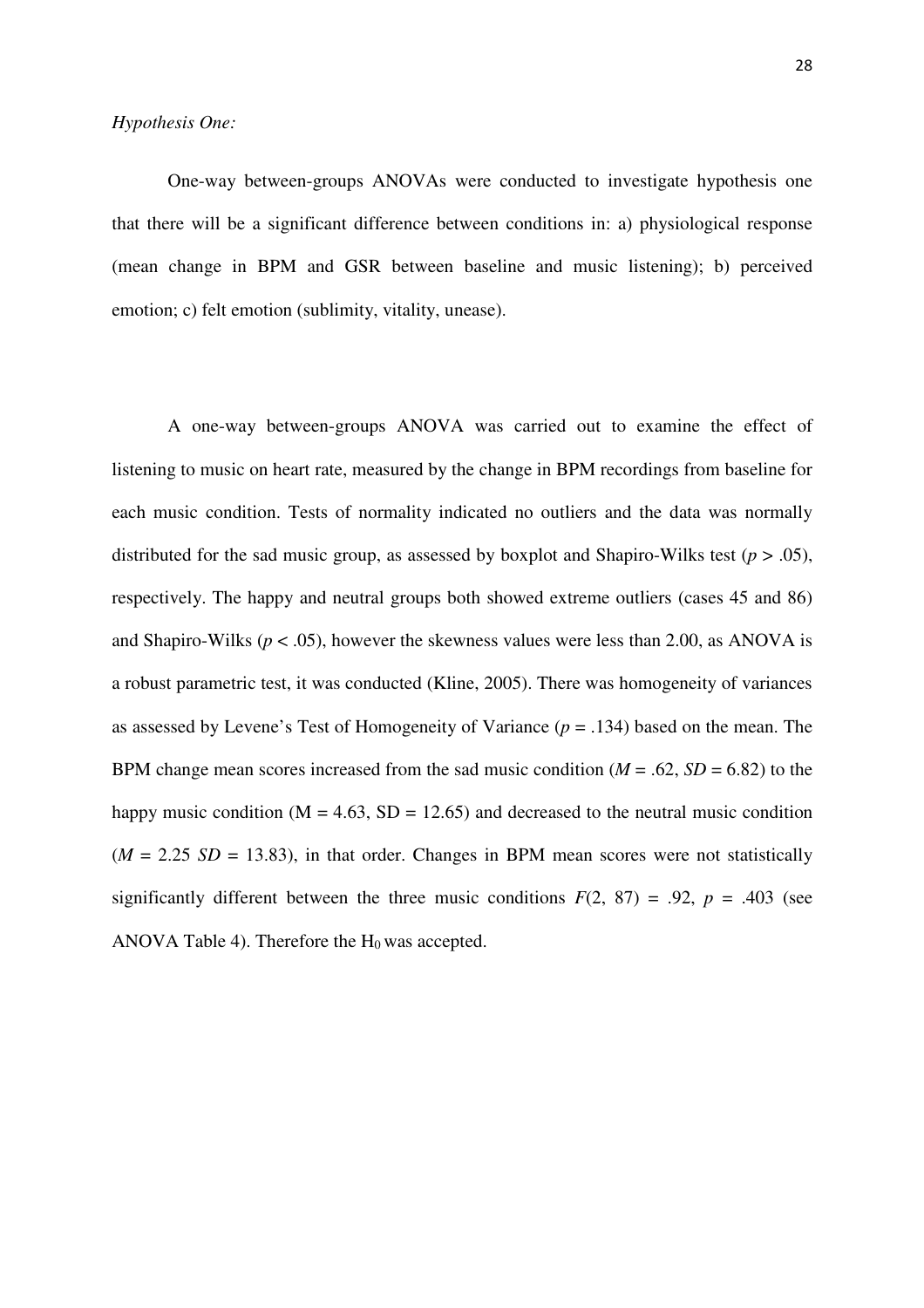| Source                | SS        | df | $\overline{MS}$ | F   |      |
|-----------------------|-----------|----|-----------------|-----|------|
| <b>Between Groups</b> | 243.67    |    | 121.84          | .92 | .403 |
| Within Groups         | 11531.53  | 87 | 132.55          |     |      |
| Total                 | 11775.206 | 89 |                 |     |      |

Table 4: *ANOVA summary table for Mean BPM change by Music Condition:*

Note:  $(SS = Sum of Squares: df = degrees of freedom: MS = Mean Square)$ 

A one-way between groups ANOVA was carried out to examine the effect of listening to music on skin conductance, measured by change in GSR recordings from baseline for each music condition. Tests of normality showed no outliers and the data was normally distributed for all group as assessed by boxplot and Shapiro-Wilks test (*p* >.05), respectively. There was homogeneity of variances as assessed by Levene's Test of Homogeneity of Variance  $(p = .900)$  based on the mean. The GSR change mean scores decreased from the sad music condition ( $M = .95$ ,  $SD = 3.36$ ) to the happy music condition ( $M = 1.95$ ,  $SD = 1.82$ ) and increased to the neutral music condition  $(M = 1.82, SD = 3.26)$ , in that order. The changes in mean GSR scores were not statistically significantly different between the three music conditions  $F(2, 87) = .82$ ,  $p = .445$ . Therefore the H<sub>0</sub> was accepted.

A one-way between groups ANOVA was carried out to examine the effect of listening to music on the emotionality of the perceived by the listener, measured by selfreport questionnaire on emotion perception. Tests of normality showed no extreme outliers in the boxplot, Shapiro-Wilks test  $(p < .05)$ , however skewness was less than 2.00. There was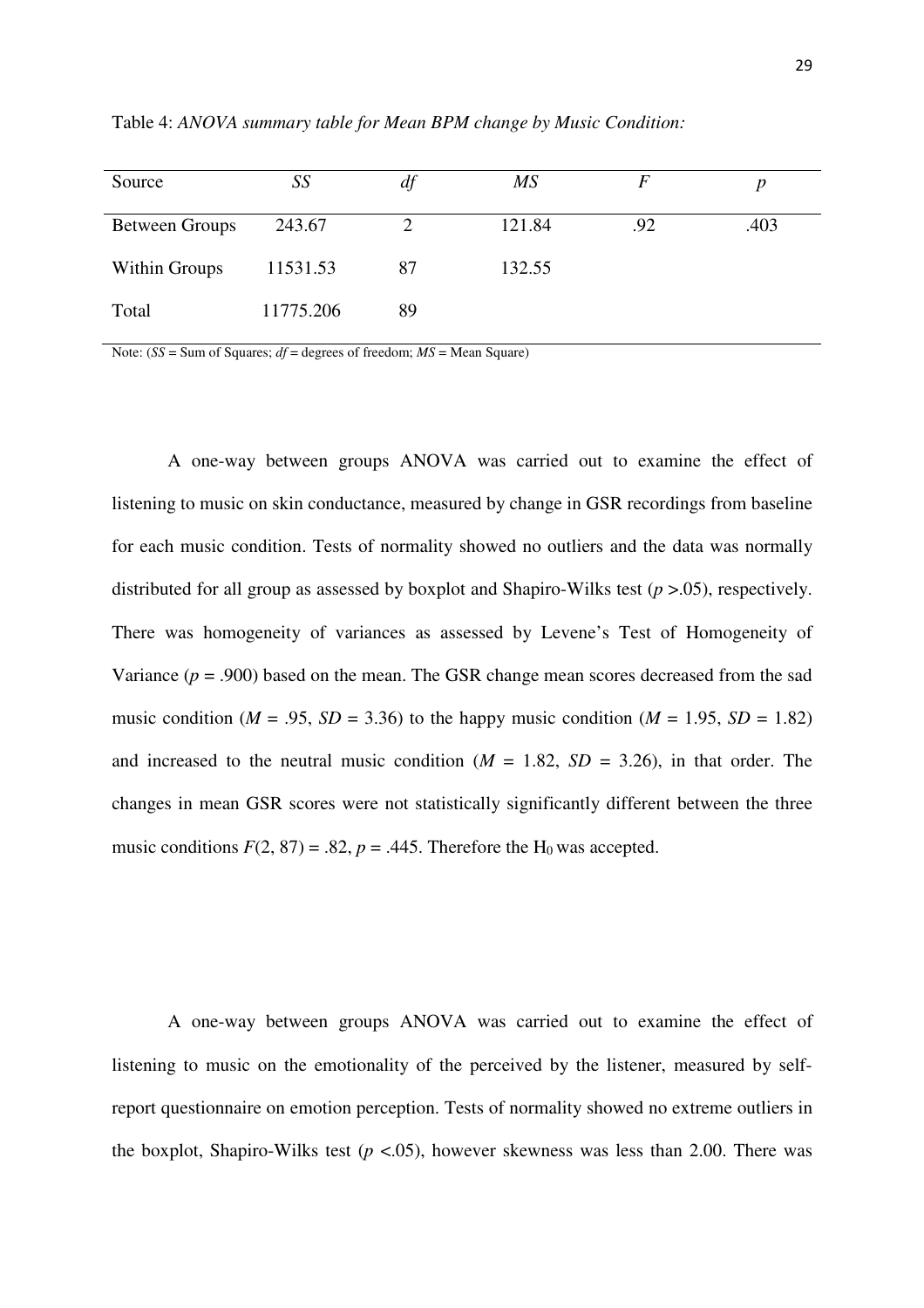homogeneity of variances as assessed by Levene's Test of Homogeneity of Variance (*p* = .323) based on the mean. The perceived emotion increased from the sad music condition (*M*   $= 2.77$ , *SD* = 1.07) to the happy music condition (*M* = 5.43, *SD* = .94) and decreased to the neutral music condition ( $M = 4.53$ ,  $SD = 1.33$ ), in that order. The perceived emotion scores were statistically significantly different between the three music conditions  $F(2, 87) = 43.59$ ,  $p < .001$ . Therefore the H<sub>A</sub> was accepted. Despite reaching statistical significance the effect size was quite small (eta squared  $= .02$ ), as the mean difference between-groups was small. Tukey post-hoc analysis revealed that the perceived emotion mean score statistically significantly different between the happy ( $M = 5.43$ ,  $SD = .94$ ) and sad conditions ( $M = 2.77$ , *SD* = 1.07, p < .001) and happy and neutral music conditions ( $M = 4.53$ ,  $SD = 1.33$ ,  $p = .007$ ). Sad and neutral music conditions also had significantly different mean scores for perceived emotion (*p* < .001).

A one-way between groups ANOVA was carried out to examine the effect of listening to music on felt emotion, measured by Sublimity GEMS scores for each music condition. Tests of normality showed no outliers and the data was normally distributed for all group as assessed by boxplot and Shapiro-Wilks test  $(p > .05)$ , respectively. There was homogeneity of variances as assessed by Levene's Test of Homogeneity of Variance (*p* = .528) based on the mean. The sublimity scores increased from the sad music condition (*M*   $=15.33$ , *SD* = 3.77) to the happy music condition (*M* = 15.87, *SD* = 3.22) and decreased to the neutral music condition ( $M = 14.80$ ,  $SD = 3.89$ ), in that order. The sublimity scores were not statistically significantly different between the three music conditions  $F(2, 87) = .64$ ,  $p =$ .528. Therefore the  $H_0$  was accepted.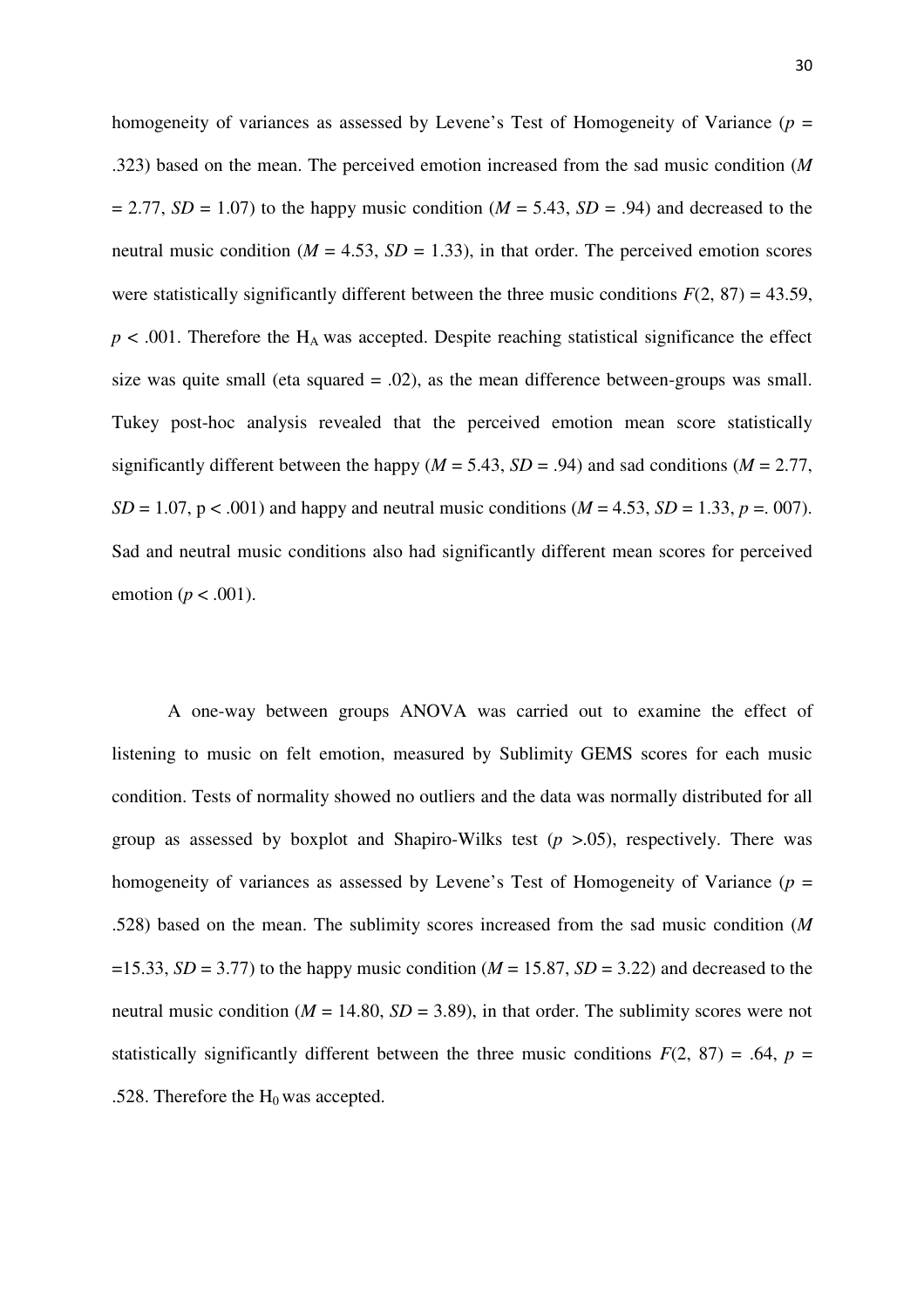A one-way between groups ANOVA was carried out to examine the effect of listening to music felt emotion, measured by vitality GEMS scores for each music condition. Tests of normality showed no outliers and the data was normally distributed for all group as assessed by boxplot and Shapiro-Wilks test ( $p > .05$ ), for happy and neutral but ( $p > .05$ ) for sad, however skewness was less than 2.00. There was homogeneity of variances as assessed by Levene's Test of Homogeneity of Variance (*p* = .293) based on the mean. The Vitality scores were statistically significantly different between the three music conditions  $F(2, 87) =$ 9.16,  $p < .001$ . Therefore the H<sub>0</sub> was accepted. A large effect size was found (eta squared =.17). Tukey post-hoc analysis revealed that the listener reported significantly more vitality in the happy music condition ( $M = 6.40$ ,  $SD = 1.94$ ) than the sad ( $M = 4.20$ ,  $SD = 1.96$ ,  $p >$ .001) and the sad significantly lesser than the neutral music condition ( $M = 5.87$ ,  $SD = 2.32$ , *p*  $= .007$ ), but there was no significant difference between the happy and neutral conditions ( $p =$ .582).

A one-way between groups ANOVA was carried out to examine the effect of listening to music on felt emotion, measured by unease GEMS scores for each music condition. Tests of normality showed no extreme outliers. Data was not normally distributed for group as assessed by boxplot and Shapiro-Wilks test ( $p < .05$ ), however skewness was less than 2.00. Homogeneity of variances was not met as assessed by Levene's Test of Homogeneity of Variance  $(p = .003)$  based on the mean. The unease scores were statistically significantly different between the three music conditions  $F(2, 87) = 16.56$ ,  $p < .001$ . Therefore the  $H_A$  was accepted. A large effect size was found (eta squared =.28. Tukey posthoc analysis revealed that the listeners reported feeling significantly more unease in the sad music condition ( $M = 5.10$ ,  $SD = 2.04$ ) than the happy ( $M = 2.70$ ,  $SD = .99$ ,  $p > .001$ ) and the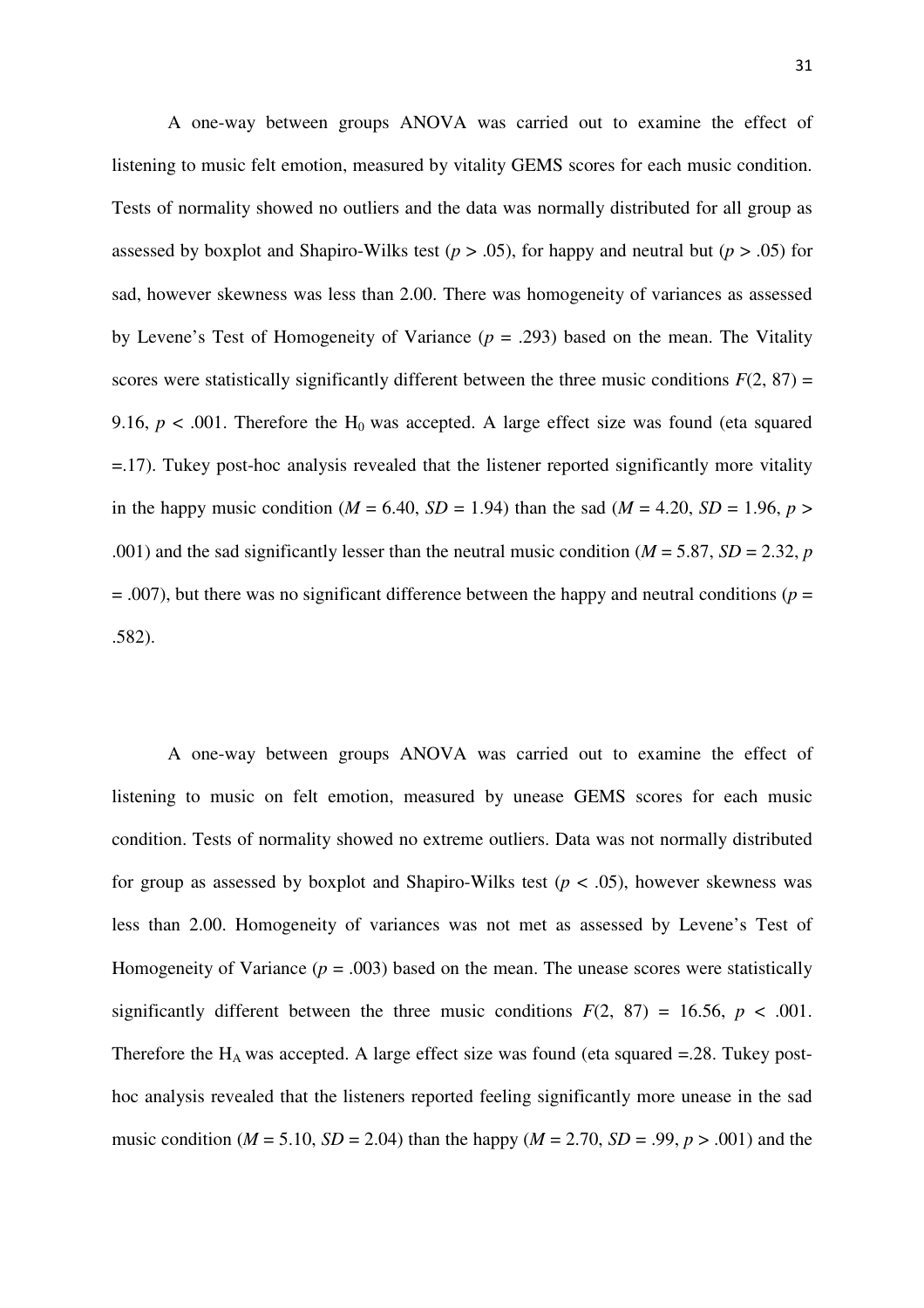sad significantly more than the neutral music condition ( $M = 3.43$ ,  $SD = 1.76$ ,  $p = .004$ ), but there was no significant difference between the happy and neutral conditions ( $p = 0.125$ ).

## *Hypothesis Two*

Multiple regressions were used to test second hypotheses' predictions that the physiological responses (BPM, GSR change) would be significantly correlated with the felt emotion responses (sublimity, vitality, unease). Assumptions of linearity, independence of errors, homoscedasticity, multicollinearity, and normality of residuals were adhered to; however Mahalanobis, Cook's Distance and Leverage points were violated. A constant one value greater than the largest value was added to the BPMchange variable and the square root was calculated the assumptions rechecked, however they remained violated. According to Kline (2005) parametric tests are fairly robust to non-normality; however the variables did not statistically significantly predict sublimity  $(F(2, 87) = .64, p = .532)$ , Vitality  $(F(2, 87) =$ .01,  $p = .989$  or Unease ( $F(2, 87) = .36$ ,  $p = .700$ ).

## *Hypotheses Three*

Multiple regressions were used to test for the third hypotheses that there would be a correlation between PANAS scores, subjective feeling (unease, sublimity, vitality) and perceived emotion responses.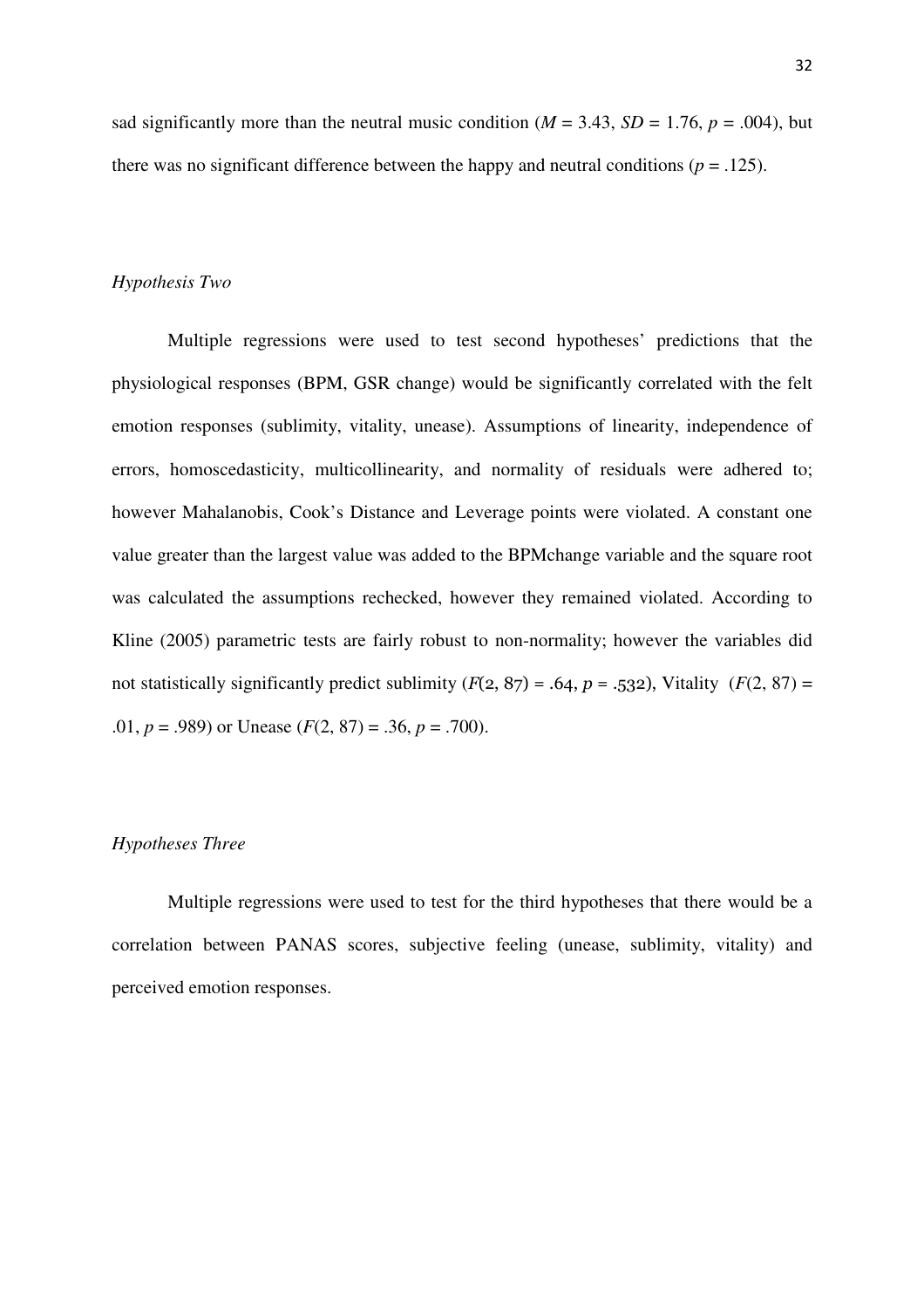A multiple regression was used to predict unease scores from sad music condition, negative PANAS scores and perceived emotion. The assumptions of linearity, independence of error, homoscedasticity, unusual points and normality of residuals were met. These variables statistically significantly predicted unease ( $F(3, 86) = 19.36$ ,  $p < .001$ ,  $R^2 = .38$ ). Only perceived emotion added statistically to the prediction,  $(β = -.516, p < .001, 95% CI = -$ .902 - -.359).

A multiple regression of neutral music, PANAS scores and perceived emotion was employed to predict sublimity. The assumptions of linearity, independence of error, homoscedasticity, unusual points and normality of residuals were met. Sublimity was statistically significantly predicted by these variables  $(F(4, 85) = 2.52, p = .047, R^2 = .06)$ with the model accounting for 6% of the variance. Only positive PANAS scores added significantly to the prediction,  $(\beta = .240, p = .022, 95\% \text{ CI} = .019 - .236)$ .

A multiple regression was conducted to predict vitality from positive PANAS scores, perceived emotion and happy music condition. The assumptions of linearity, independence of error, homoscedasticity, unusual points and normality of residuals were met. These variables statistically significantly predicted vitality ( $F(3, 86) = 9.87$ ,  $p < .001$ ,  $R^2 = .23$ ), with the model explaining 23% of the variability of vitality. Both perceived emotion (β = .356, *p* = .002, 95% *CI* = .196 - .827) and positive PANAS scores significantly added to the prediction  $(\beta = .268, p = .005, 95\% \text{ CI} = .027 - .150).$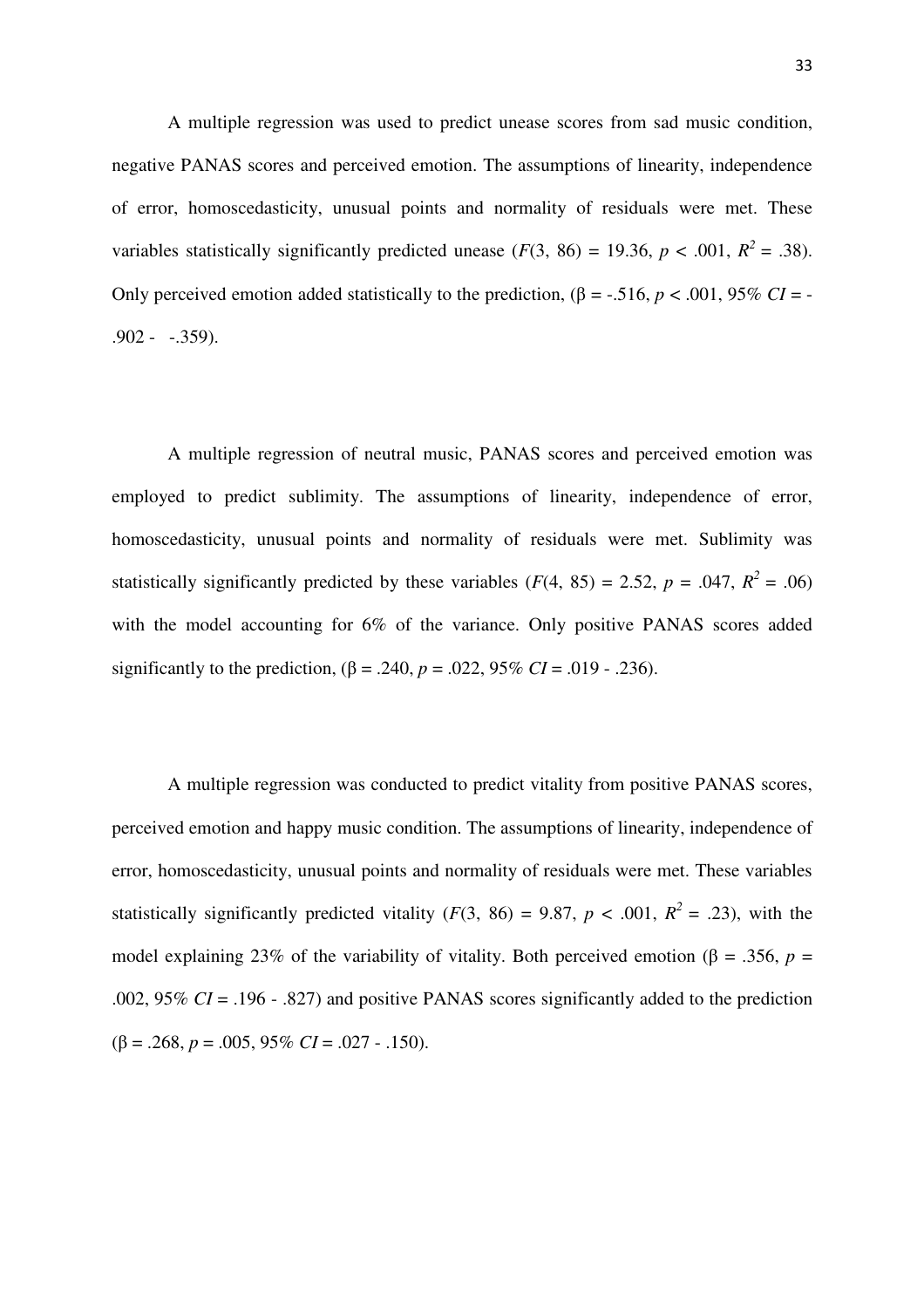## Discussion:

The aim of this experiment was to examine the effect of differing emotionality of music on the perception of the emotion expressed by the music and the subjective feeling, physiological responses to it differentiating for mood. It was anticipated that a subtle distinction would exist between the participants' experience of emotion listening to the excerpt and their judgement of the emotion being expressed. Initial analyses were conducted to test for individual differences between groups on PANAS scores, baseline BPM and GSR. No significant differences were found between groups indicating any differences were interindividual. However, random allocation to conditions attempted to reduce these effects. The PANAS was used as it is a measure of affective state, and Konečni, (2008) highlighted the failure of many previous researcher to distinguish between affective state, i.e. mood, and emotion This is an important distinction, as mood is affective states that are less intense than emotions and last several hours to days (Juslin & Sloboda, 2010). As mood varies throughout the day, efforts were made to split the participants evenly into afternoon and evening sessions and ensuring equal numbers in each group. Based on the findings of previous research moods more likely to be a moderator of emotional response to music than the other way round (Vuoskoski & Eerola, 2012).

It was firstly hypothesized that there would be a significant difference between the three levels of independent variable manipulated in the experiment (sad, happy, neutral music) a) physiological response (mean change in BPM and GSR between baseline and music listening); b) perceived emotion; c) felt emotion (sublimity, vitality, unease). One-way ANOVAs conducted to investigate the effect of differing the emotion expressed by the music between the groups indicated that there was no main effect on BPM change and GSR change.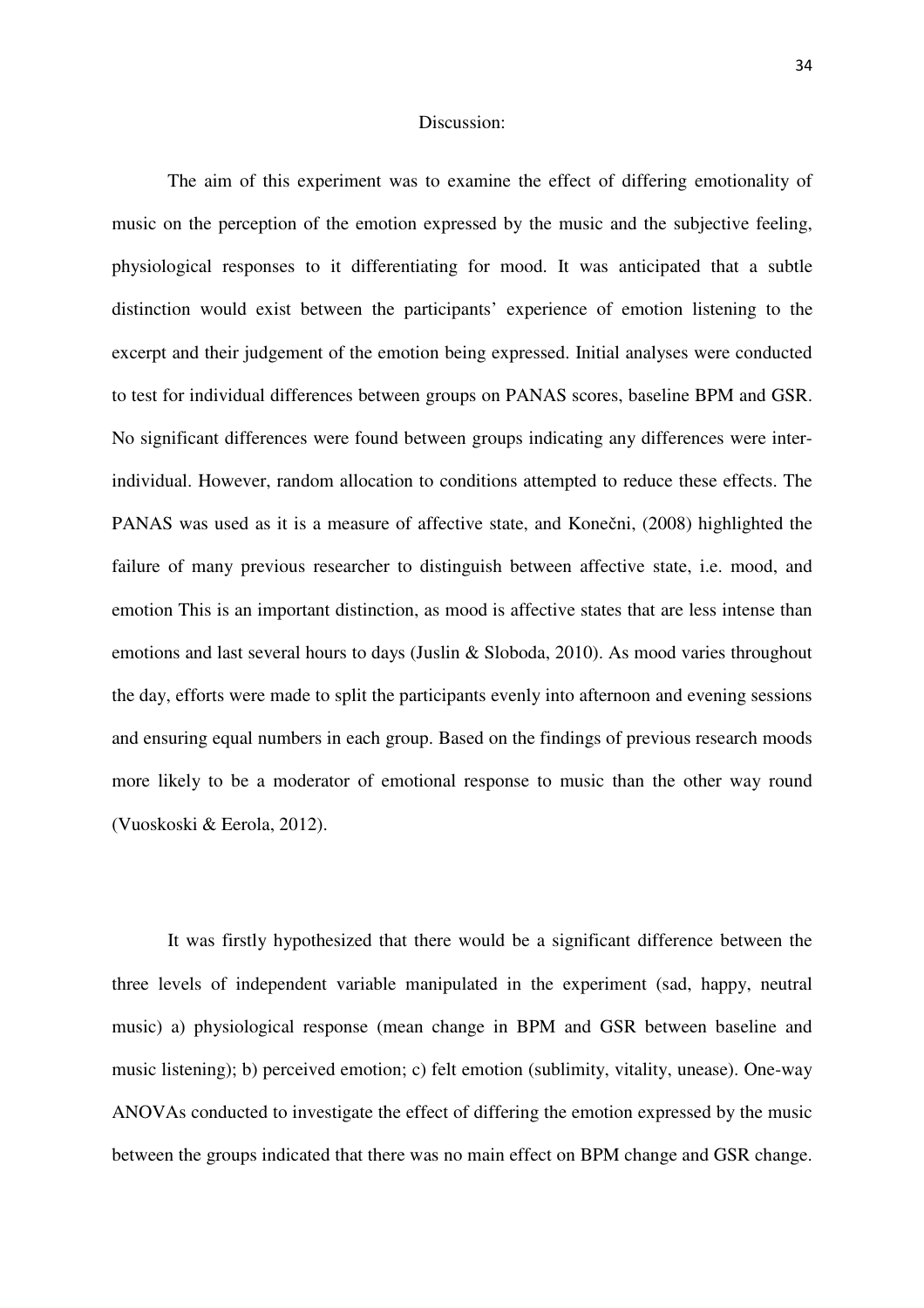Therefore the null hypothesis was accepted. Discrepancies exist amongst previous findings for the direction of BPM and GSR change due to the valence of the music stimulus, but it was anticipated that arousal levels would be correlated with the intensity and valence of the musical emotions, but was unsupported in the results (Krumhansl, 1997; Nyklíček, Thayer, & Van Doornen, 1997). For example, sad music is characterised by slow, muted and slightly discordant sounds, whereas happy music was of medium tempo, loud, and concordant (Juslin & Laukka, 2008). In an attempt to control for individual or sex differences between the participants in the physiological results, difference scores were calculated for the BPM and GSR by subtracting the mean Baseline BPM and GSR recordings from the mean BPM and GSR recordings while listening to the music (Miu & Baltes, 2011).

Although there were no statistically significant differences in the mean BPM and GSR between baseline and music listening recordings, there was a greater difference in the BPM scores for the happy music condition compared to baseline than in both the sad and neutral conditions. The neutral music condition also demonstrated a greater change in BPM recordings than for the sad condition. Krumhansl (1997) reported weak correlations between continuous emotional responding and physiological recordings during music listening. Greater physiological changes were recorded for sad music conditions as opposed to happy music in this study. Although much investigation has been conducted examining the physiological markers of emotional responding to music there is inconsistent findings across studies (Barrett and Wager, 2006).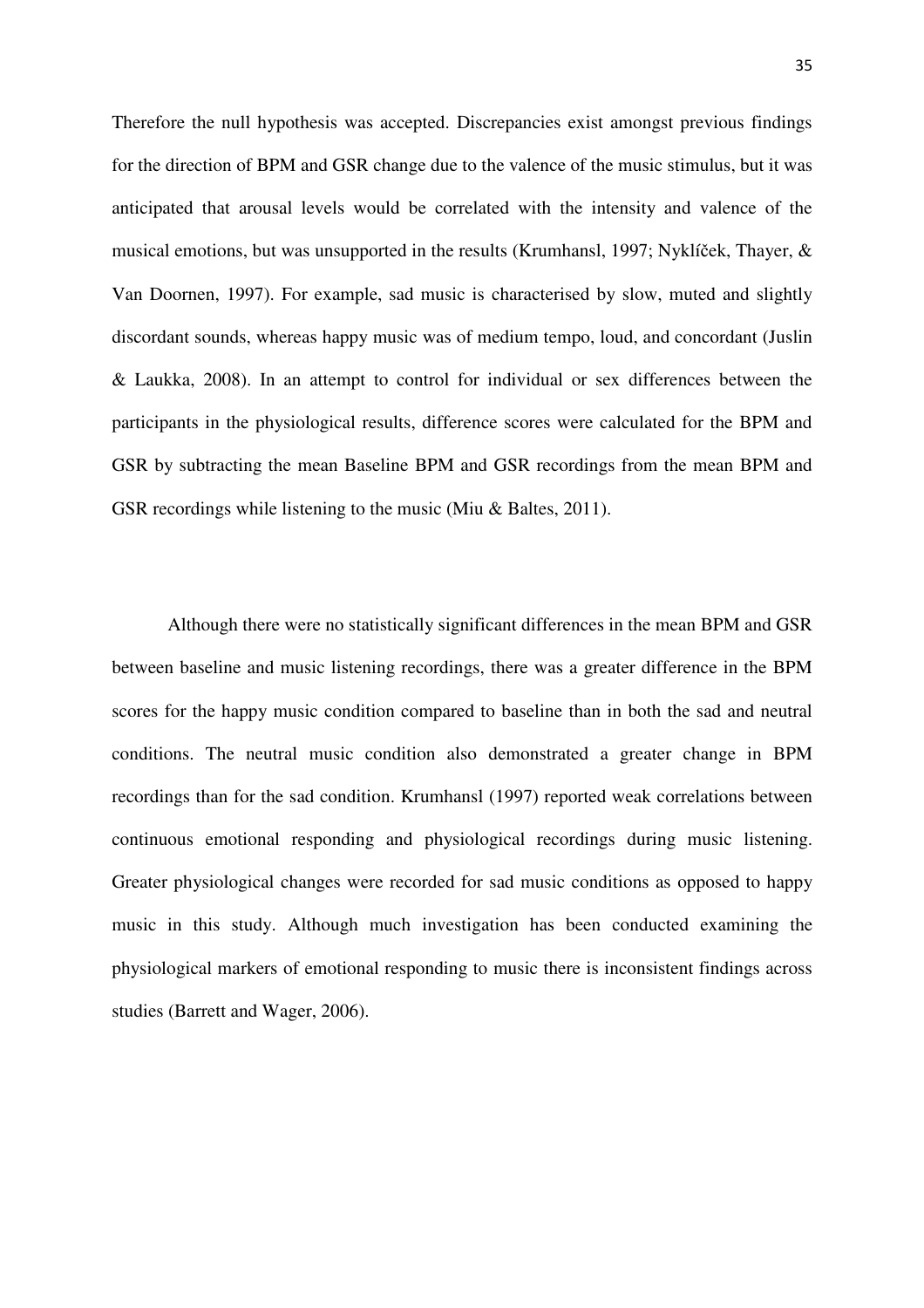Similarly, the null hypothesis was accepted for the change in GSR scores as a result of the music conditions, as there was no statistically significant difference between groups. However, the change in GSR reflected the trend of the BPM change, whereby the greatest change from baseline occurred in the happy condition, followed by the neutral and then considerably less so in the sad condition. A limitation of this study, is that while it investigated the change in scores, it was unable to account for the direction of the change, as scores had to be converted to allow for analysis. Amendments to the method of normalising the data for use are recommend for future research, perhaps applying spectral analysis fourier transformations as per Miu & Baltes (2012).

There was a statistically significant main effect between the conditions in the perceived emotion expressed by the music. The higher ratings of happiness as the perceived emotion reflected the happy music condition. The neutral music condition perceived ratings reflected the intended emotion, as did the sad. Despite small effect size, there was a slight variation in the means between conditions with neutral having the lowest mean score for sublimity, even though the subscale markers has been demonstrated by other studies to correlate with milder feelings of emotion characteristic of neutral music. However, this may serve to demonstrate the association between sad music and nostalgia and tenderness or other subscales of sublimity. Much research has investigated the counterintuitive phenomenon of the enjoyment of sad music (Hunter, Schellberg & Schimmack, 2010). This calls into question the ability of music to induce emotion in the listener, if sad music is not correlated with subjective feelings of sadness (Konečni, 2008). Interestingly, there was a substantial effect size for the main effect of the conditions on unease scores, with a significantly higher rating for unease in the sad music condition. This appears to contradict the findings of the sublimity variable. Or, conversely, it could extend Zentner's (2010) argument of the aesthetic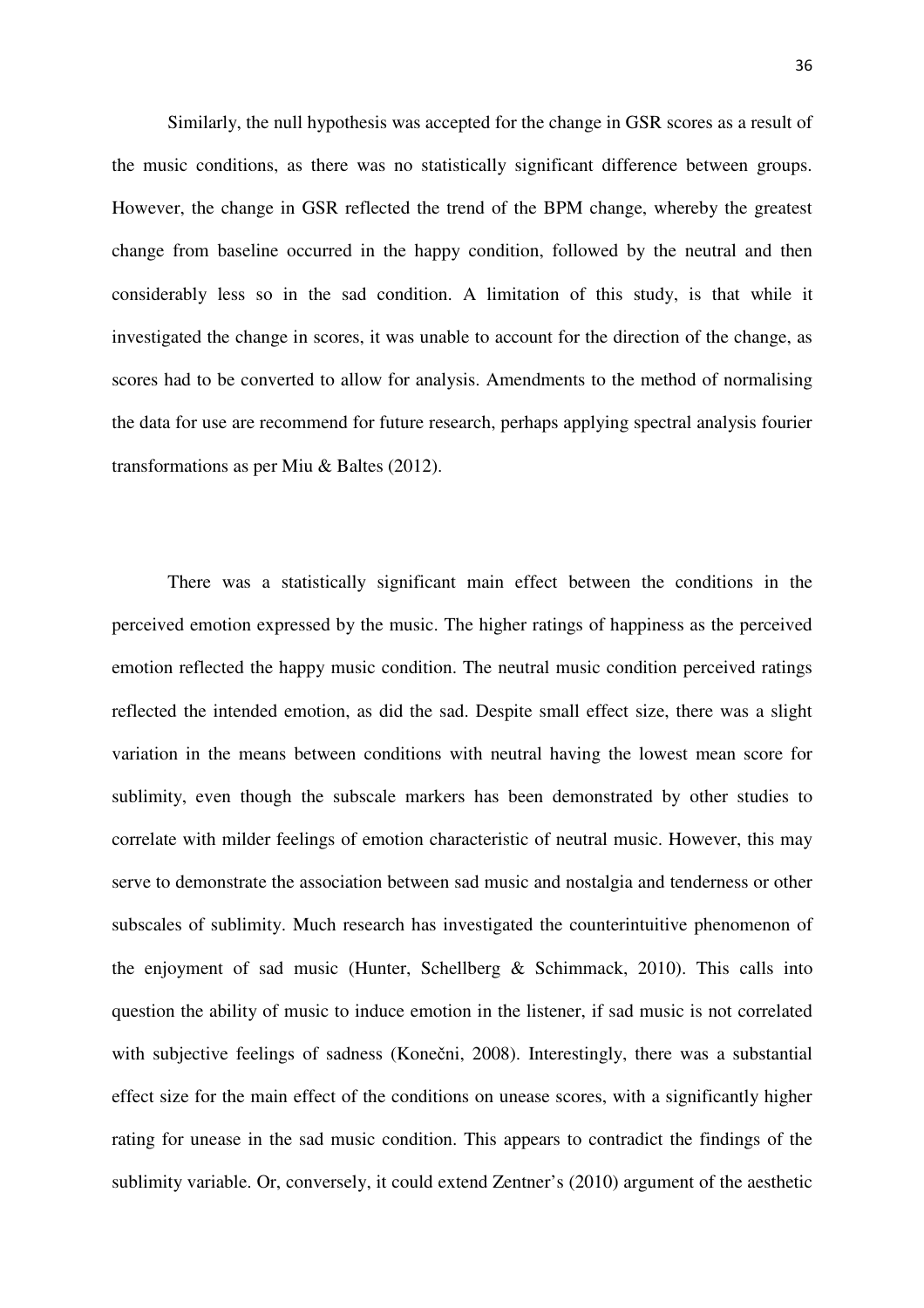and blended nature of musically induced emotions that they are nuanced and do not pertain to one category or dimension but rather a pattern of emotions. Vitality was statistically significantly different between groups; therefore the alternative hypothesis was accepted. Vitality scores were highest for the happy condition, and lowest for the sad condition as anticipated. Joyful activation, the subscale of vitality is described as the action tendency to dance, and this would be unexpected from the sad music stimulus (Zentner, Grandjean & Scherer, 2008).

The second hypothesis that was investigated was that there would be a statistically significant association between the changes in the physiological recordings and the subjectively felt emotions. The null hypothesis was accepted for each of the multiple regression correlations, indicating that subjectively felt emotions cannot be predicted by changes in arousal levels in response to music. The ability to attribute changes in physiological arousal levels to changes in emotionality of musical stimuli difficult to empirically support. While arousal levels may vary it is not possible to state that this is as a result of the music changes (Juslin & Sloboda, 2010). It is important to develop future research to incorporate neuroimaging techniques to attempt to localise the neural correlates of emotional response to music to better understand this faculty.

It was also hypothesized that there would be a significant correlation between the PANAS scores and the felt emotions and perceived emotions. Multiple regressions were utilised to predict the felt emotion responses from the perceived emotion and relevant PANAS score. For unease, the alternative hypothesis was accepted that there was a correlation between the variables, however only perceived emotion was a significant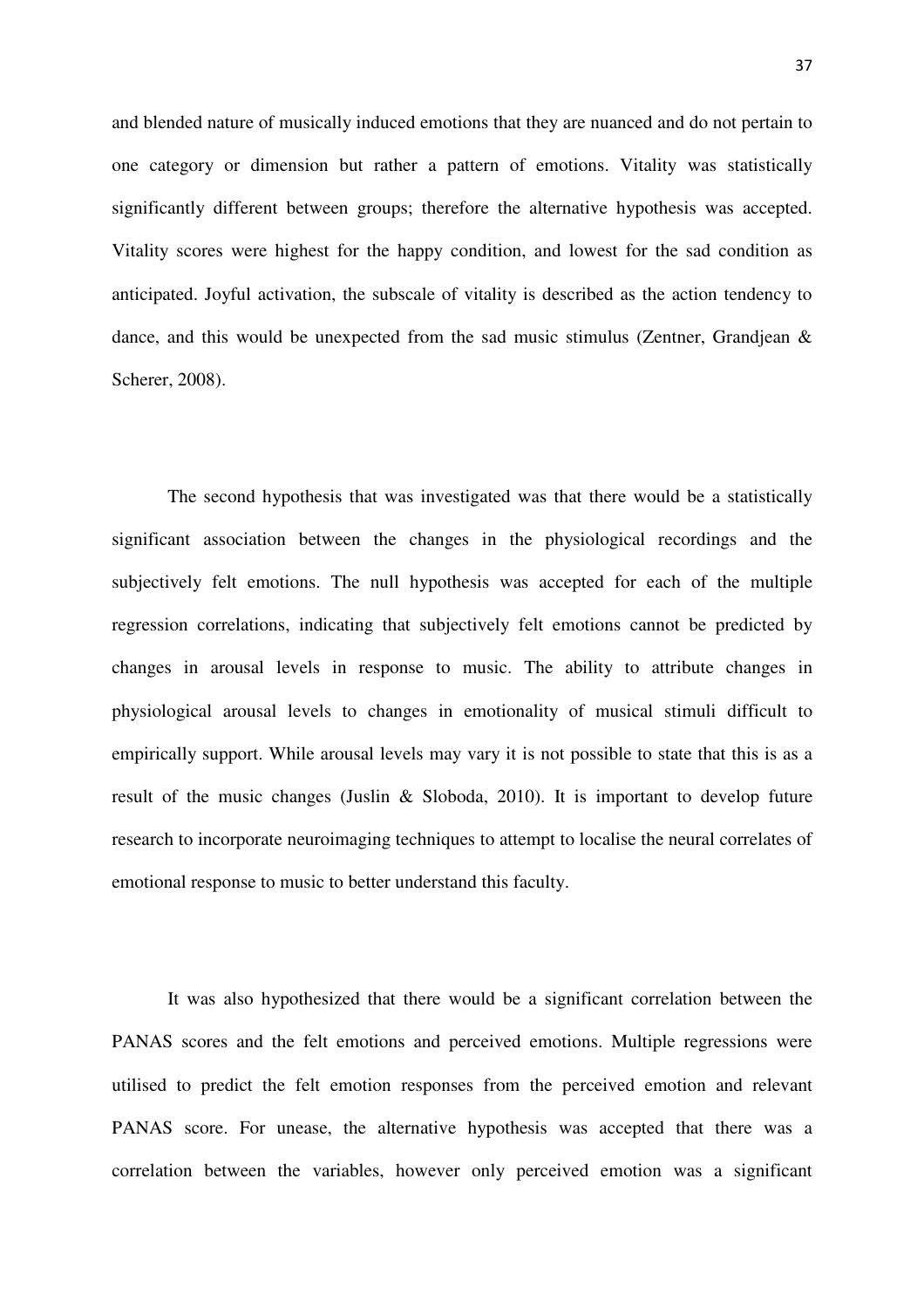predictor of unease. One interpretation may be that people experiencing a lower affective state may interpret the emotion in the music as more sad than individuals in a neutral or happy affective state (Vuoskoski & Eerola, 2012). However, it does not explain why the PANAS scores did not significantly correlate, therefore it is more supportive of the emotional contagion hypothesis, as it suggests that an induced emotion will reflect the expressed emotion that is perceived. This would call into question the episodic or musical expectancy approaches from Cognitivist theory. However, an important confounding variable to consider is the contextual factor, whereby the artificial laboratory environment, and the unfamiliar experimenter selected passage may inhibit some of the mechanisms that may operate in a more naturalistic environment, Zentner (2010) highlighted the significant physiological markers of arousal chills that were experienced by concert goers.

Similarly, sublimity was correlated with positive and negative PANAS scores, the neutral music condition and perceived emotion, therefore rejecting the null hypothesis. In this instance, the positive PANAS score was the only predictor of sublimity. Likewise, vitality was significantly correlated with perceived emotion, happy music, and positive PANAS scores. Perceived emotion most significantly predicted vitality, but positive PANAS scores were also a predictor. Felt emotion was classified by GEMS scale blended emotions (sublimity, vitality, unease). Sublimity was not statistically significantly different between groups; therefore the null hypothesis was accepted. It is interesting to note that the perceived and felt emotional responses have demonstrated the most significant correlations across the analyses. Further analyses are necessary in order to determine the causal factor and the direction of the association between the conditions, as in this experiment due to the nature of the perceived emotion questionnaire structure it was not possible to perform alternative analyses.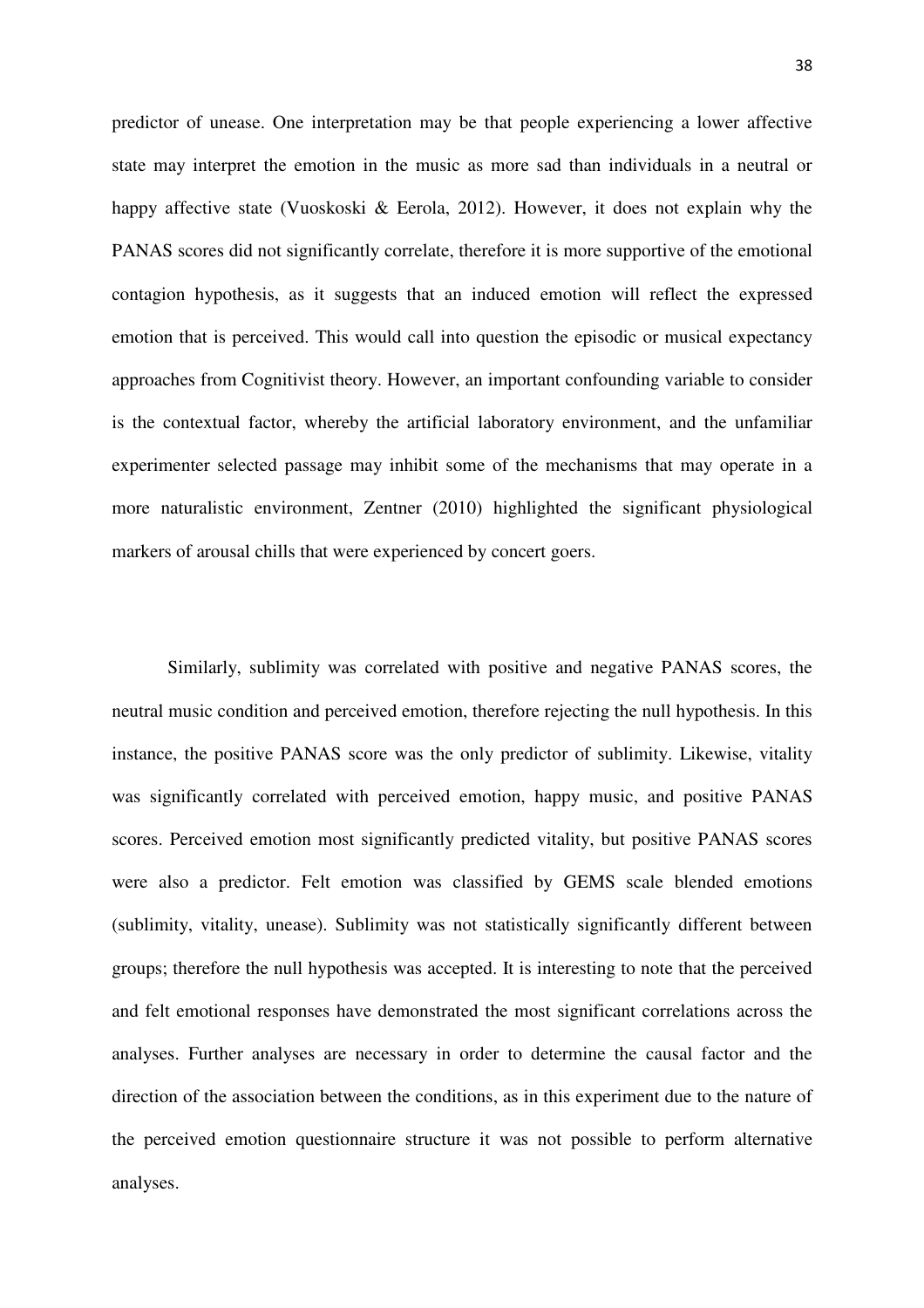Self-report questionnaires were used as they permit access to the subjectively felt aspect of emotion, but the intensity of the emotions may not be accurately represented by the descriptions provided for the rating scales. Similarly, providing the rating after listening to the excerpt and completing two separate questionnaires may not be the most accurate way of testing the emotion responses. Retrospective rating of the affective response coupled with forced choice responses may not be an accurate representation of the fluctuation or the blend of emotions that are experienced during the course of the music passage (Zentner, 2010). Reponses provided post-listening are more easily collected and analysed but may only provide the average emotional rating. The forced choice response categories utilised may not have included the description of the emotion that the participant would use but due to the nature of this process they have to select one of the provided options. However, closed ended questions provide quantifiable data that can be analysed more easily than open ended qualitative responses (Schimmack et al., 2002).

Currently there are two models of emotion theory that underpin the method of selfreport implemented: Ekman's (1971) basic/categorical emotion theory and Russell's (1980) dimensional approach. Dimensional studies focus on the valence and/or arousal dimensional concepts, whereas the categorical approach categories responses by the basic emotions e.g. sadness. A benefit of the categorical over the continuum approach is that it permits the experimenter to examine mixed responses i.e. high sad and high happy responses, whereas this is not facilitated by the dimensional structure where the scale ranges from sad to happy (Juslin & Sloboda, 2010), as was employed here in the perceived emotion scale.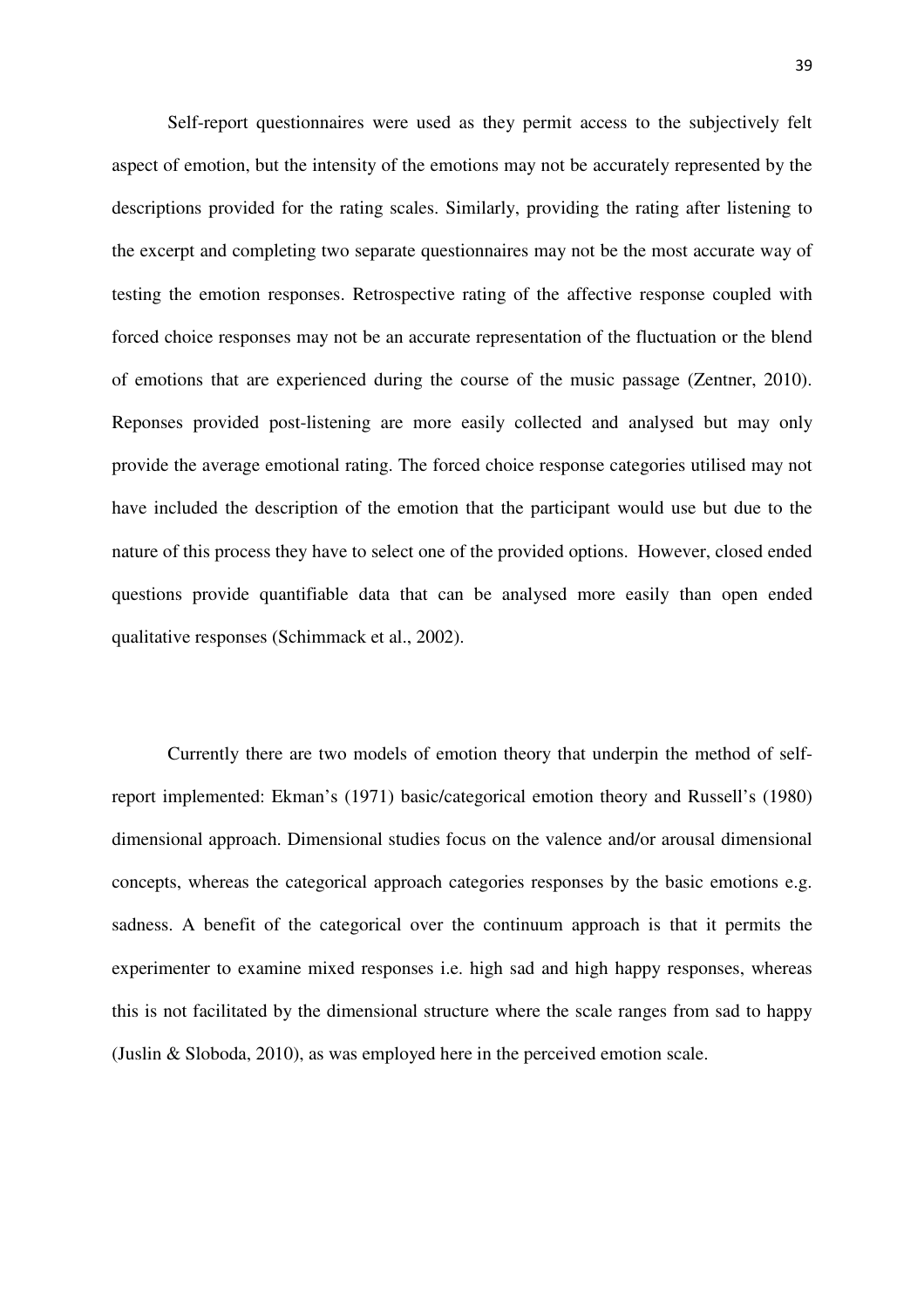The performance of the music is an important mechanism for expressing the emotionality of the piece. The removal of visual stimuli from this experiment controlled for the influence of visual cues of emotion from the performance. However, this may account for the subtle responses of participants as for example the emotion being conveyed in the music can be manipulated by the facial expressions and gestures of the performer (Thompson, Russo & Quinto, 2008). Davidson (1994) reported that emotion expressed in the music was more correctly identified by both musician and non-musician participants exposed to audiovisual music performance and visual only performance rather than audio only, highlighting the strong influence of visual cues in music emotion perception. Conflicting reports exist whereby visual only was the weakest cue for the perception of emotion (Vines, Krumhansl, Wanderley, Dalca, & Levitin, 2011).

 Finally, liking rating, music genre preferences and personality factors were not measured in this experiment and there is increasing evidence of the mediating role these factors play in the perceived and felt emotion from music. Many current studies have incorporated these factors and it has even been postulated that if the music stimulus is mismatched with the preferred genre of the listener it will mute and possible negatively influence their response (Garrido & Schubert, 2011). It is recommended for future research to incorporate measures or conditions investigating these factors.

In conclusion, there was a statistically significant difference between the sad, happy and neutral music conditions for perceived emotion and GEMS vitality, sublimity and unease scores. This demonstrates that differing emotional valence of music is capable of evoking an emotional response in the listener. Additionally, a significant correlation was found between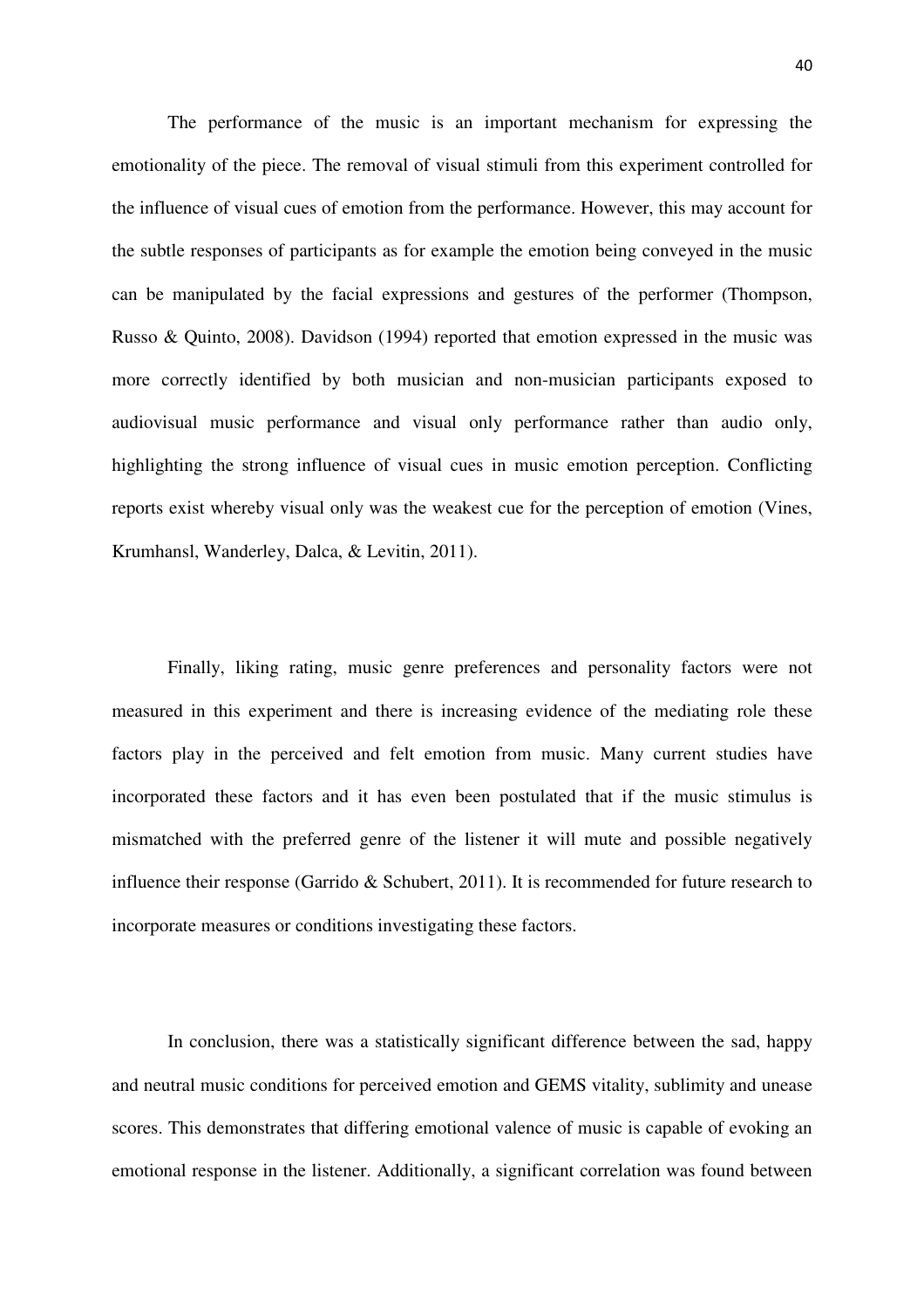the PANAS scores and the perceived and felt emotion according to condition. This supports the hypothesis that affective valence is a moderating factor in the induction of emotional responses. No statistical support was found for the physiological correlates of arousal being linked to emotion. These findings add further to the literature that demonstrates the ability of emotion to evoke affective responses in individuals. The utilisation of music as a therapeutic mechanism for individuals with affective disorders is an emerging area of research with exciting prospects for psychological improvements (Thaut, 2010).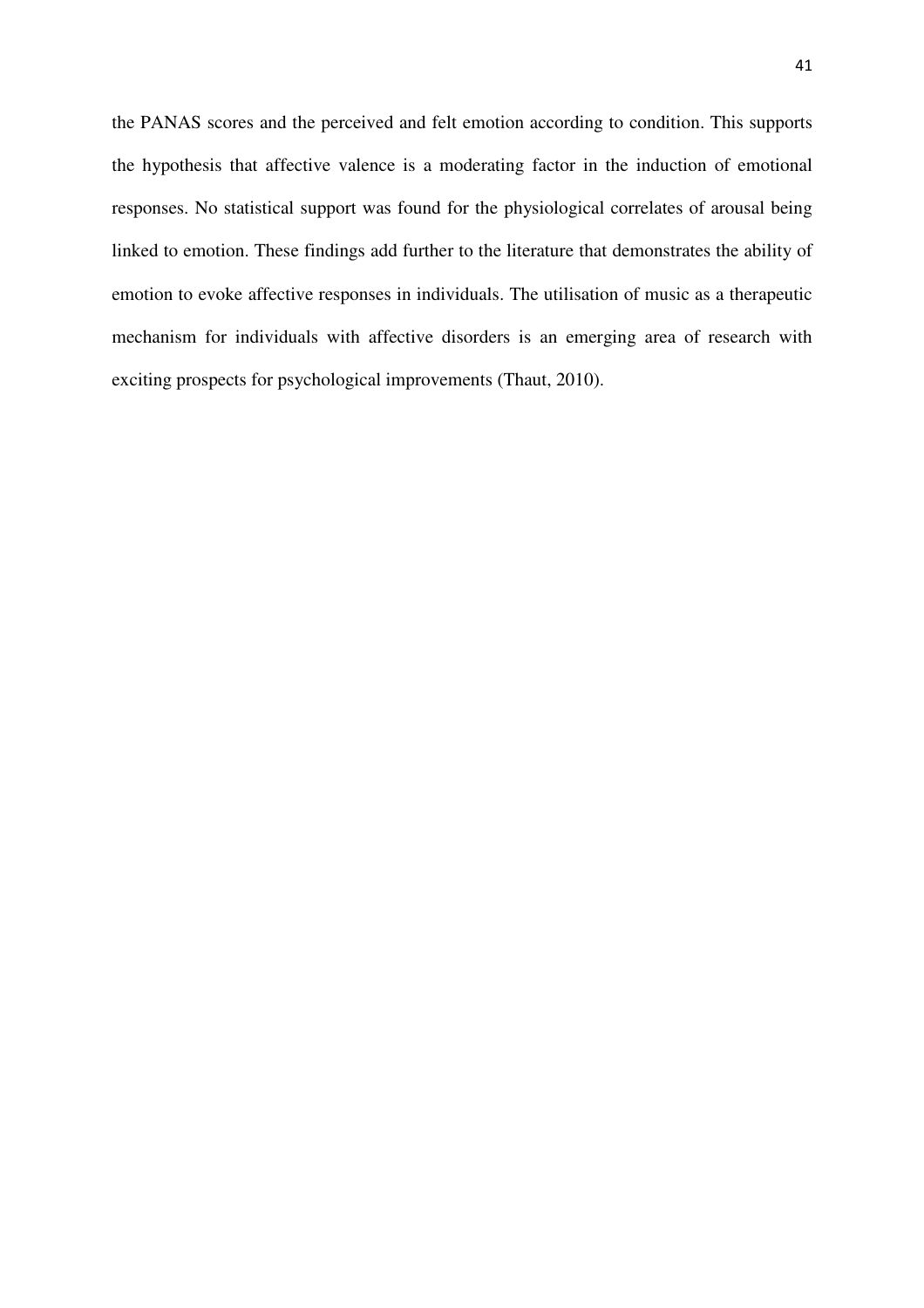#### References:

- American Psychological Association. (2010). *Publication manual of the APA*. Washington D.C.: APA Publishing
- Barrett, M. (2006). 'Creative collaboration': an 'eminence' study of teaching and learning in music composition. *Psychology of Music*, *34*(2), 195-218.
- Bartlett, D. L. (1996). Physiological responses to music and sound stimuli. *Handbook of music psychology*, *2*, 343-85.
- Berlyne, D. E. (1971). *Aesthetics and psychobiology*. East Norwalk, CT US: Appleton-Century-Crofts.
- Crawford, J. R. and Henry, J. D. (2004), The Positive and Negative Affect Schedule (PANAS): Construct validity, measurement properties and normative data in a large non-clinical sample. *British Journal of Clinical Psychology, 43*: 245–265. doi: 10.1348/014466503175293
- Collier, G. L. (2007). Beyond valence and activity in the emotional connotations of music. *Psychology of Music*, *35*(1), 110-131.
- Dalla Bella, S., Peretz, I., Rousseau, L., & Gosselin, N. (2001). A developmental study of the affective value of tempo and mode in music. *Cognition*, *80*(3), B1-B10.
- Davidson, L. (1994). Song singing by young and old: A developmental approach to music. *Musical perceptions*, 99-130.
- Darwin, C. (1998). *The expression of the emotions in man and animals*. Oxford, UK: Oxford University Press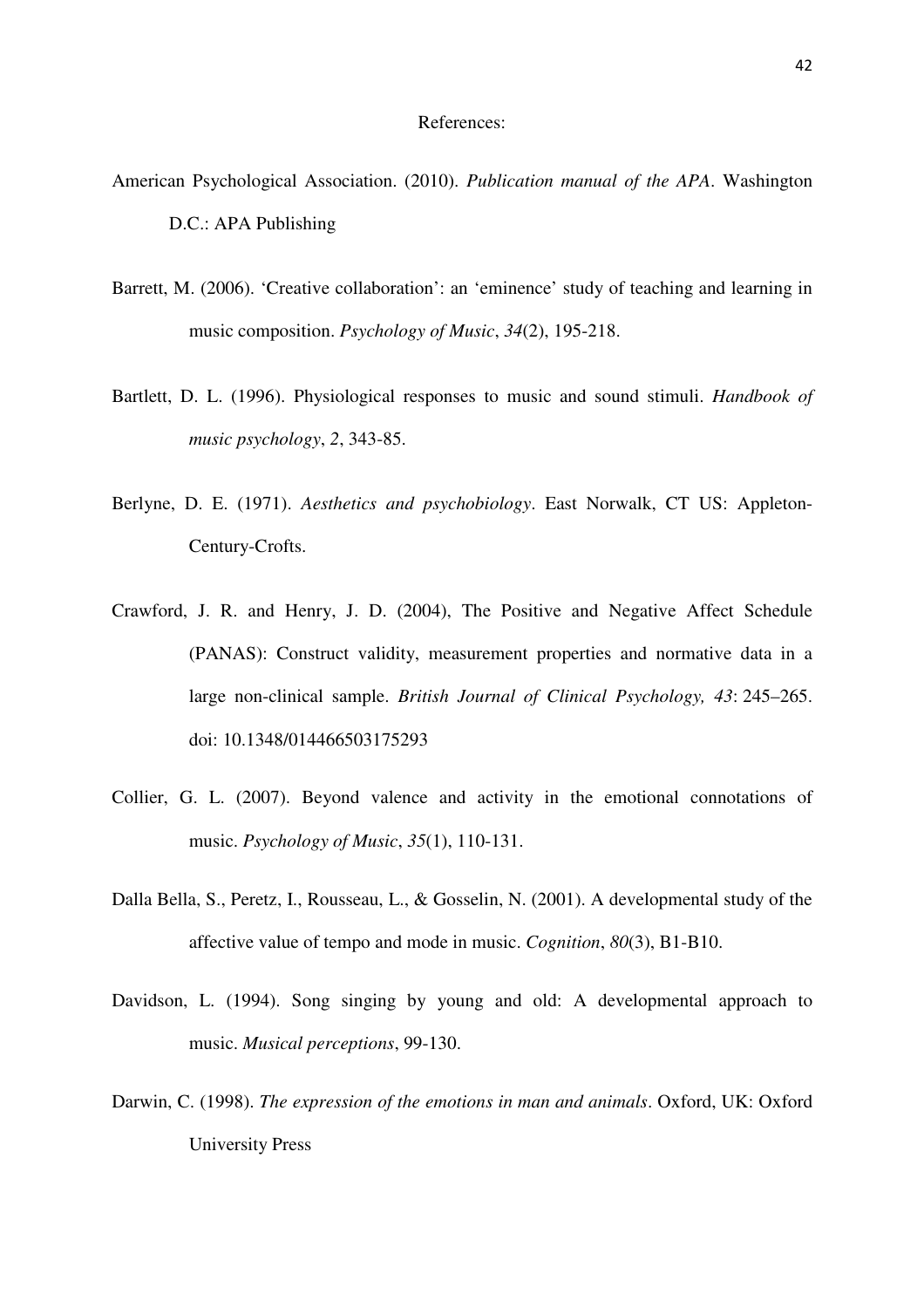- Debussy, C. (1905). De l'aube à midi sur la mer. La mer. [Recorded by New Philharmonia Orchestra]. *On Classical Wonders of the World, France* [MP3] London: EMI (2009).
- Eckman, P. (1971). Universal and cultural differences in facial expression of emotion. In *Nebraska symposium on motivation* (pp. 207-83).
- Etzel, J. A., Johnsen, E. L., Dickerson, J., Tranel, D., & Adolphs, R. (2006). Cardiovascular and respiratory responses during musical mood induction. *International Journal of Psychophysiology*, *61*(1), 57-69.
- Gabrielsson, A. (2001). Emotion perceived and emotion felt: Same or different? *Musicae Scientiae*, *SPEC ISSUE, 2001-2002,* 123-147.
- Garrido, S., & Schubert, E. (2011). Individual differences in the enjoyment of negative emotion in music: A literature review and experiment. *Music Perception*, *28*(3), 279-296.
- Hunter, P. G., Schellenberg, E. G., & Griffith, A. T. (2011). Misery loves company: Moodcongruent emotional responding to music. *Emotion*, *11*(5), 1068.
- Hunter, P. G., Schellenberg, E. G., & Schimmack, U. (2010). Feelings and perceptions of happiness and sadness induced by music: Similarities, differences, and mixed emotions. *Psychology of Aesthetics, Creativity, and the Arts*, *4*(1), 47.
- Joseph, R. (2000). Fetal brain behavior and cognitive development. *Developmental Review*, *20*(1), 81-98.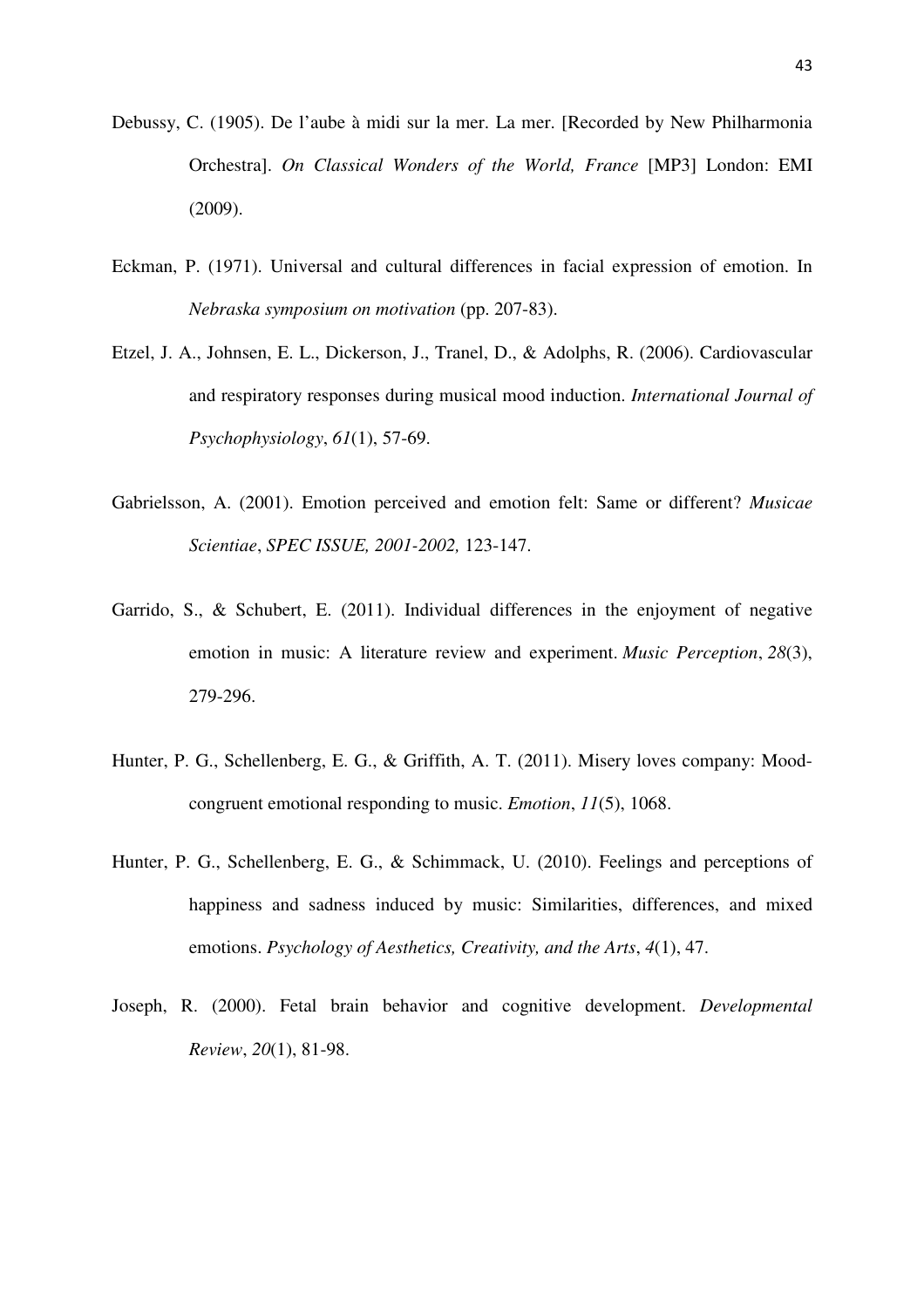Juslin, P. N. (2000). Cue utilization in communication of emotion in music performance: Relating performance to perception. *Journal of Experimental Psychology: Human Perception and Performance, 26*, 1797–1813.

- Juslin, P. N., & Laukka, P. (2004). Expression, perception, and induction of musical emotions: A review and a questionnaire study of everyday listening. *Journal of New Music Research*, *33*(3), 217-238.
- Juslin, P. N., & Vastfjall, D. (2008). Emotional responses to music: The need to consider underlying mechanisms. *Behavioral and brain sciences*, *31*(5), 559.
- Juslin, P. N., & Sloboda, J. (Eds.). (2010). *Handbook of Music and Emotion: Theory, Research, Applications.* Oxford, UK: Oxford University Press.
- Kamen, M. (2001). Discovery of the camp. On *Band of Brothers* [MP3]. New York: Sony Classical Records.
- Kamen, M. (2001). Suite two. On *Band of Brothers* [MP3]. New York: Sony Classical Records.
- Khalfa, S., Peretez, I., Blondin, J. P., & Manon, R. (2002). Event-related skin conductance responses to musical emotions in humans. *Neuroscience letters*, *328*(2), 145-149.
- Khalfa, S., Roy, M., Rainville, P., Dalla Bella, S., & Peretz, I. (2008). Role of tempo entrainment in psychophysiological differentiation of happy and sad music? *International Journal of Psychophysiology*, *68*(1), 17-26.
- Kim, J., André, E. (2008). Emotion Recognition Based on Physiological Changes in Music Listening. Pattern Analysis and Machine Intelligence. *IEEE Transactions*, *30*, 2067–2083.
- Kivy, P. (1990). A New Music Criticism? *The Monist*, *73*(2), 247-268.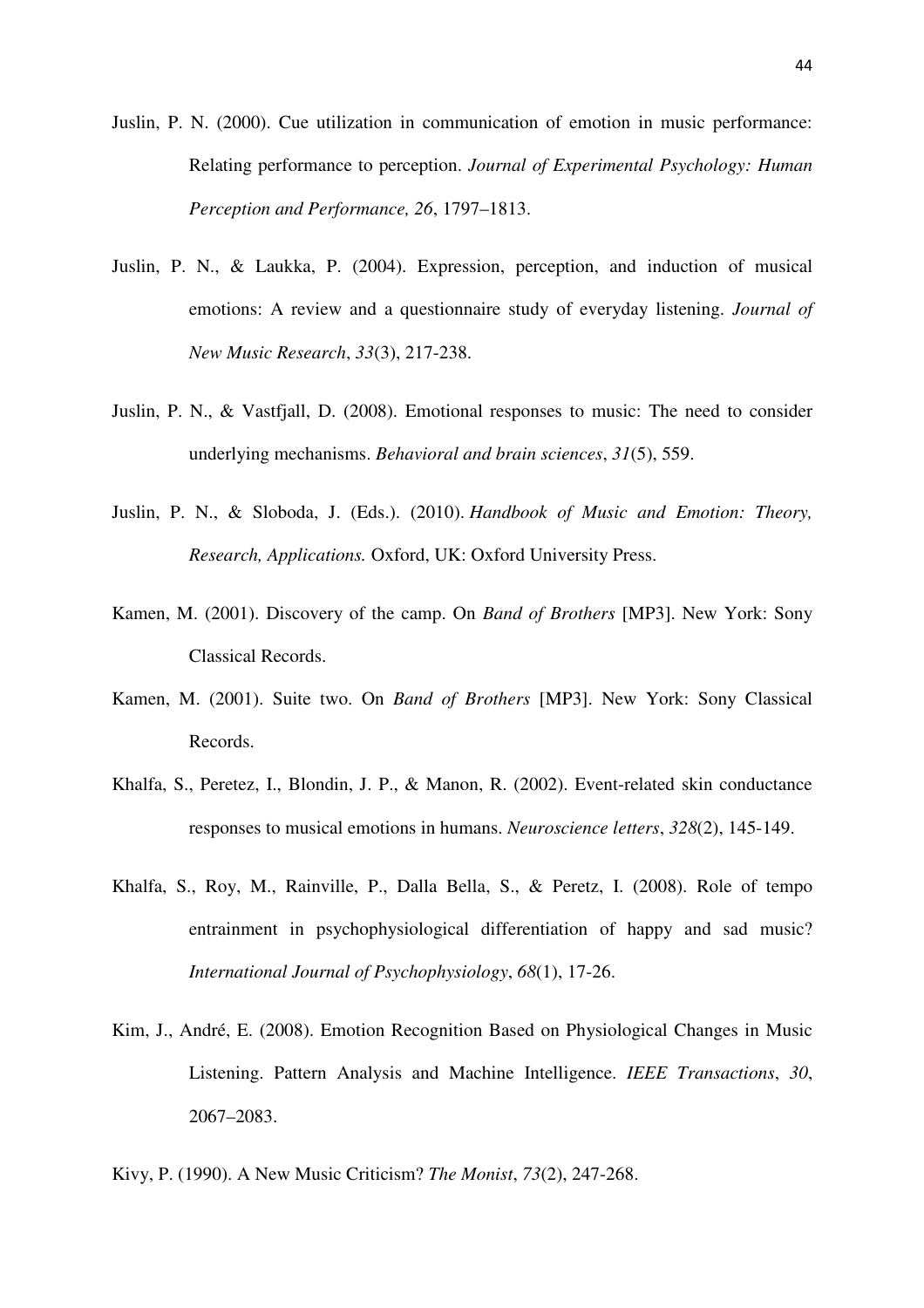- Kline, T. J. (2005). *Psychological testing: A practical approach to design and evaluation*. London, UK: SAGE Publications.
- Konečni, V. J. (2003). Review of PN Juslin and JA Sloboda (Eds.) Music and Emotion: Theory and Research. *Music Perception*, *20*(3), 332-41.
- Konečni, V. J. (2008). Does music induce emotion? A theoretical and methodological analysis. *Psychology of Aesthetics, Creativity, and the Arts*, *2*(2), 115.
- Krumhansl, C. L. (1997). An exploratory study of musical emotions and psychophysiology. *Canadian Journal of Experimental Psychology/Revue canadienne de psychologie expérimentale*, *51*(4), 336.
- Laukka, P., & Juslin, P. N. (2007). Similar patterns of age-related differences in emotion recognition from speech and music. *Motivation and Emotion*, *31*(3), 182-191.
- Levinson, J. (1996). Art, value, and philosophy. *Mind*, *105*(420), 667-682.
- Lundqvist, L. O., Carlsson, F., Hilmersson, P., & Juslin, P. N. (2009). Emotional responses to music: experience, expression, and physiology. *Psychology of Music*, *37*(1), 61-90.
- Martin, M. A., & Metha, A. (1997). Recall of early childhood memories through musical mood induction. *The Arts in Psychotherapy, 24,* 447– 454. doi:10.1016/S0197- 4556(97)00020-8
- Meyer, L. B. (1956). *Emotion and meaning in music*. Chicago, IL: University of Chicago Press.
- Miu, A. C., & Balteş, F. (2012). Empathy Manipulation Impacts Music-Induced Emotions: A Psychophysiological Study on Opera. *PloS ONE*, *7*(1), 1-6. doi:10.1371/journal.pone.0030618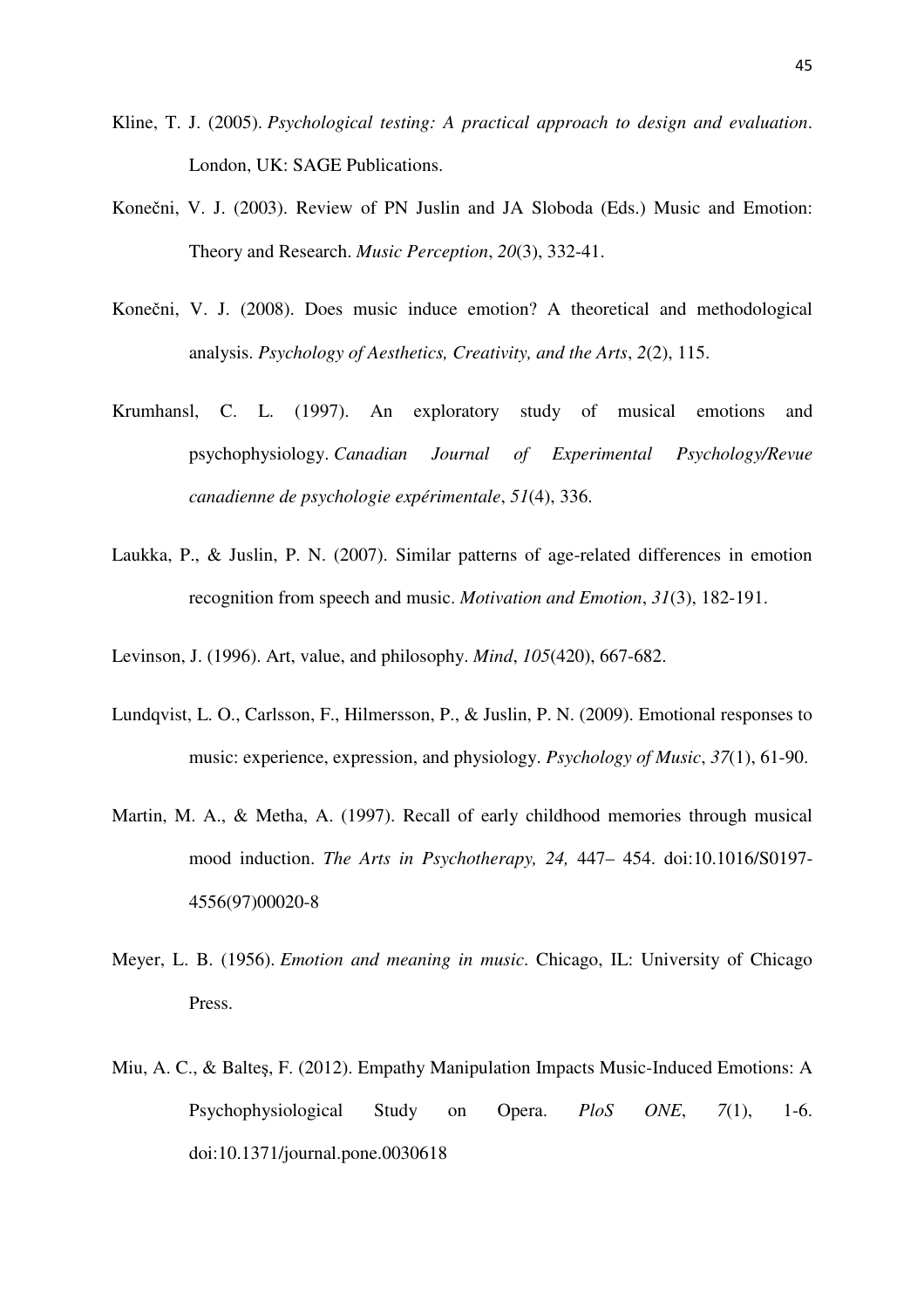- Nyklíček, I., Thayer, J. F., & Van Doornen, L. J. (1997). Cardiorespiratory differentiation of musically-induced emotions. *Journal of Psychophysiology*.
- Robinson, J. (1994). The expression and arousal of emotion in music. *The Journal of Aesthetics and Art Criticism*, *52*(1), 13-22.
- Russell, J. A. (1980). A circumplex model of affect. *Journal of personality and social psychology*, *39*(6), 1161.
- Sammler, D., Grigutsch, M., Fritz, T., & Koelsch, S. (2007). Music and emotion: Electrophysiological correlates of the processing of pleasant and unpleasant music. *Psychophysiology*, *44*(2), 293-304.
- Schellenberg, E. G., Nakata, T., Hunter, P. G., & Tamoto, S. (2007). Exposure to music and cognitive performance: Tests of children and adults. *Psychology of Music*, *35*(1), 5- 19.
- Scherer, K. R. (2000). Psychological models of emotion. *The neuropsychology of emotion*, *137*, 162.
- Scherer, K. R., Zentner, M. R., & Schacht, A. (2001). Emotional states generated by music: An exploratory study of music experts. *Musicae Scientiae*, *SPEC ISSUE, 2001- 2002,* 149-171.
- Schubert, E. (2010). Affective, evaluative, and collative responses to hated and loved music. *Psychology of Aesthetics, creativity, and the Arts*, *4*(1), 36.
- Sloboda, J. A., & Lehmann, A. C. (2001). Tracking performance correlates of changes in perceived intensity of emotion during different interpretations of a Chopin piano prelude. *Music Perception*, *19*(1), 87-120.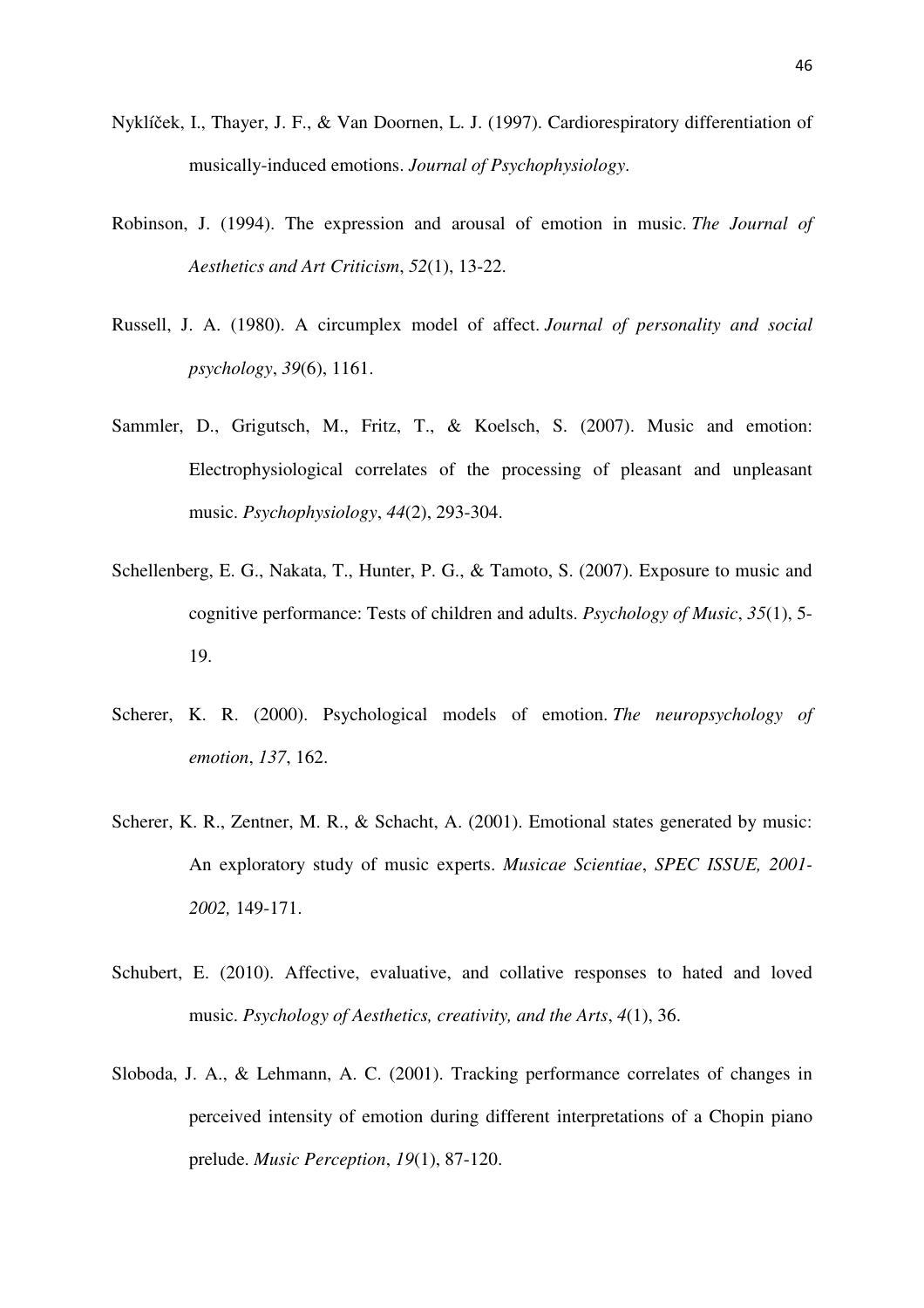- Thompson, W. F., Russo, F., & Quinto, L. (2008). Audio–visual integration of emotional cues in song. *Cognition & Emotion, 22*, 1457–1470.
- Västfjäll, D. (2002). Emotion induction through music: A review of the musical mood induction procedure. *Musicae Scientia, SPEC ISSUE, 2001-2002*.
- Vieillard, S., Peretz, I., Gosselin, N., Khalfa, S., Gagnon, L., & Bouchard, B. (2008). Happy, sad, scary and peaceful musical excerpts for research on emotions. *Cognition & Emotion*, *22*(4), 720-752.
- Vines, B. W., Krumhansl, C. L., Wanderley, M. M., Dalca, I. M., & Levitin, D. J. (2011). Music to my eyes: Cross-modal interactions in the perception of emotions in musical performance. *Cognition*, *118*(2), 157.
- Vuoskoski, J. K., & Eerola, T. (2012). Can sad music really make you sad? Indirect measures of affective states induced by music and autobiographical memories. *Psychology of Aesthetics, Creativity, and the Arts*, *6*, 204-213.
- Watson, D., Clark, L. A., & Tellegen, A. (1988). Development and validation of brief measures of positive and negative affect: The PANAS scales. *Journal of Personality and Social Psychology*, *54*, 1063-1070.
- Zentner, M., Grandjean, D., & Scherer, K. R. (2008). Emotions evoked by the sound of music: characterization, classification, and measurement. *Emotion*, *8*(4), 494.
- Zentner, M. (2010). Homer's Prophecy: an Essay on Music's Primary Emotions. *Music Analysis*, *29*(1‐3), 102-125.
- Zentner, M., & Eerola, T. (2010). Rhythmic engagement with music in infancy. *Proceedings of the National Academy of Sciences*, *107*(13), 5768-5773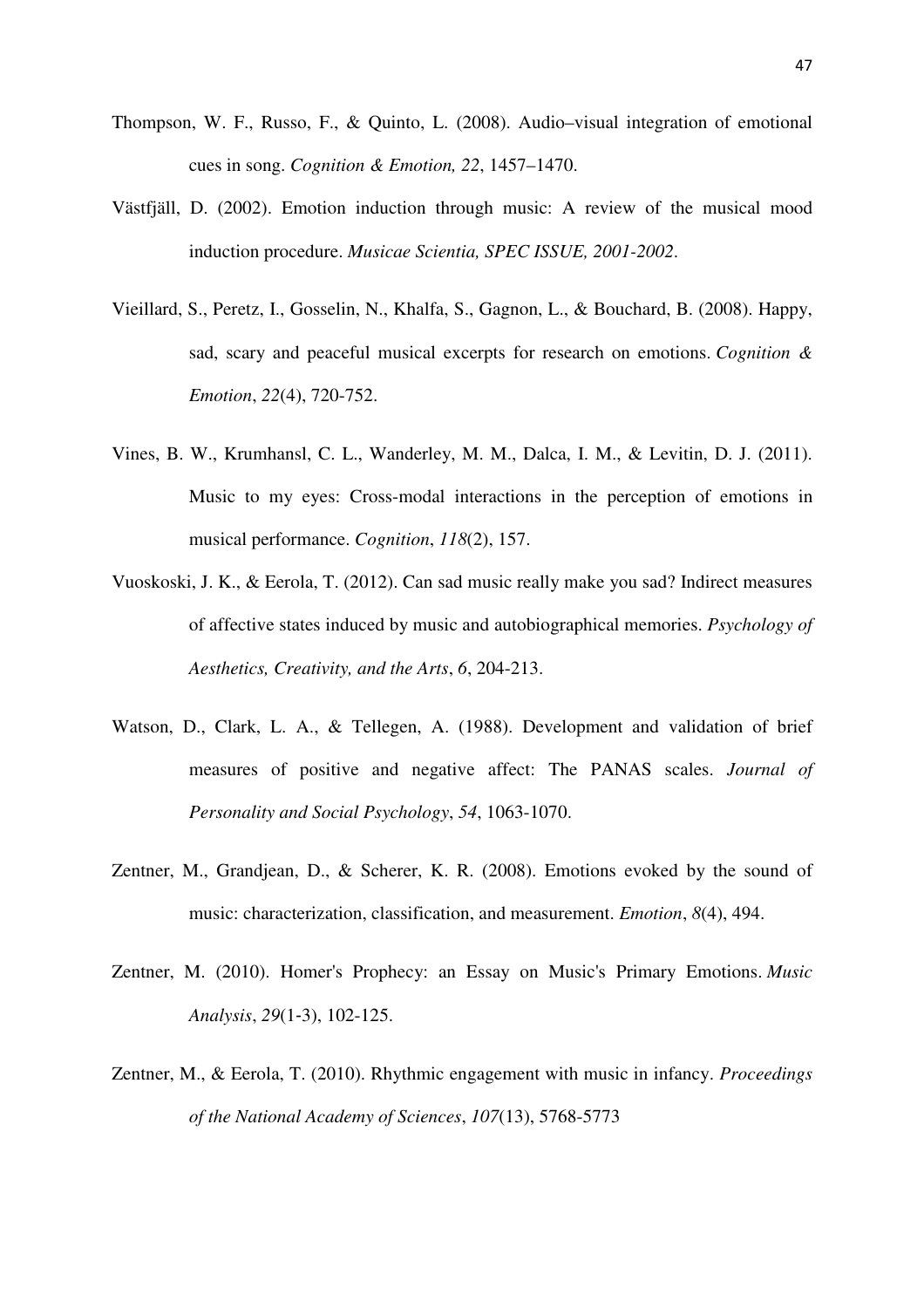## Appendices

*A: Information Consent Form:* 

## *Emotional Response to Music experiment*

Researcher: Claire Fitzgerald, Dublin Business School, Psychology Department

Supervisor: Dr. Patricia Frazer, Dublin Business School, Psychology Department

## **Information about the experiment and consent form**

Thank you for your interest in this study. In this experiment, you will be asked to listen to an audio clip of a music excerpt and to indicate the emotional response that you feel after listening to it. Electrodes will also monitor your heart rate and skin conductance responses while listening to the music. This will be indicated to you by the experimenter.

You are free to withdraw from this study at any time without any penalty. If you have any questions, please do not hesitate to ask for clarification.

By signing below you agree that:

- 1. The experimenter has adequately explained the task to you and you do not have any further questions.
- 2. You are free to withdraw at any time without penalty.
- 3. Your data from this study will be kept confidential and stored anonymously. We will not be able to identify your data or associate your data with your name.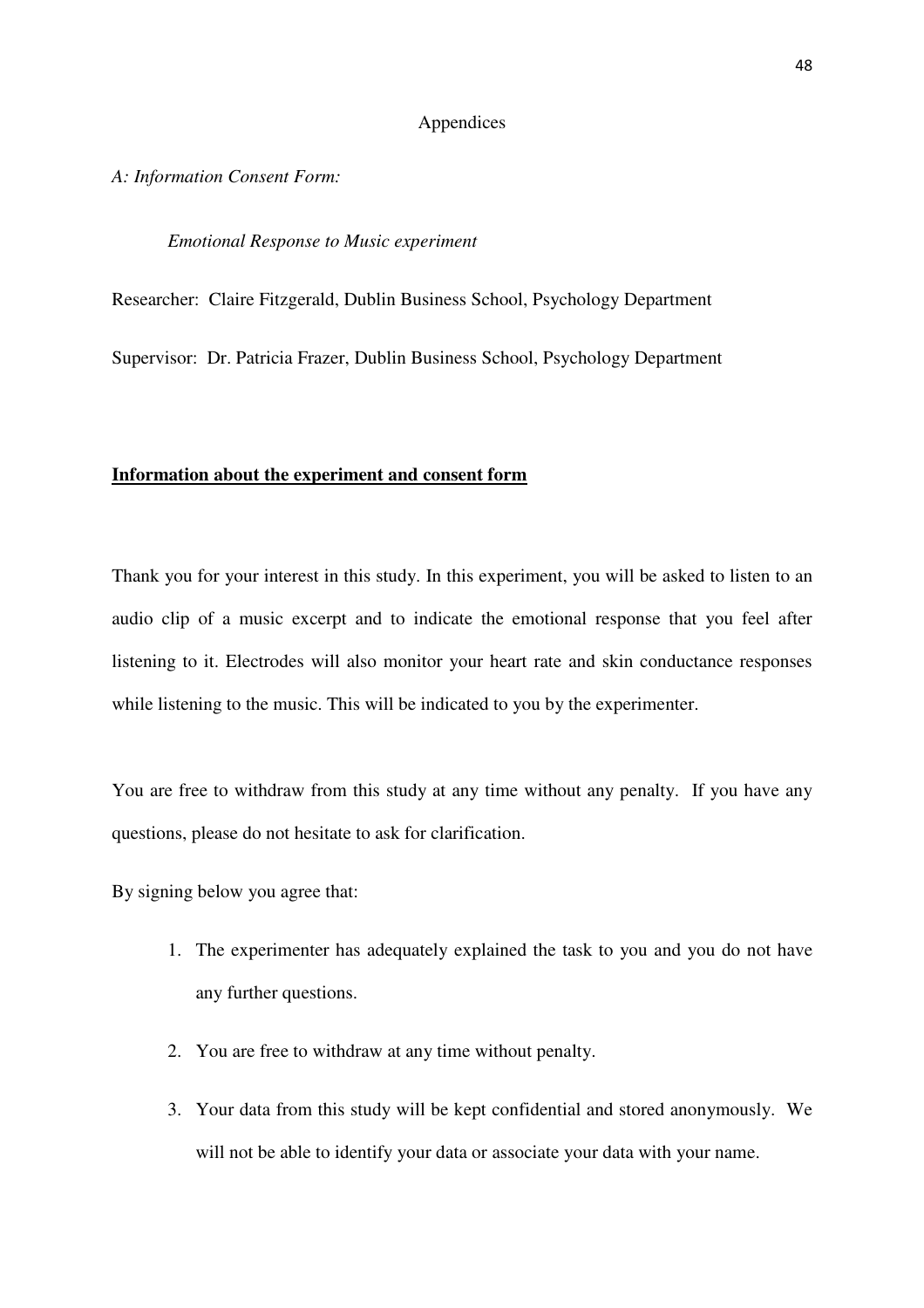4. Your data will be grouped with other participants and these group results may be presented in scientific papers and conferences.

Please sign below to confirm your consent for your data to be included in this study as per the conditions above:

Signature: …………………………………. Date: ……………………………

If you have any questions or would like to receive a copy of the results of the study please feel free to contact me on

I do not anticipate that the experiment will cause any distress, however please do not hesitate to contact the Samaritans helpline on 1850 60 60 90 if you feel in any way affected.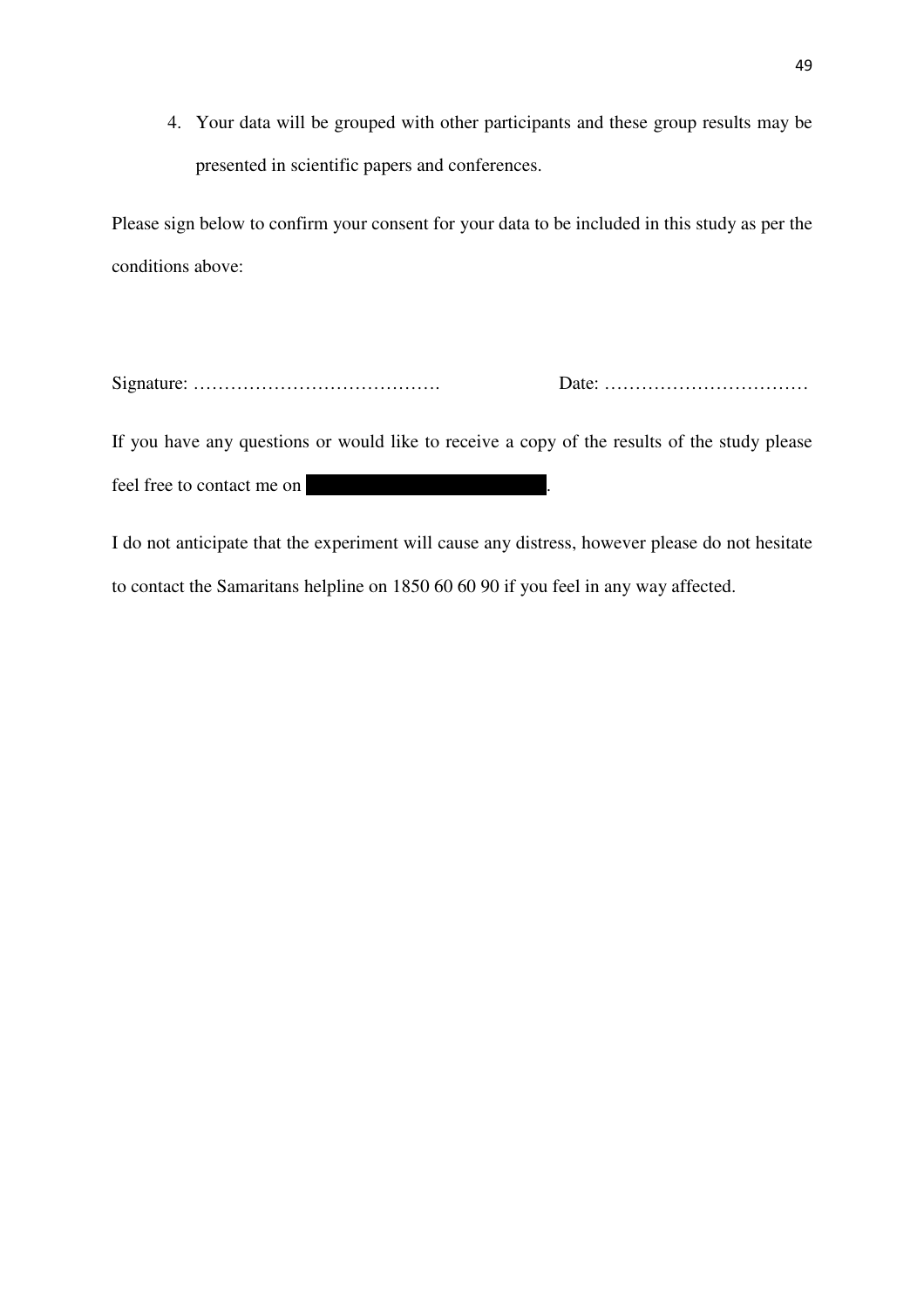# *B. PANAS Questionnaire*

This scale consists of a number of words that describe different feelings and emotions. Read each item and then list the number from the scale below next to each word. Indicate to what extent you have felt this way over the past week.

| $\mathbf{1}$                              | $\overline{2}$ | 3          | $\overline{4}$                 | 5         |
|-------------------------------------------|----------------|------------|--------------------------------|-----------|
| Very Slightly/Not at All                  | A Little       | Moderately | Quite a Bit                    | Extremely |
|                                           |                |            |                                |           |
| 1. Interested                             |                |            | 11. Irritable                  |           |
| 2. Distressed                             |                |            | <b>12. Alert</b>               |           |
| 3. Excited                                |                |            | 13. Ashamed                    |           |
| $\frac{4. \text{Upset}}{4. \text{Upset}}$ |                |            | $\frac{1}{4}$ . Inspired       |           |
| $\frac{1}{2}$ 5. Strong                   |                |            | $\frac{15}{2}$ Mervous         |           |
| 6. Guilty                                 |                |            | 16. Determined                 |           |
| 7. Scared                                 |                |            | 17. Attentive                  |           |
| 8. Hostile                                |                |            | $\frac{18. \text{Jittery}}{2}$ |           |
| 9. Enthusiastic                           |                |            | 19. Active                     |           |
| 10. Proud                                 |                |            | 20. Afraid                     |           |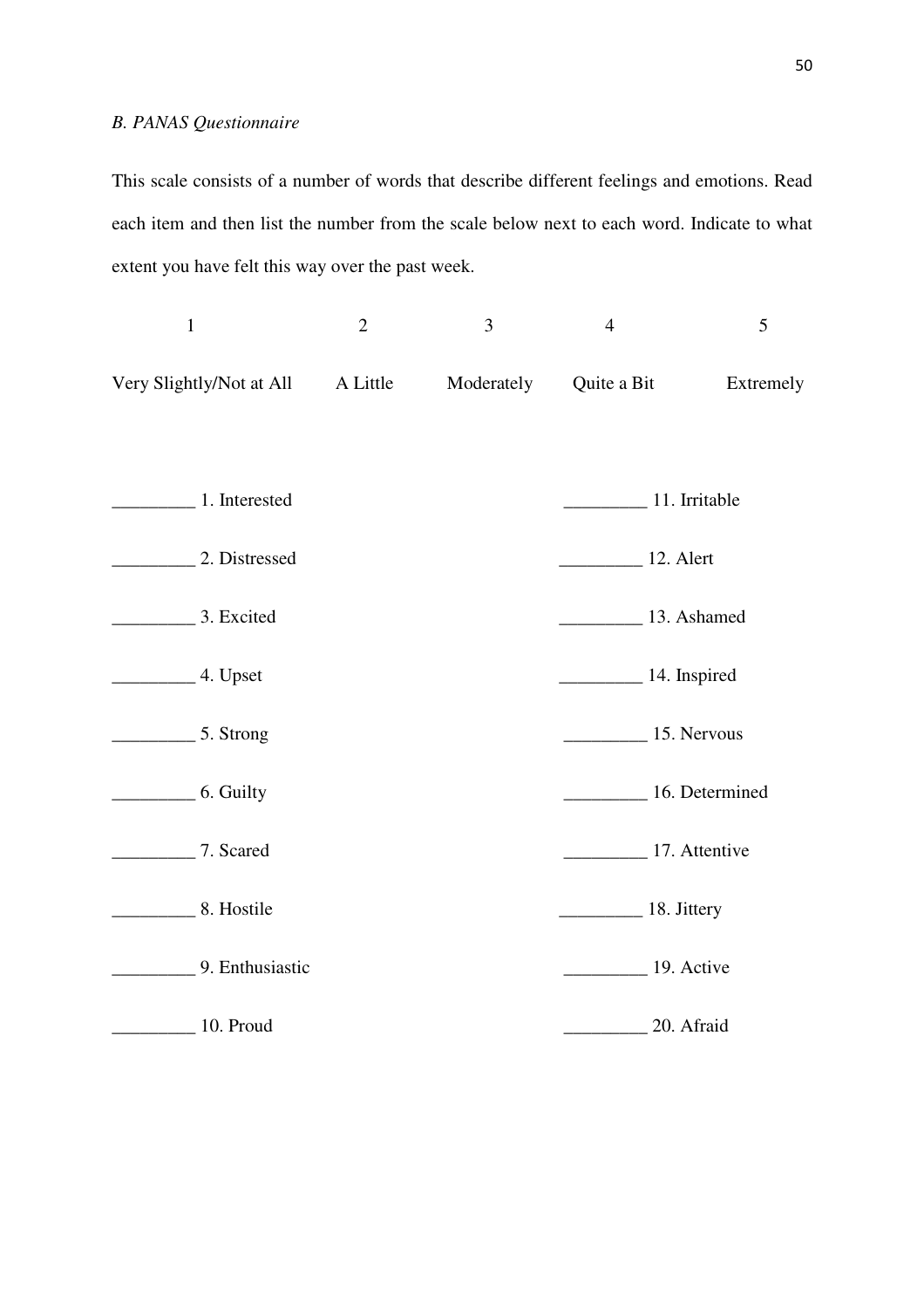*C. Links to music passages utilised in the experiment* 

Sad Music Stimulus: Discovery of the Camp, Band of Brothers sound track (Kamen, 2001) : http://www.youtube.com/watch?v=bmdFmmyXlQk

Happy Music Stimulus: Suite Two, Band of Brothers sound track (Kamen, 2001): http://www.youtube.com/watch?v=ag8KbhbCKXI

Neutral Music Stimulus: De l'aube a midi sur la mer, an excerpt from La Mer (Debussy, 1905):

http://www.youtube.com/watch?v=9X\_V4us1o\_E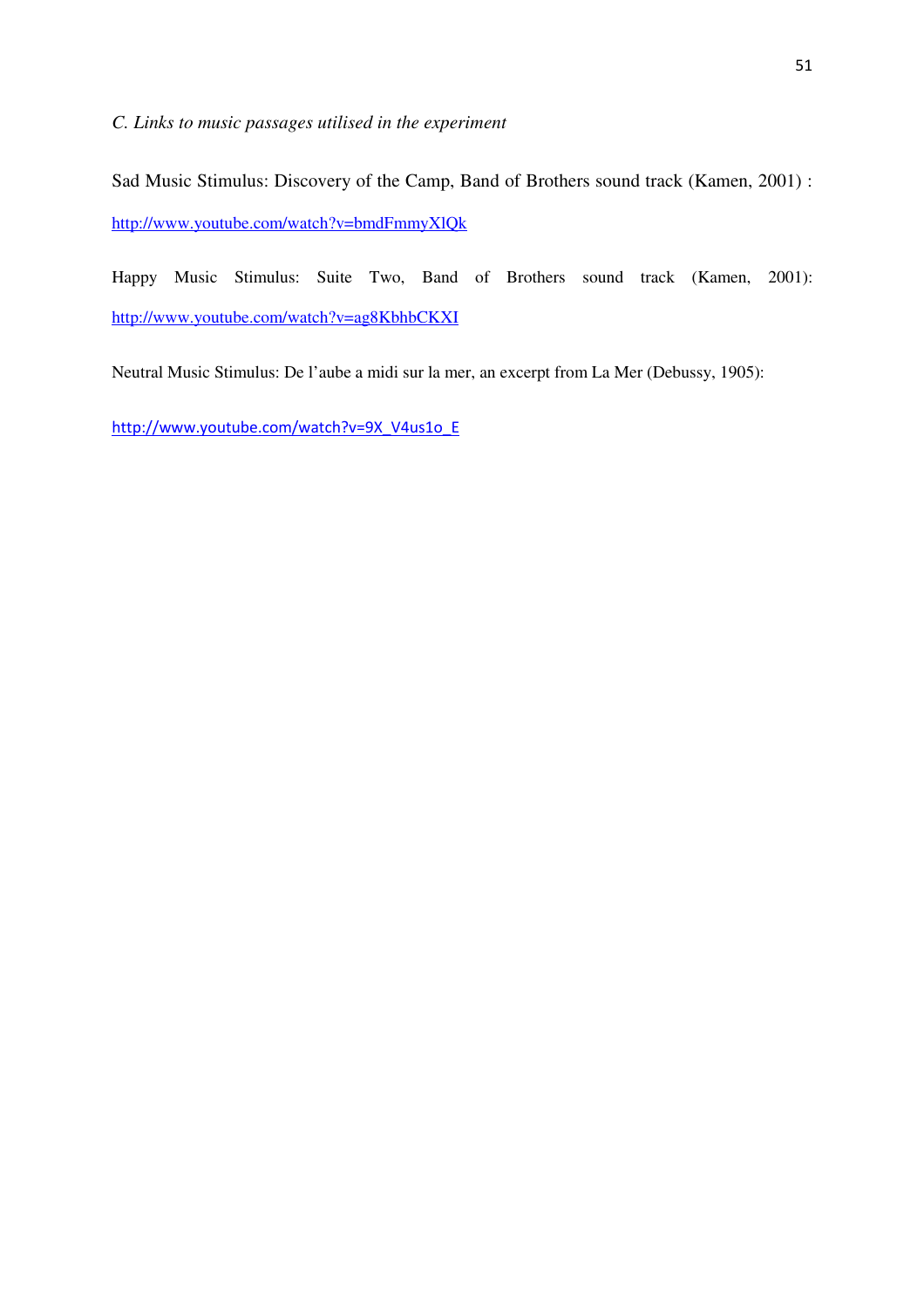## **Instructions**

When providing your ratings, please describe how the music you listen to makes you *feel*  (e.g., this music makes me *feel* sad). Do not describe the music (e.g., this music is sad) or what the music may be expressive of (e.g. this music expresses sadness). Keep in mind that a piece of music can be sad or can sound sad without making you feel sad. Please rate the intensity with which you *felt* each of the following feelings on a scale ranging from 1 (*not at all*) to 5 (*very much*).

| 1<br>$\overline{2}$                                |                                      |              | 3              |                | $\overline{\mathbf{4}}$ | 5                     |  |
|----------------------------------------------------|--------------------------------------|--------------|----------------|----------------|-------------------------|-----------------------|--|
| Not at all<br>Somewhat                             |                                      | Moderately   |                |                |                         | Quite a lot Very Much |  |
| 1. Wonder                                          | Filled with wonder, Dazzled, Moved   | $\mathbf{1}$ | $2^{\circ}$    | 3 <sup>1</sup> | $\overline{\mathbf{4}}$ | 5                     |  |
| 2. Transcendence<br>transcendence and spirituality | Fascinated, Overwhelmed, feelings of | $\mathbf{1}$ | $\overline{2}$ | 3 <sup>1</sup> | $\overline{\mathbf{4}}$ | 5                     |  |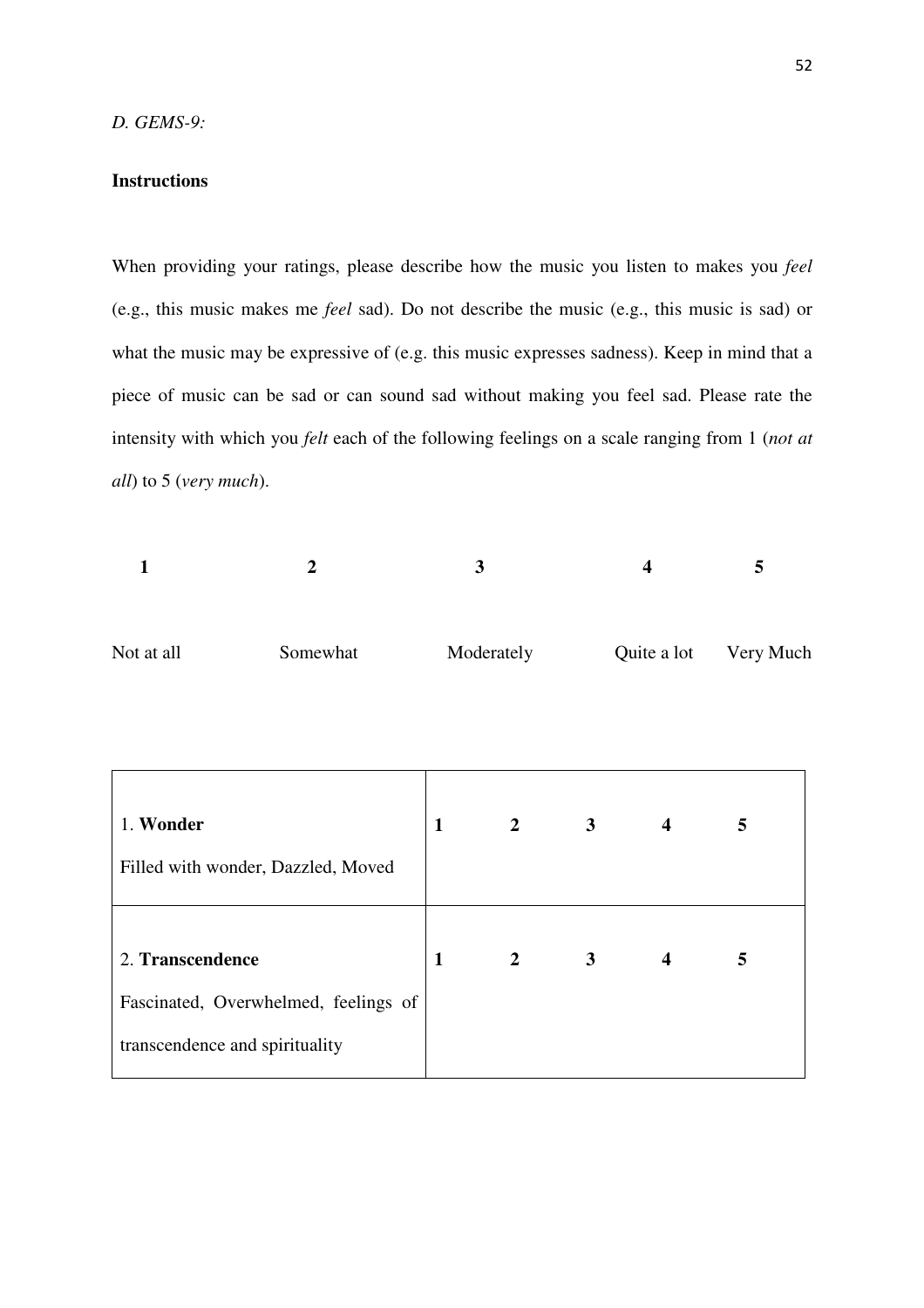| 3. Power<br>Strong, Triumphant, Energetic      | $\mathbf{1}$ | $\mathbf{2}$   | $\overline{\mathbf{3}}$ | $\overline{\mathbf{4}}$ | 5 |
|------------------------------------------------|--------------|----------------|-------------------------|-------------------------|---|
| 4. Tenderness<br>Tender, Affectionate, In love | $\mathbf{1}$ | $\overline{2}$ | 3 <sup>1</sup>          | $\overline{\mathbf{4}}$ | 5 |
| 5. Nostalgia<br>Nostalgic, Dreamy, Melancholic | $\mathbf{1}$ | $\overline{2}$ | 3 <sup>7</sup>          | $\overline{\mathbf{4}}$ | 5 |
| 6. Peacefulness<br>Serene, Calm, Soothed       | $\mathbf{1}$ | $\overline{2}$ | 3 <sup>7</sup>          | $\overline{\mathbf{4}}$ | 5 |
| 7. Joyful Activation<br>Joyful, Amused, Bouncy | $\mathbf{1}$ | $\mathbf{2}$   | $\overline{\mathbf{3}}$ | $\overline{\mathbf{4}}$ | 5 |
| 8. Sadness<br>Sad, Sorrowful                   | $\mathbf{1}$ | $\overline{2}$ | 3 <sup>1</sup>          | $\overline{\mathbf{4}}$ | 5 |
| 9. Tension<br>Tense, Agitated, Nervous         | $\mathbf{1}$ | $\overline{2}$ | $\overline{\mathbf{3}}$ | $\overline{\mathbf{4}}$ | 5 |